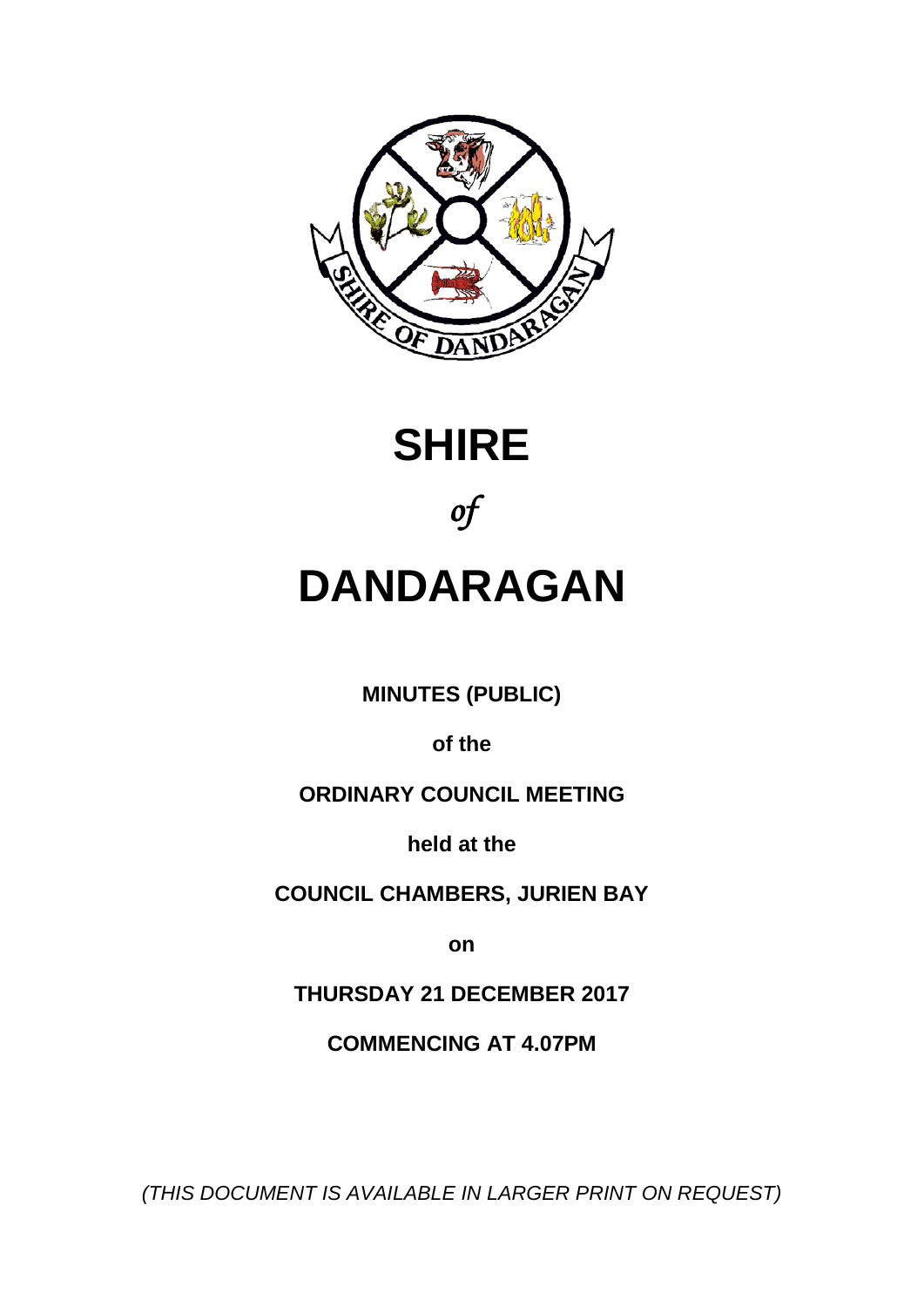## **Table of Contents**

| 1              |     |                                                                                                                      |  |
|----------------|-----|----------------------------------------------------------------------------------------------------------------------|--|
|                | 1.1 |                                                                                                                      |  |
|                | 1.2 |                                                                                                                      |  |
| $\mathbf{2}$   |     | RECORD OF ATTENDANCE / APOLOGIES / APPROVED LEAVE OF                                                                 |  |
| 3              |     | <b>RESPONSE TO PREVIOUS PUBLIC QUESTIONS TAKEN ON NOTICE  2</b>                                                      |  |
| 4              |     |                                                                                                                      |  |
| 5              |     |                                                                                                                      |  |
| 6              |     |                                                                                                                      |  |
|                | 6.1 | MINUTES OF THE ORDINARY COUNCIL MEETING HELD 23 NOVEMBER                                                             |  |
|                | 6.2 | MINUTES OF THE SPECIAL MEETING OF COUNCIL HELD 7                                                                     |  |
| $\overline{7}$ |     | NOTICES AND ANNOUNCEMENTS BY PRESIDING MEMBER WITHOUT                                                                |  |
| 8              |     | PETITIONS / DEPUTATIONS / PRESENTATIONS / SUBMISSIONS 3                                                              |  |
| 9              |     |                                                                                                                      |  |
|                | 9.1 |                                                                                                                      |  |
|                |     | 9.1.1 AUDIT COMMITTEE MINUTES - 7 DECEMBER 2017  4                                                                   |  |
|                |     |                                                                                                                      |  |
|                |     | 9.1.3 ANNUAL REPORT AND ANNUAL FINANCIAL STATEMENT                                                                   |  |
|                |     | 9.1.4 RECOGNISE REGIONAL VISITOR CENTRE SUSTAINABILITY<br>GRANT AND AUTHORISE BUDGET AMENDMENT  10                   |  |
|                |     | 9.1.5 ACCOUNTS FOR PAYMENT - NOVEMBER 2017  12                                                                       |  |
|                |     | 9.1.6 BUDGET AMENDMENT - ADDITIONAL CLEANING  14                                                                     |  |
|                |     | 9.1.7 FINANCIAL STATEMENTS - MONTHLY REPORTING FOR THE                                                               |  |
|                | 9.2 | 18                                                                                                                   |  |
|                |     | 9.2.1 JURIEN BAY TOWN CENTRE REVITALISATION PROJECT -<br>BUILDING BETTER REGIONS FUND SUBMISSION - BUDGET            |  |
|                |     |                                                                                                                      |  |
|                |     | 9.3.1 VISITOR CENTRE WORKING GROUP RECOMMENDATION  25                                                                |  |
|                | 9.4 |                                                                                                                      |  |
|                |     |                                                                                                                      |  |
|                |     | 9.4.2 APPLICATION FOR PLANNING APPROVAL - REVISED<br>PLANS FOR CARPORT - LOT 298 DALTON STREET, JURIEN               |  |
|                |     | <b>BAY</b><br>9.4.3 JOINT DEVELOPMENT ASSESSMENT PANEL - PROPOSED<br>SOLAR PHOTO VOLTAIC POWER FACILITY - LOT 54 CNR |  |
|                |     | BIBBY AND YERRAMULLAH ROADS, NAMBUNG  36<br>9.4.4 REQUEST FOR AMENDMENTS TO PLANNING APPROVAL -                      |  |
|                | 9.5 |                                                                                                                      |  |
|                |     |                                                                                                                      |  |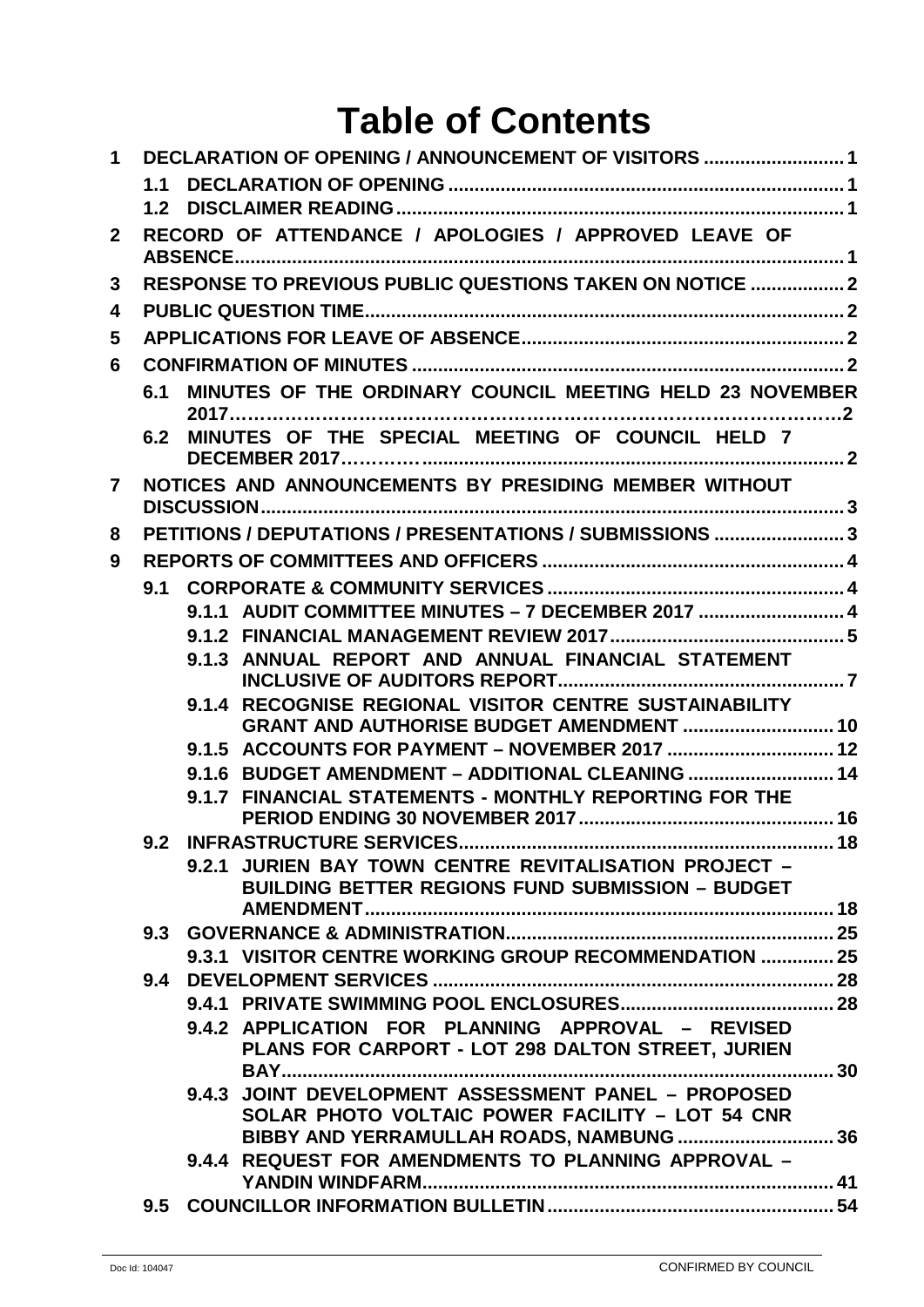| 9.5.1 SHIRE OF DANDARAGAN - NOVEMBER 2017 COUNCIL                                             |  |
|-----------------------------------------------------------------------------------------------|--|
| 9.5.2 SHIRE OF<br>DANDARAGAN - BUILDING STATISTICS -                                          |  |
| <b>9.5.3 SHIRE</b><br><b>OF</b><br>DANDARAGAN - PLANNING STATISTICS -                         |  |
| 9.5.4 DFES WA CYCLONE AND SOUTHERN BUSHFIRE SEASON                                            |  |
| DARREN CHESTER MP - STATEMENT OF<br>9.5.5 HON<br>EXPECTATIONS FOR THE ROADS TO RECOVERY (R2R) |  |
|                                                                                               |  |
| 9.5.6 CURTIN UNIVERSITY - HEALTH IN ALL COUNCILS 55                                           |  |
| 9.5.7 NATIONAL AUSTRALIA DAY COUNCIL - AUSTRALIAN                                             |  |
| 10 NEW BUSINESS OF AN URGENT NATURE - INTRODUCED BY                                           |  |
| 11 CONFIDENTIAL ITEMS FOR WHICH MEETING IS CLOSED TO THE                                      |  |
|                                                                                               |  |
|                                                                                               |  |
| 11.1.1 SALE OF COUNCIL VEHICLE BY PRIVATE TREATY  57                                          |  |
| 11.1.2 CONFIDENTIAL - STAFF HOUSING ALLOWANCE 58                                              |  |
| 12 ELECTED MEMBERS MOTIONS OF WHICH PREVIOUS NOTICE HAS                                       |  |
|                                                                                               |  |
|                                                                                               |  |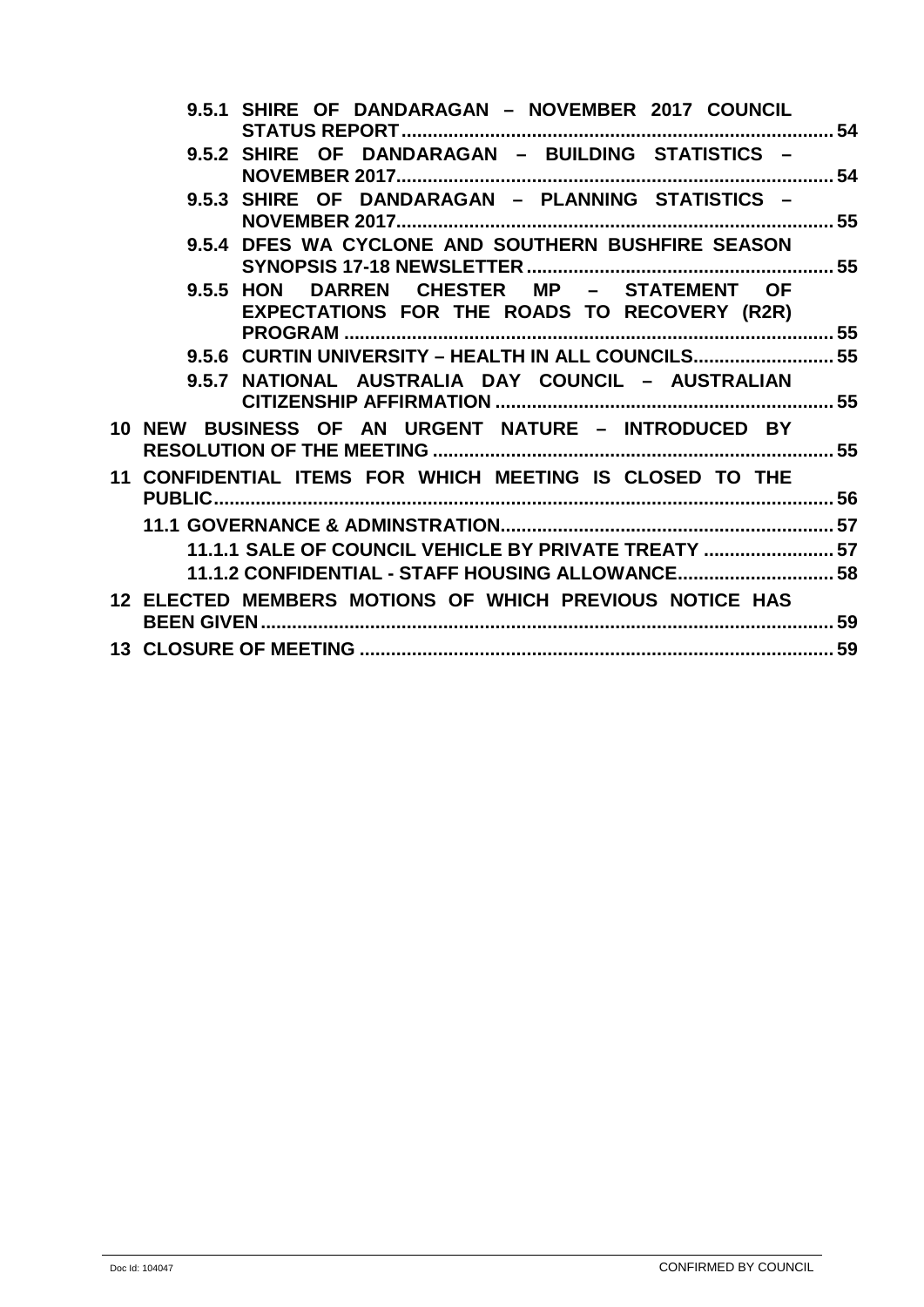## <span id="page-3-1"></span><span id="page-3-0"></span>**1 DECLARATION OF OPENING / ANNOUNCEMENT OF VISITORS**

#### **1.1 DECLARATION OF OPENING**

The Chief Executive Officer declared the meeting open at 4.07pm and welcomed those present.

#### <span id="page-3-2"></span>**1.2 DISCLAIMER READING**

The disclaimer was read aloud as there were 10 members of the public present.

*"No responsibility whatsoever is implied or accepted by the Shire of Dandaragan for any act, omission, statement or intimation occurring during this meeting.*

*It is strongly advised that persons do not act on what is heard, and should only rely on written confirmation of Council's decision, which will be provided within fourteen (14) days."*

## <span id="page-3-3"></span>**2 RECORD OF ATTENDANCE / APOLOGIES / APPROVED LEAVE OF ABSENCE**

#### **Members**

Councillor L Holmes (President) Councillor P Scharf (Deputy President) Councillor W Gibson Councillor K McGlew Councillor D Richardson Councillor R Shanhun Councillor A Eyre Councillor J Clarke Councillor D Slyns

## **Staff**<br>Mr T Nottl

| Mr T Nottle      | (Chief Executive Officer)                          |
|------------------|----------------------------------------------------|
| Mr S Clayton     | (Executive Manager Corporate & Community Services) |
| Mr G Yandle      | (Executive Manager Infrastructure)                 |
| Mr D Chidlow     | (Executive Manager Development Services)           |
| Ms R Headland    | (Council Secretary & PA)                           |
| Mr Rory Mackay   | (Planning Officer)                                 |
| Mrs Alison Slyns | (Economic Development Coordinator)                 |
| Ms M Perkins     | (Community Development Officer)                    |
| Mr F Neuweiler   | (Principal Environmental Health Officer)           |
|                  |                                                    |

## **Apologies**

## **Approved Leave of Absence**

Nil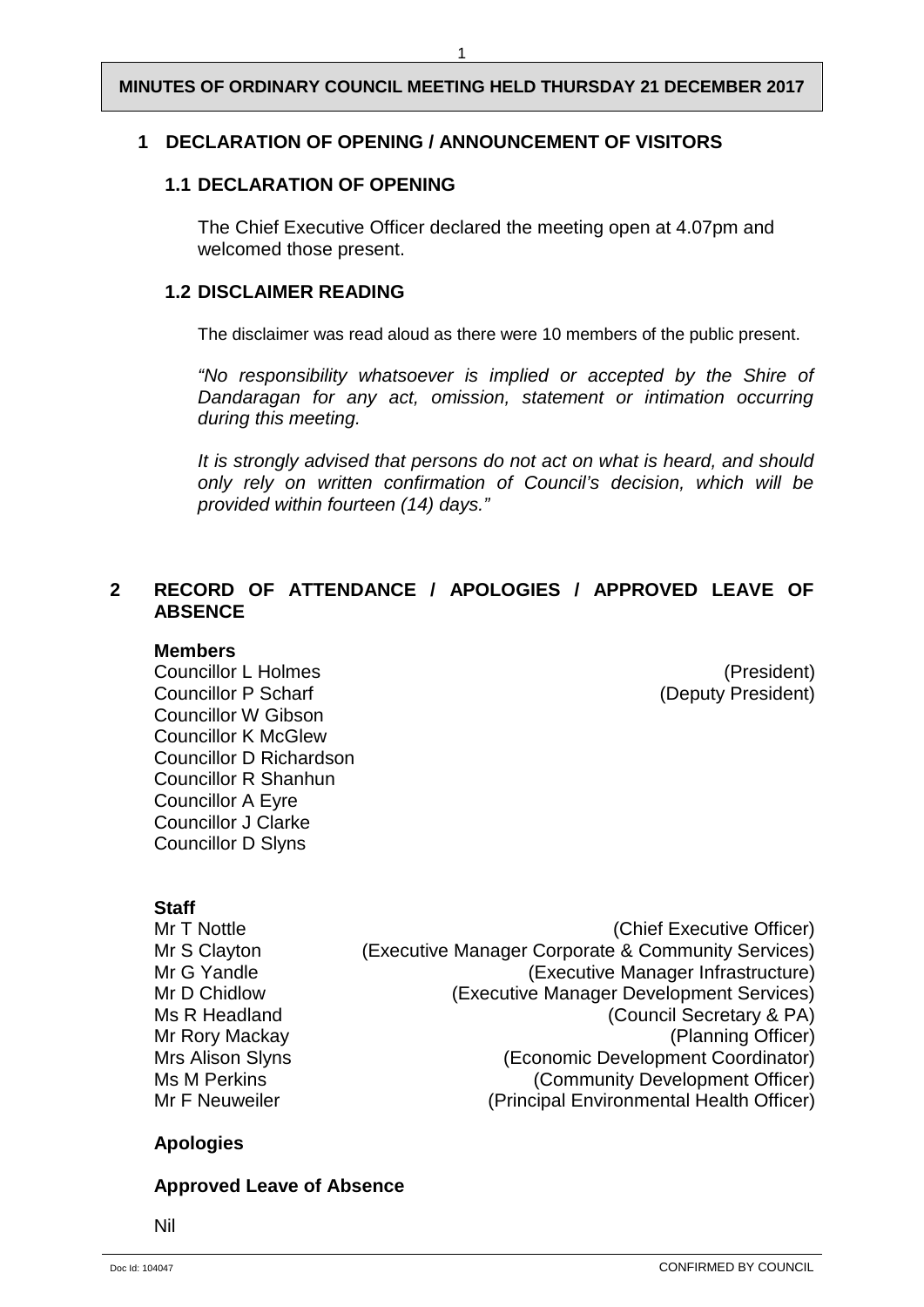#### **Observers**

**Mr Clinton Strugnell, Mr Mike Sheppard, Mr Tim Bailey, Mrs Christine Davis, Mrs Norma Crommelin, Mr Trevor Stoney, Mr Matt Stoney, Mr Andrew McBain, Mr Anthony Fitzgerald, Jurien Bay Outside Crew** 

## <span id="page-4-0"></span>**3 RESPONSE TO PREVIOUS PUBLIC QUESTIONS TAKEN ON NOTICE**

**Nil**

## <span id="page-4-1"></span>**4 PUBLIC QUESTION TIME**

**Norma Crommelin commented on the amount of Burr grass on the verge along Zendora Road.**

*The Executive Manager of Infrastructure responded by saying that Shire staff would investigate the issue.*

**Christine Davies questioned as to why she had not received a response to correspondence she had written some months previously.**

*The Chief Executive Officer responded by saying that correspondence in relation to this matter would be forwarded tomorrow.*

## <span id="page-4-2"></span>**5 APPLICATIONS FOR LEAVE OF ABSENCE**

**Nil**

#### <span id="page-4-4"></span><span id="page-4-3"></span>**6 CONFIRMATION OF MINUTES**

**6.1 MINUTES OF THE ORDINARY COUNCIL MEETING HELD 23 NOVEMBER 2017**

#### **COUNCIL DECISION**

**Moved Cr Clarke, seconded Cr Eyre That the minutes of the Ordinary Meeting of Council held 23 November 2017 be confirmed.** 

**CARRIED 9 / 0**

<span id="page-4-5"></span>**6.2 MINUTES OF THE SPECIAL MEETING OF COUNCIL HELD 7 DECEMBER 2017**

## **COUNCIL DECISION**

**Moved Cr Shanhun, seconded Cr Richardson**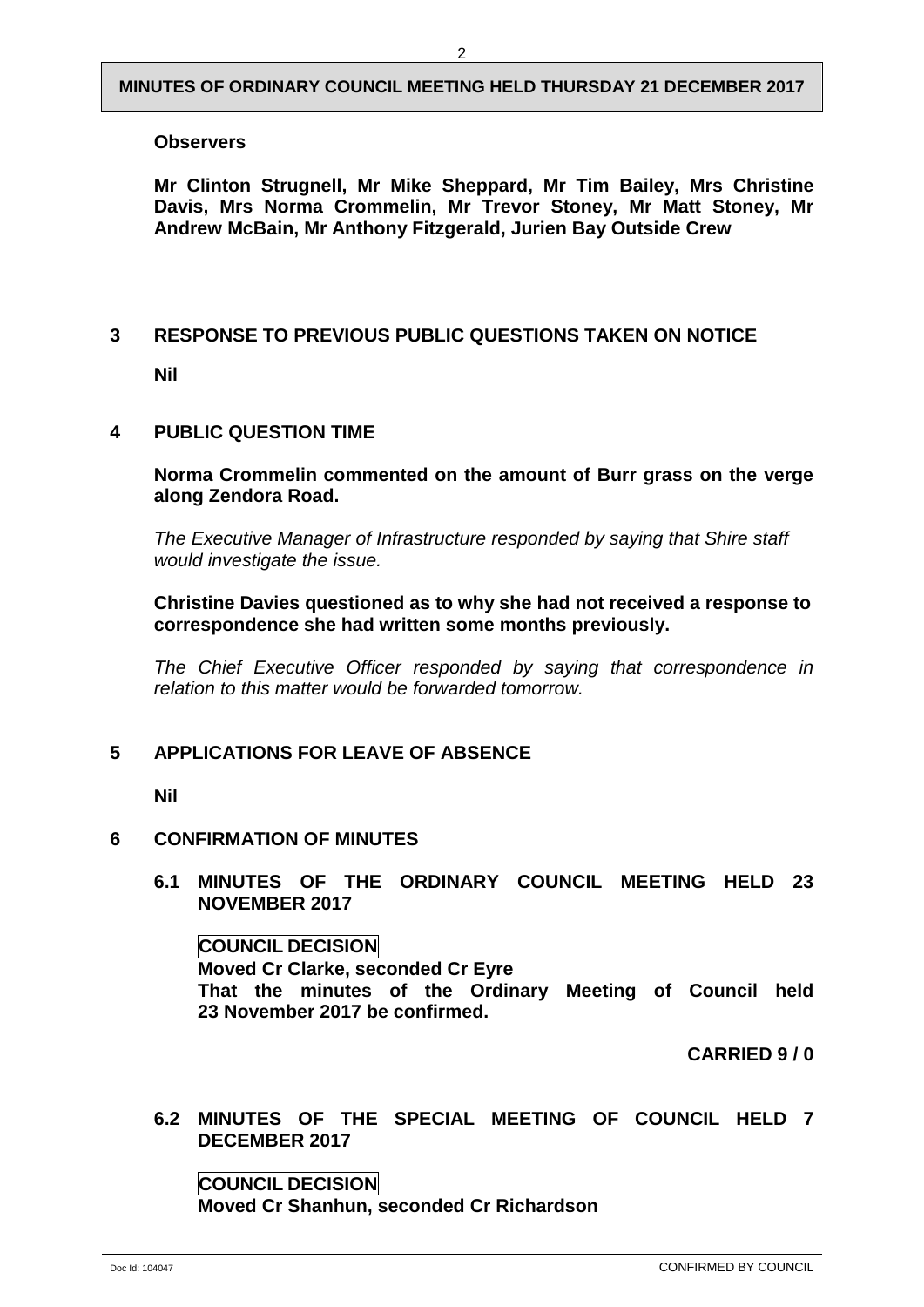## **That the minutes of the Special Meeting of Council held 7 December 2017 be confirmed.**

## **CARRIED 9 / 0**

## <span id="page-5-0"></span>**7 NOTICES AND ANNOUNCEMENTS BY PRESIDING MEMBER WITHOUT DISCUSSION**

*The President announced that this was Tony's last meeting and thanked him for the last 7 years as the Chief Executive Officer and wished him and his family all the best in his new endeavour in Busselton.*

## <span id="page-5-1"></span>**8 PETITIONS / DEPUTATIONS / PRESENTATIONS / SUBMISSIONS**

*Mr Andrew McBain spoke on behalf Alterra Pty Ltd and Yathroo owners Trevor & Matt Stoney in relation to the Yandin Wind Farm saying that they were not*  against the proposal, but wanted to protect development rights on their *properties.*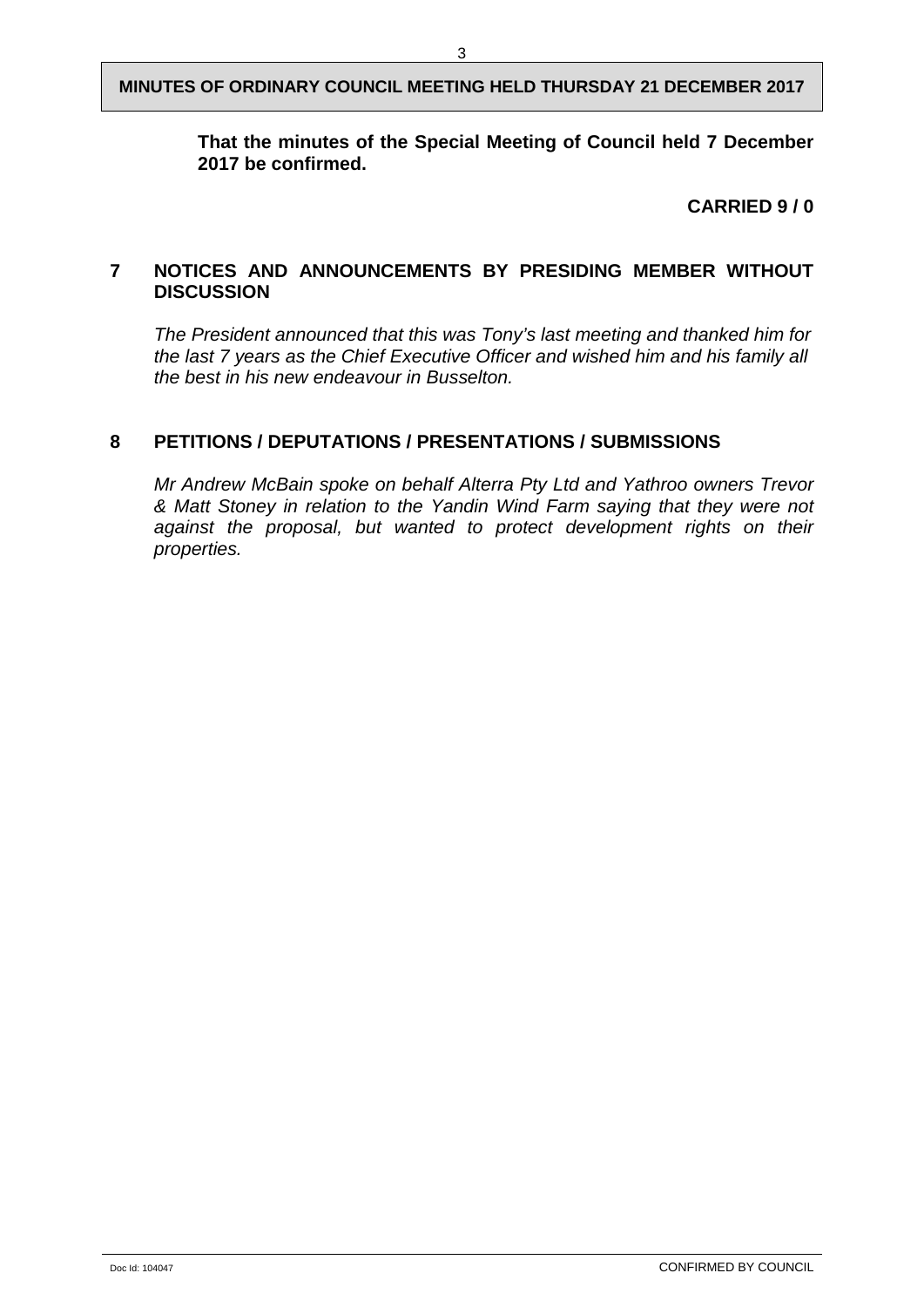## <span id="page-6-1"></span><span id="page-6-0"></span>**9 REPORTS OF COMMITTEES AND OFFICERS**

## <span id="page-6-2"></span>**9.1 CORPORATE & COMMUNITY SERVICES**

#### **9.1.1 AUDIT COMMITTEE MINUTES – 7 DECEMBER 2017**

Applicant:<br>Folder Path:

Disclosure of Interest:<br>Date: Date: 8 December 2017

Signature of Author:

Signature of Author:

#### PROPOSAL

Location: Shire of Dandaragan<br>Applicant: N/A Business Classification Scheme / Financial Management / Audit / Internal<br>Nil Scott Clayton, Executive Manager Corporate & Community Services

Mayte

Senior Officer: Tony Nottle, Chief Executive Officer

To receive the Audit Committee Meeting Minutes (unconfirmed) held on 7 December 2017.

#### BACKGROUND

The Local Government Act (1995) requires Council to establish an Audit Committee to assist Council to fulfil corporate governance, stewardship, leadership and control responsibilities in relation to the Shire's financial reporting and audit responsibilities.

Due to the small number of audit committee meetings held during the year there is a significant delay between the audit meetings and the subsequent confirmation of the minutes of that meeting at the following audit committee meeting and hence, a further delay in presentation to Council of the minutes for adoption.

Therefore, it is considered more appropriate to present the unconfirmed minutes to Council for receipt. Should any issue arise at the adoption of these minutes at the following audit committee meeting varying the accuracy of the unconfirmed minutes, these changes will be presented to Council at the following Council meeting.

#### **COMMENT**

The purpose of the Audit Committee Meeting held 7 December 2017 was to consider the annual financial statements inclusive of the audit report for the year ended 30 June 2017 and the review of systems and procedure.

STRATEGIC IMPLICATIONS 2016 – 2026 Strategic Community Plan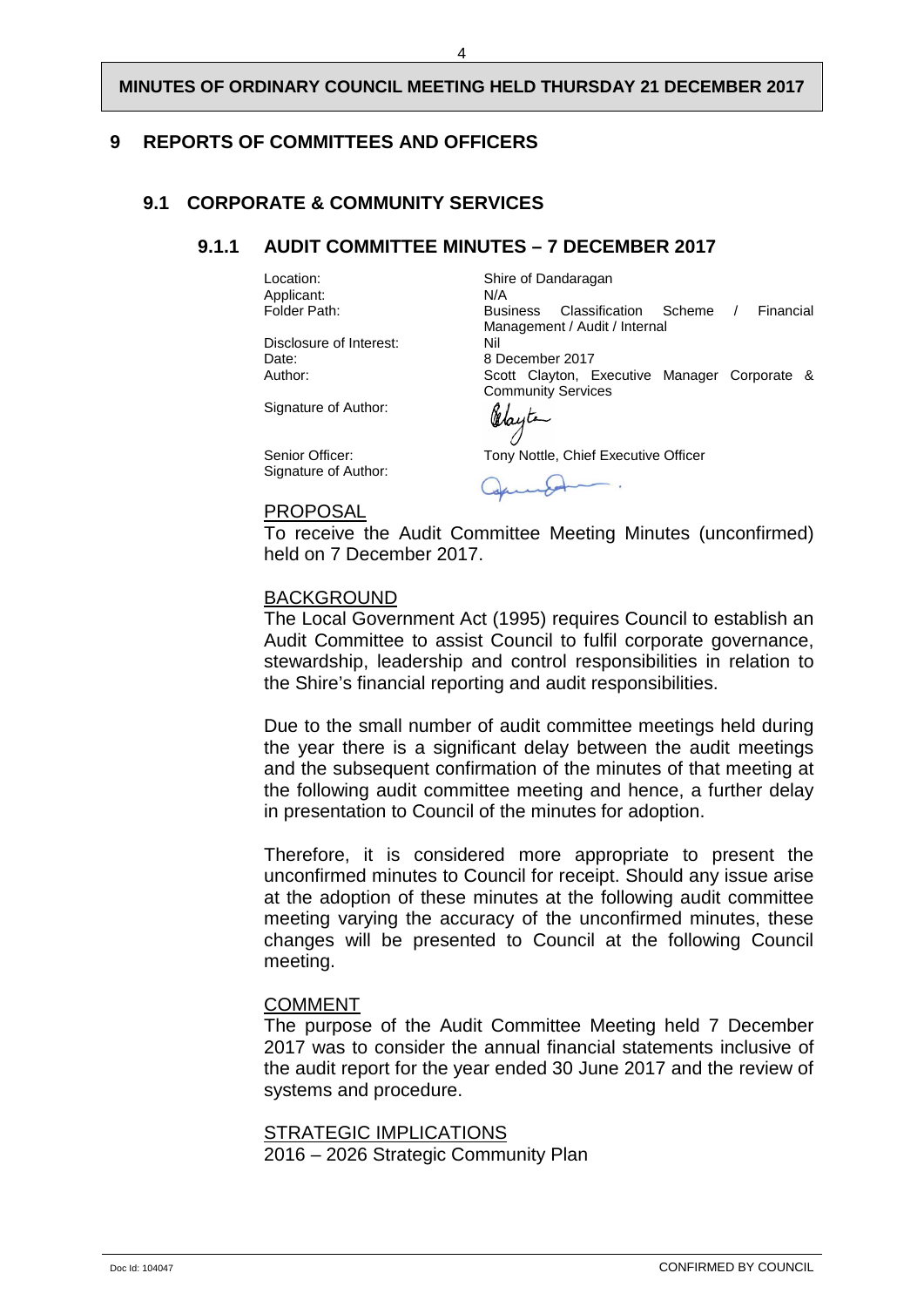| <b>Goal 5 Proactive and Leading Local Government</b> |  |                                     |                            |  |
|------------------------------------------------------|--|-------------------------------------|----------------------------|--|
| <b>Objectives</b>                                    |  | How the Shire will Contribute       |                            |  |
| 5.2 High Performing                                  |  | Compliance in all legislative<br>C) |                            |  |
| Administration                                       |  |                                     | requirements and functions |  |

#### ATTACHMENTS

Circulated with the agenda is the following item relevant to this report:

 Minutes of the Audit Committee Meeting (unconfirmed) held on 7 December 2017 (Doc Id: 103142)

#### *(Marked 9.1.1)*

VOTING REQUIREMENT Simple majority

## **OFFICER RECOMMENDATION / COUNCIL DECISION Moved Cr Shanhun, seconded Cr Scharf That the unconfirmed minutes of the Audit Committee Meeting held 7 December 2017 be received.**

#### **CARRIED 9 / 0**

#### <span id="page-7-0"></span>**9.1.2 FINANCIAL MANAGEMENT REVIEW 2017**

Applicant:<br>Folder Path:

Location: Shire of Dandaragan<br>Applicant: N/A [Business Classification Scheme / F](javascript:NavigateFolder()inancial Management / Financial Reporting / Reviews Disclosure of Interest: None<br>Date: 28 Au Date: 28 August 2017<br>
Author: 2017<br>
Tony Nottle, Ch Tony Nottle, Chief Executive Officer

Signature of Author:

 $\Delta$ 

#### PROPOSAL

To adopt the Financial Management Review conducted in June 2017.

#### BACKGROUND

The Local Government (Financial Management) Regulations 1996 Section 5 (2,c) states the "*CEO is to undertake reviews of the appropriateness and effectiveness of the financial management systems and procedures of the local government regularly (and not less than once in every 4 financial years) and report to the local government the results of those reviews."* 

A review of the Shire of Dandaragan's financial management was undertaken in June 2017 to assess it has sufficient policies, procedures and controls in place to maintain the current standard.

A report on the findings and recommendations has been compiled.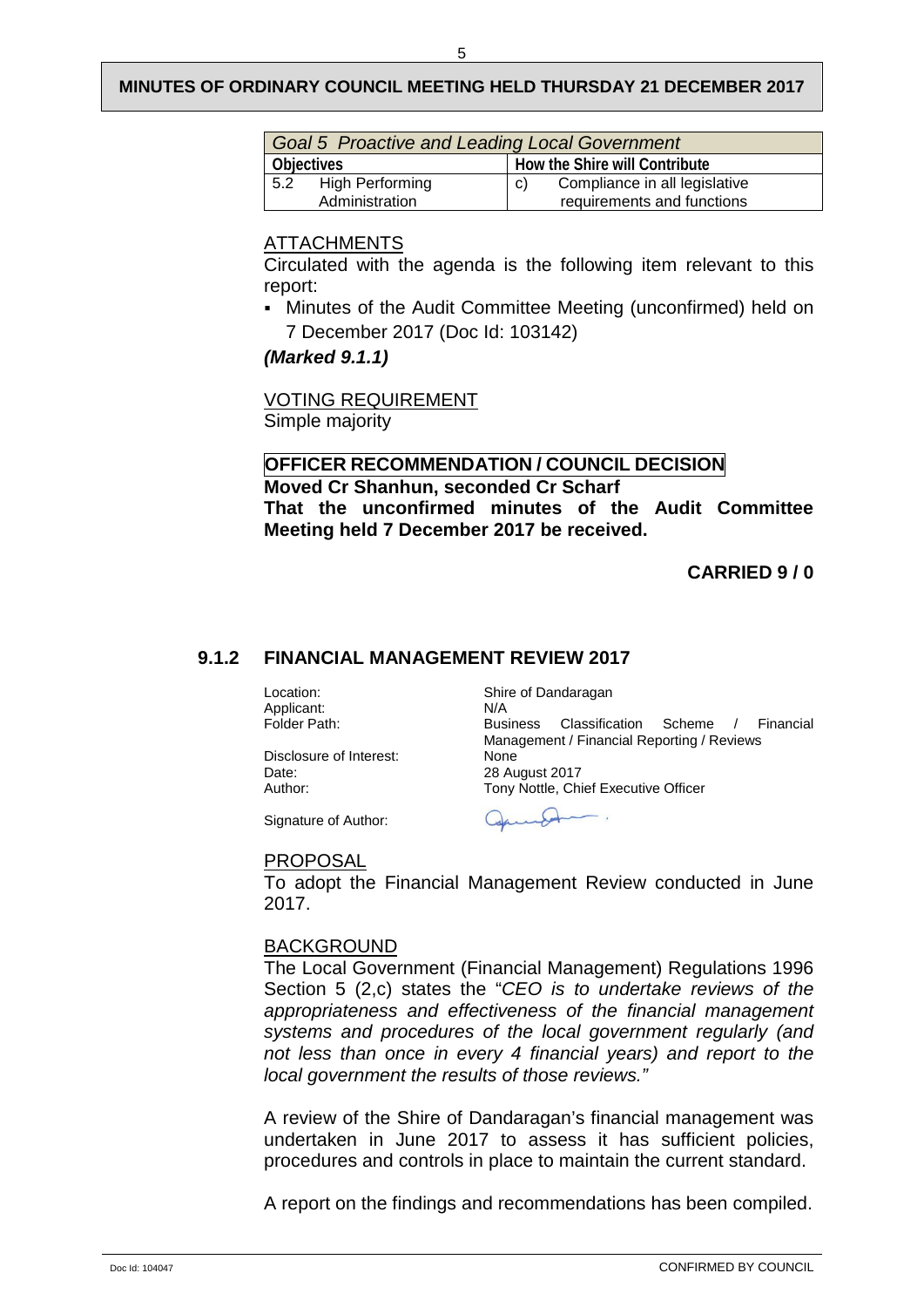## COMMENT

The report identifies areas for improvement, which will ultimately ensure a more robust and accountable process for the management of our finances, and day to day financial controls particularly around purchasing/procurement.

In recent times, procurement by local government officers has been a focus of not only the Department of Local Government, Sport & Recreation (DLGSR) but also with recent Corruption and Crime Commission (CCC) inquiries.

Generally the report has recommended a number of changes to procedures to tighten up processes to ensure compliance, even in circumstances where there have been no issues found, however there is a heightened risk attached.

The report summarises that:

*"The financial management of the Shire of Dandaragan is sound, there are sufficient policies, procedures and controls in place to maintain the current standard. The recommendations will strengthen these controls and reduce the financial risk management."*

The recommendations within the report will form part of the KPI's to be achieved in a given time period for the organisation and the staff within the finance and administration areas of the Shire.

## **CONSULTATION**

- Chief Executive Officer
- Executive Manager Corporate and Community Services

## STATUTORY ENVIRONMENT

This Financial Management Review has been undertaken to ensure compliance with Local Government (Financial Management) Regulations 1996 Section 5(2)(c) which states:

## *5. CEO's duties as to financial management*

- *(2) The CEO is to —*
- *(c) undertake reviews of the appropriateness and effectiveness of the financial management systems and procedures of the local government regularly (and not less than once in every 4 financial years) and report to the local government the results of those reviews.*

## POLICY IMPLICATIONS

While there are no policy implications relevant to this item, the recommendations will form the basis of changes to internal procedures and controls for the Shire.

#### FINANCIAL IMPLICATIONS

There are no financial implications relevant to this item.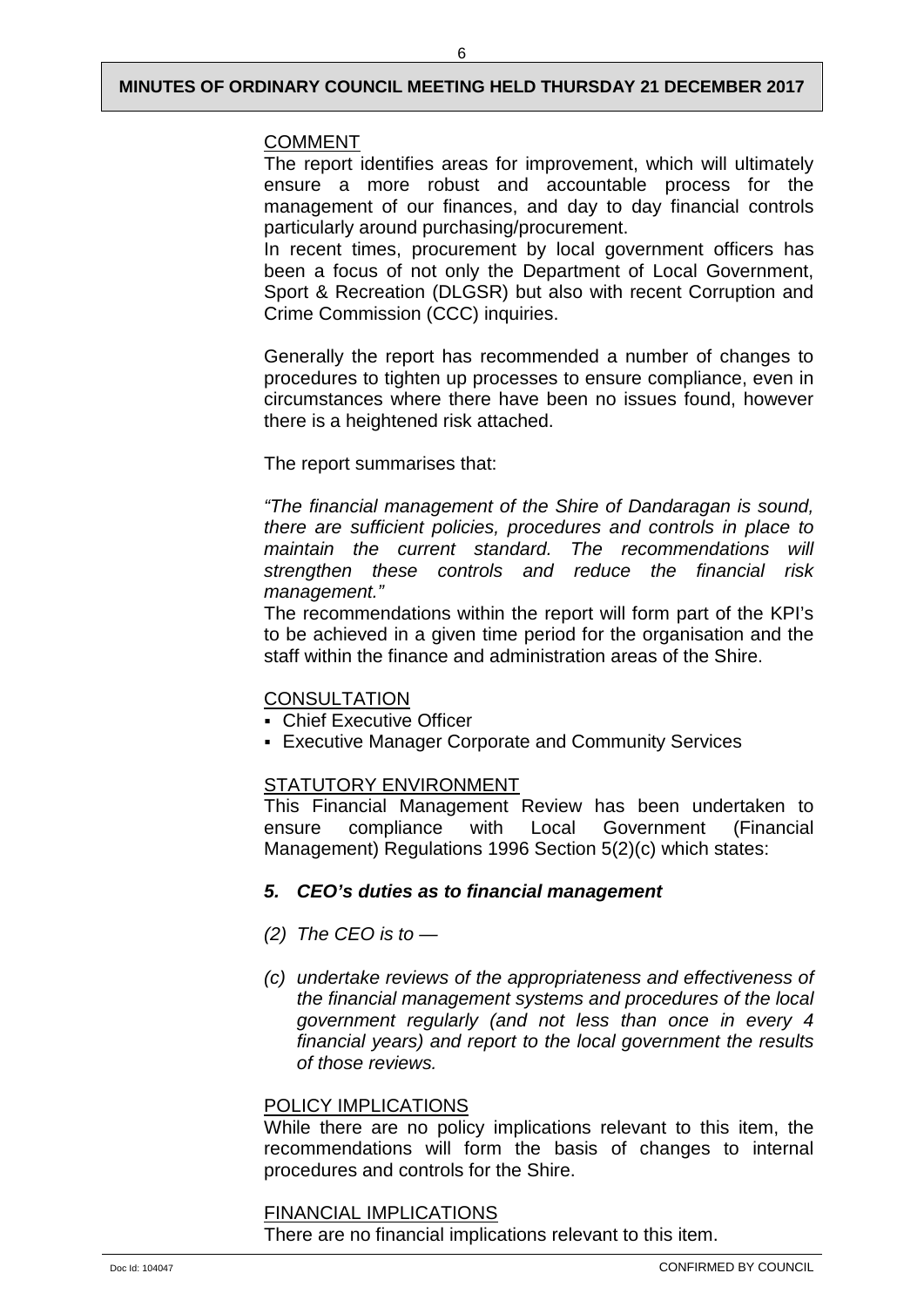## STRATEGIC IMPLICATIONS

2016 – 2026 Strategic Community Plan

| <b>Goal 5: Proactive and Leading Local Government</b> |                                                                                                                                                                                                                                                                                                  |  |  |  |
|-------------------------------------------------------|--------------------------------------------------------------------------------------------------------------------------------------------------------------------------------------------------------------------------------------------------------------------------------------------------|--|--|--|
| <b>Objectives</b>                                     | How the Shire will contribute                                                                                                                                                                                                                                                                    |  |  |  |
| 5.2 High Performing Administration                    | is is<br>a) Ensure the workforce<br>appropriately skilled, provided<br>with the tools to do the job and<br>high performing<br>Provide robust<br>financial<br>b)<br>management and guardianship of<br>the community's assets<br>Compliance in all legislative<br>C)<br>requirements and functions |  |  |  |

Goal 5.2 (c) of the Shire's Strategic Community Plan applies with the Shire performing at a high level of administration, with compliance in all legislative requirements and functions.

#### ATTACHMENTS

Circulated with the agenda is the following item relevant to this report:

 Financial Management Review June 2017 (Doc Id: 97229) *(Marked 9.1.2)*

VOTING REQUIREMENT Simple majority

## **OFFICER RECOMMENDATION / COUNCIL DECISION**

**Moved Cr Shanhun, seconded Cr Clarke That Council receive the Financial Management Review 2017 undertaken by the CEO in accordance with Regulation 5 (2)(c) of the Local Government (Financial Management) Regulations 1996 and acknowledge the result of this review.**

**CARRIED 9 / 0**

## <span id="page-9-0"></span>**9.1.3 ANNUAL REPORT AND ANNUAL FINANCIAL STATEMENT INCLUSIVE OF AUDITORS REPORT**

Applicant: N / A<br>Folder Busin

Disclosure of Interest: None<br>
Date: 5 Dec

Signature of Author:

Signature of Senior Officer:

Location: Shire of Dandaragan Business Classification Scheme / Financial Management / Financial Reporting / Periodic Reports 5 December 2017 Author: Scott Clayton, Executive Manager Corporate & Community Services

alayte

Senior Officer: Tony Mottle, Chief Executive Officer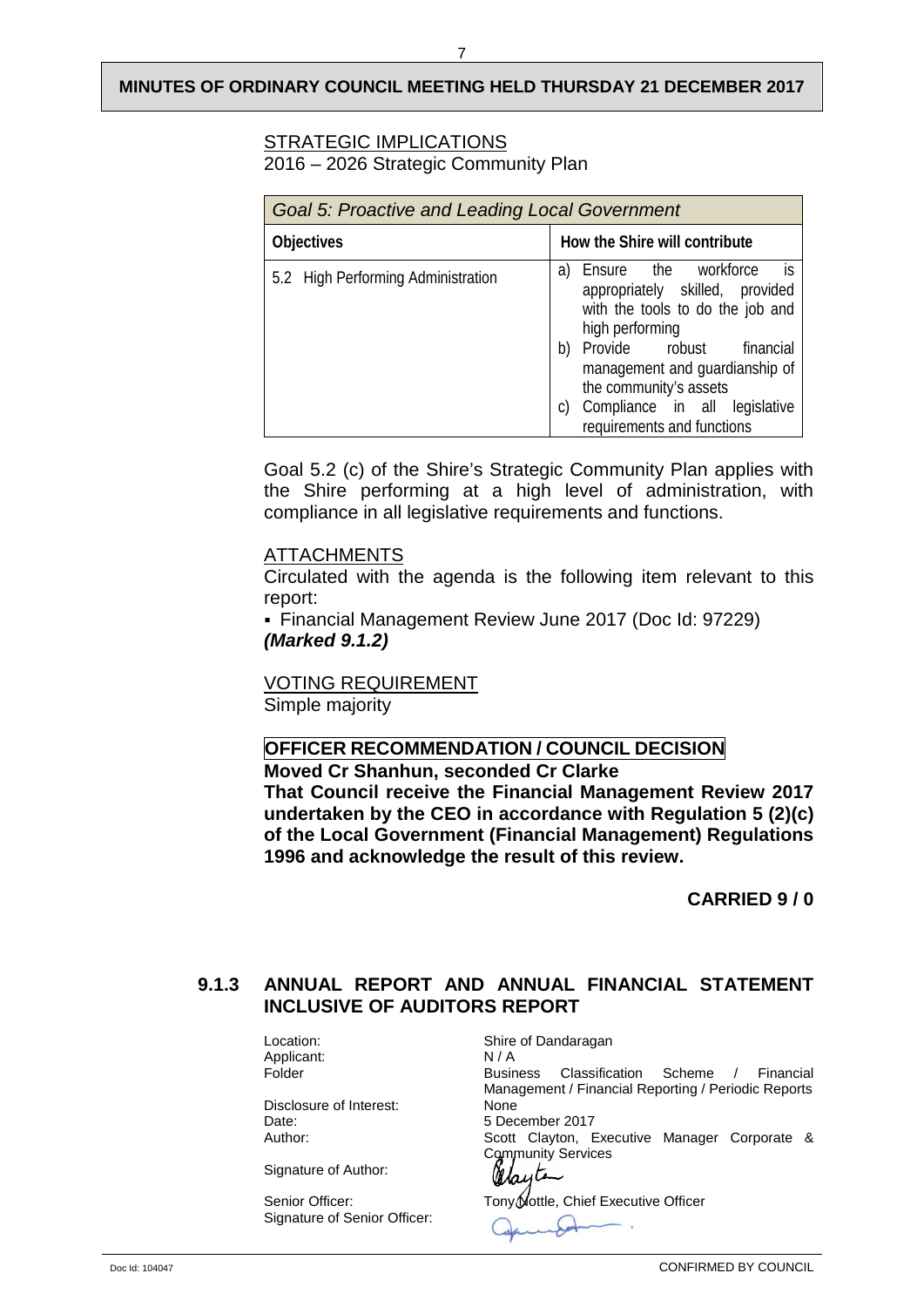#### PROPOSAL

To accept the 2016/2017 Annual Report and the 2016 / 2017 Annual Financial Statements including the Auditors Report for the Shire of Dandaragan and to receive the Auditors Management Letter.

#### BACKGROUND

The *Local Government Act (1995)* requires a local government to prepare an annual report for each financial year.

#### COMMENT

The Shire of Dandaragan finished 2016 / 2017 with a surplus of \$2,845,406. However, the majority of this surplus is as a result of large unspent grants and incomplete capital works projects. Therefore, this surplus does not constitute a surplus of funds after all requirements have been met in the true definition of a surplus, rather reflects outstanding commitments that will be rather reflects outstanding commitments that will be reprogrammed into the 2017 / 2018 budget.

Details of the financial income for 2016 / 2017 include:

- A total of \$5,772,983 in rate income was raised. By 30 June 2017, 95% of rates had been collected.
- A total of \$6,710,858 in grants were secured.

The Auditors report stated the following;

#### *"Statutory Compliance*

*During the course of our audit we become [sic] aware of the following matter which did not comply with the Local Government (Financial Management) Regulations1996 (as amended) or the Local Government Act 1995.*

#### *Financial Management Review*

*As required under Part 2, Section 5 (2) of the Local Government (Financial Management Regulations) 1996, the CEO must undertake a review of the appropriateness and effectiveness of the financial management systems and procedures of the local government regularly (and not less than once every 4 financial years) and report to the local government the results of the reviews. As at balance date a financial management review had not been presented to council.*

#### *Auditor's Opinion*

#### *In our opinion:*

*The financial report of the Shire of Dandaragan is in accordance with the Local Government Act 1995 (as amended) and the Local Government (Financial Management) Regulations 1996 (as amended) including:*

*i) giving a true and fair view of the Shire's financial position as at 30 June 2017 and of their performance for the year ended on that date; and*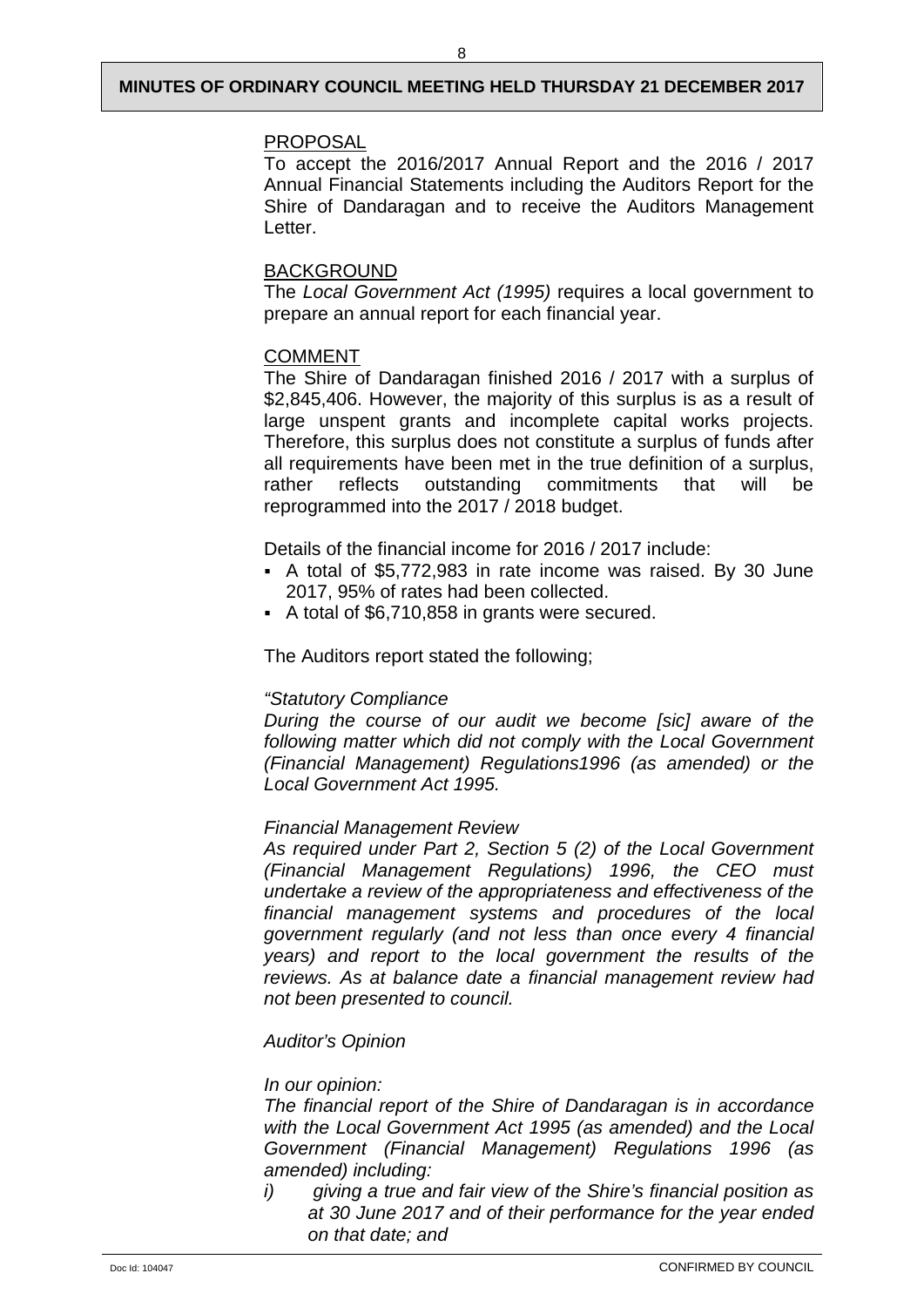*ii) complying with Australian Accounting Standards (including the Australian Accounting Interpretations) the Local Government Act 1995 (as amended) and the Local Government (Financial Management) Regulations1996 (as amended)."*

In relation to the issue of non-compliance, a financial management review was undertaken in June 2017. However, the findings of the review have not yet been presented to Council. The review will be presented to Council at the December ordinary meeting.

The audit report highlighted no issues that would affect the accuracy of the annual financial statements for the year ended 30 June 2017, and therefore, the Financial Statements are a true reflection of the financial position and performance for the Shire of Dandaragan in the 2016 / 2017 financial year.

#### **CONSULTATION** Nil

## STATUTORY ENVIRONMENT

Section 5.53 and 5.54 of the *Local Government Act 1995* requires preparation and acceptance of the annual report.

#### POLICY IMPLICATIONS

There are no policy implications relevant to this item.

#### FINANCIAL IMPLICATIONS

There are no adverse trends to report at this time.

## STRATEGIC IMPLICATIONS

2016 – 2026 Strategic Community Plan

| Goal 5 – Proactive and Leading Local Government    |                                     |           |  |  |  |
|----------------------------------------------------|-------------------------------------|-----------|--|--|--|
| How the Shire will contribute<br><b>Objectives</b> |                                     |           |  |  |  |
| 5.2 High Performing Administration                 | provide<br>robust<br>b)             | financial |  |  |  |
|                                                    | management and quardianship of      |           |  |  |  |
|                                                    | the communities assets              |           |  |  |  |
|                                                    | compliance in all legislative<br>C) |           |  |  |  |
|                                                    | requirements and functions          |           |  |  |  |

## ATTACHMENTS

Circulated with the agenda are the following items relevant to this report:

- Annual Report 2016 / 2017 (Doc Id: 103134)
- Annual Financial Statements 2016 / 2017 (Doc Id:102819)
- Management Report 2016 / 2017 (Doc Id: 102820) *(Marked 9.1.3)*

VOTING REQUIREMENT Simple majority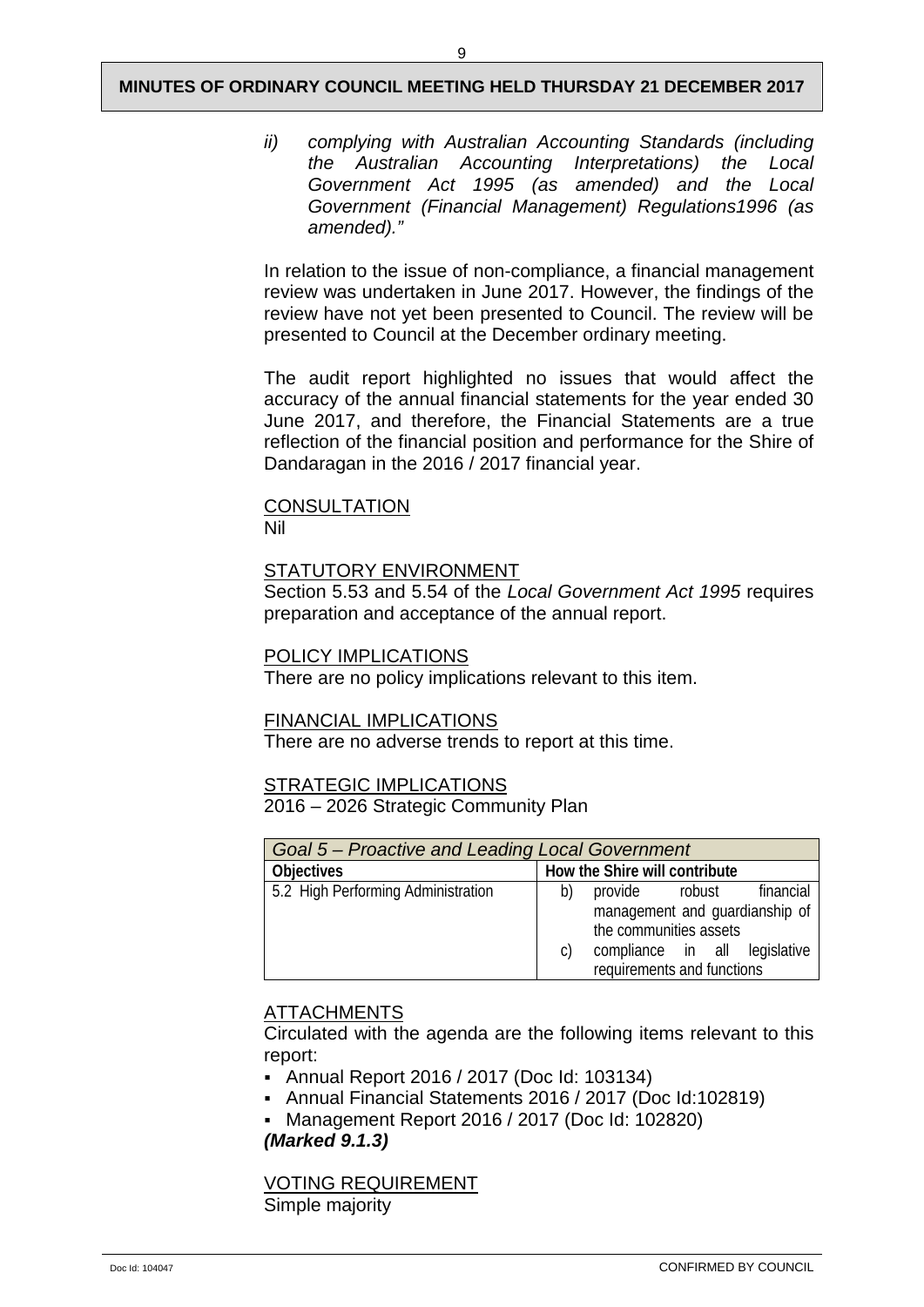## **OFFICER RECOMMENDATION 1 / COUNCIL DECISION 1 Moved Cr McGlew, seconded Cr Eyre That the Shire of Dandaragan's 2016 / 2017 Annual Report**

**and the 2016 / 2017 Annual Financial Statements inclusive of the Auditors Report be accepted.**

**CARRIED 9 / 0**

## **OFFICER RECOMMENDATION 2 / COUNCIL DECISION 2 Moved Cr Richardson, seconded Cr Shanhun That the Management Letter be received.**

**CARRIED 9 / 0**

## <span id="page-12-0"></span>**9.1.4 RECOGNISE REGIONAL VISITOR CENTRE SUSTAINABILITY GRANT AND AUTHORISE BUDGET AMENDMENT**

Disclosure of Interest:<br>Date: Date: 18 October 2017<br>
Alison Sivns. Ecc Signature of Author:

Signature of Senior Officer:

Location: Shire of Dandaragan<br>Applicant: Shire of Dandaragan Applicant: Shire of Dandaragan<br>Folder Path: Shire Business Classification Business Classification Scheme / Financial Management / Budgeting / Allocations

Alison Slyns, Economic Development Officer

Senior Officer: Scott Clayton, Executive Manager Corporate & Community Services

# Olayte

#### PROPOSAL

To recognise the Turquoise Coast Visitor Centre's successful application through the Regional Visitor Centre Sustainability Grant program and to authorise a budget amendment for grant income of \$8,006.06 and expenditure of \$2,001.52.

 $\Lambda$ 

⌒

#### BACKGROUND

The Regional Visitor Centre Sustainability Grant Program (RVCSGP) through Royalties for Regions is administered by Tourism Western Australia and is a series of three competitive annual grant rounds with a total funding pool of \$4.2 million. The Shire of Dandaragan was successful in the first two rounds of the grant process, being awarded \$17,573 in 2015-16 and \$21,500 in 2016-17. The 2017-18 funding pool was \$1.05 million and a 20% contribution of cash or in-kind funding required for grants between \$5,000 and \$40,000.

#### COMMENT

In October 2017 the Shire of Dandaragan was successful in obtaining a \$8,006.06 grant from Tourism WA with the Regional Visitor Centre Sustainability Grant Program through Royalties for Regions.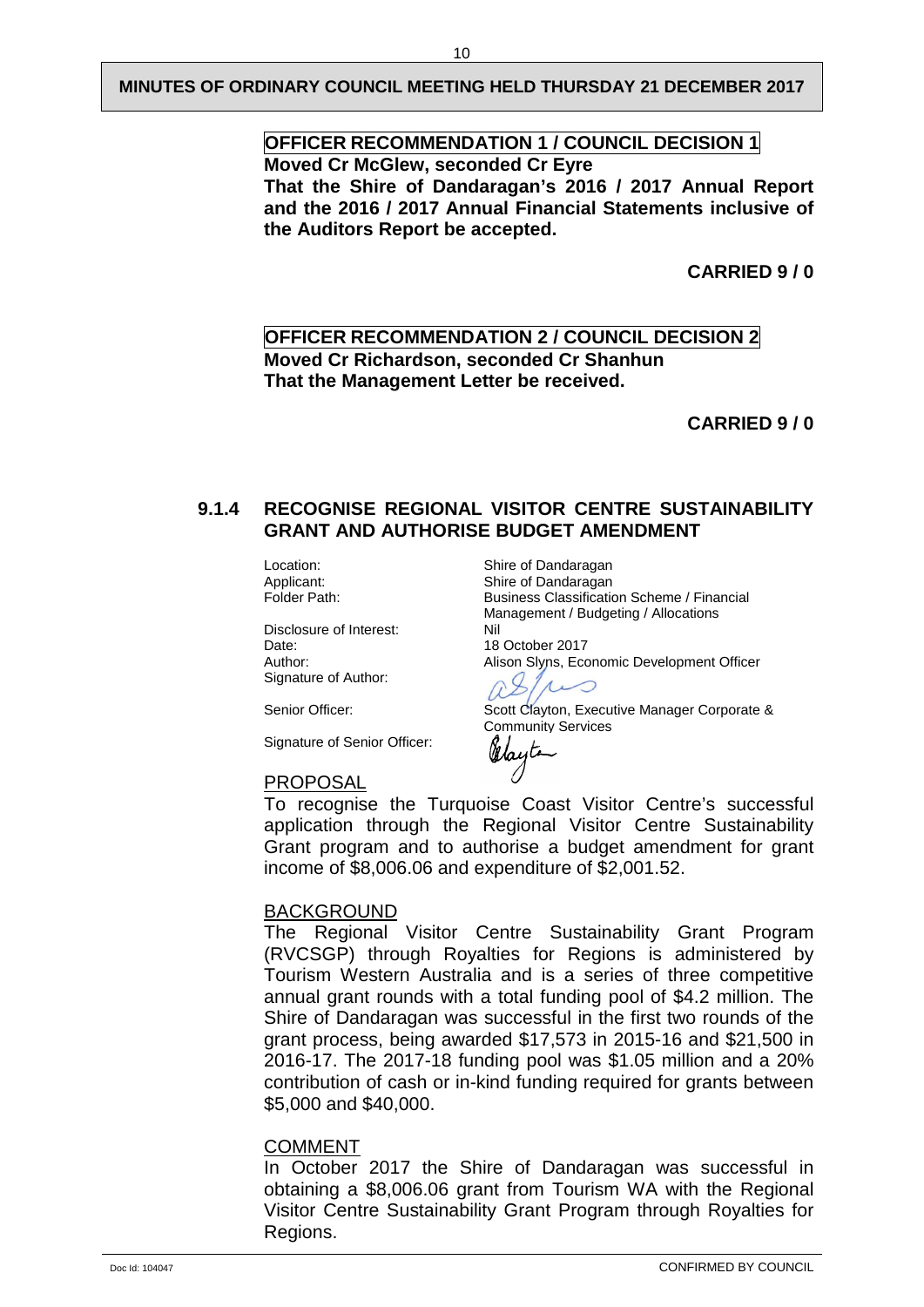11

The purpose of the grants is to promote the future sustainability of regional visitor centres through enhancing visitor experiences, improving operations, increasing revenues and promoting professional management practices.

The items being funded include:

- Purchase and installation of gondolas, shelving and merchandise displays;
- Upgrades to visitor centre website including search engine optimisation and booking capabilities;
- Purchase of staff uniforms.

The Shire of Dandaragan will contribute \$2,001.52 as a cash contribution to the above mentioned projects. This will be funded through the existing Tourism and Area Promotion Fund.

## **CONSULTATION**

- Chief Executive Officer
- Executive Manager Corporate & Community Services

## STATUTORY ENVIRONMENT

Local Government Act 1995

- 6.8 Expenditure from municipal fund not included in annual budget
	- (1)A local government is not to incur expenditure from its municipal fund for an additional purpose except where the expenditure –
		- (a) is incurred in a financial year before the adoption of the annual budget by the local government; or
		- (b) is authorised in advance by resolution; or
		- (c) is authorised in advance by the mayor or president in an emergency

## POLICY IMPLICATIONS

There are no policy implications relevant to this item.

#### FINANCIAL IMPLICATIONS

The Shire was successful in obtaining a \$8,006.06 grant from Tourism WA under the Regional Visitor Centre Sustainability Grant Program.

A budget amendment to recognise grant income of \$8,006.06 and corresponding expenditure of \$2,001.52 is required.

## STRATEGIC IMPLICATIONS

2016 – 2026 Community Strategic Plan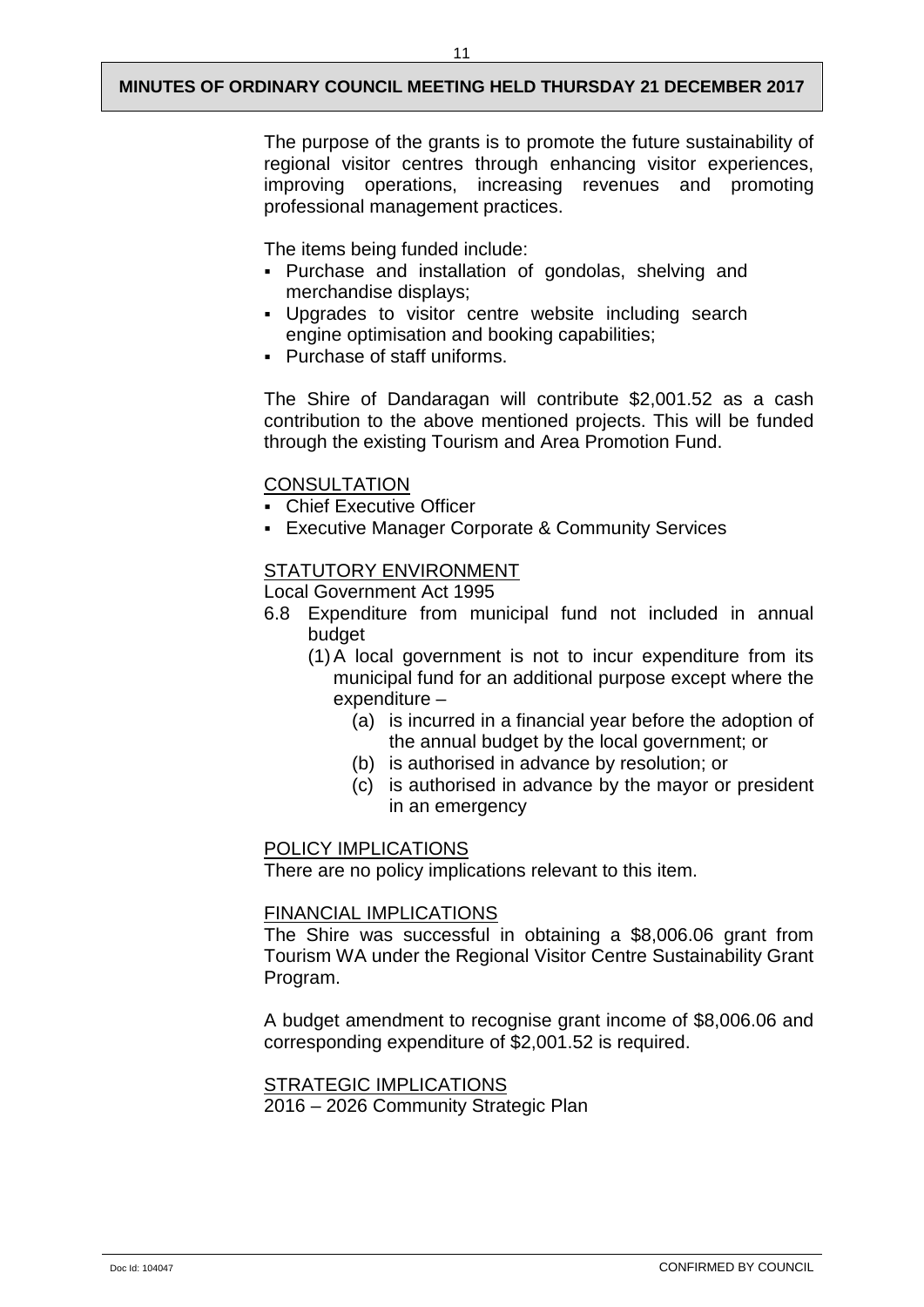|                                                                                                                   | Goal 1: Great Place for Residential and Business Development |                                                                                          |  |  |  |
|-------------------------------------------------------------------------------------------------------------------|--------------------------------------------------------------|------------------------------------------------------------------------------------------|--|--|--|
|                                                                                                                   | <b>Objectives</b>                                            | How the Shire will contribute                                                            |  |  |  |
| 1.5 Facilitate population and<br>visitor attraction and growth to<br>expand and diversify the<br>regional economy |                                                              | Expand and improve the visitor centres'<br>(C)<br>network                                |  |  |  |
|                                                                                                                   | Goal 5: Proactive and Leading Local Government               |                                                                                          |  |  |  |
| <b>Objectives</b>                                                                                                 |                                                              | How the Shire will contribute                                                            |  |  |  |
| 5.4                                                                                                               | Provide high standard of<br>customer service                 | (a) Provide customer service to the community<br>via front counter, telephone and email  |  |  |  |
| 5.5                                                                                                               | Implement integrated planning<br>and reporting               | Maximise grant and alternative income<br>(c)<br>sources to minimise burden on ratepayers |  |  |  |

## **ATTACHMENTS**

Circulated with the agenda is the following item relevant to this report:

 20171018 RVCSG Agreement unsigned (Doc ID: 99985) *(Marked 9.1.4)*

## VOTING REQUIREMENT

Absolute majority

## **OFFICER RECOMMENDATION / COUNCIL DECISION**

**Moved Cr Shanhun, seconded Cr McGlew That Council:**

- **1. authorise a budget amendment to account for a Tourism WA grant to the amount of \$8,006.06, and;**
- **2. authorise a budget amendment to expend \$8,006.06 (plus \$2,001.52 from the existing Tourism and Area Promotion budget) to complete the Regional Visitor Centre Sustainability Grants project as follows:**
	- **a. The purchase and installation of gondola shelving and merchandise displays \$3,287.58;**
	- **b. Upgrades to website functionality including search engine optimisation and booking capability \$5,000.00;**
	- **c. Purchase of Staff Uniforms \$1,720.00.**

## **CARRIED BY ABSOLUTE MAJORITY 9 / 0**

## <span id="page-14-0"></span>**9.1.5 ACCOUNTS FOR PAYMENT – NOVEMBER 2017**

Applicant:<br>Folder Path:

Disclosure of Interest:<br>Date: Date: 7 December 2017<br>
Author: 7 Nuthor: 8 Scott Clayton, E

Signature of Author:

Signature of Senior Officer:

Location: Shire of Dandaragan<br>Applicant: N/A Business Classification Scheme / Financial Management / Creditors / Expenditure<br>None Scott Clayton, Executive Manager Corporate & Community Services Clayte

Senior Officer: Tony Nottle, Chief Executive Officer<br>Signature of Senior Officer: General Company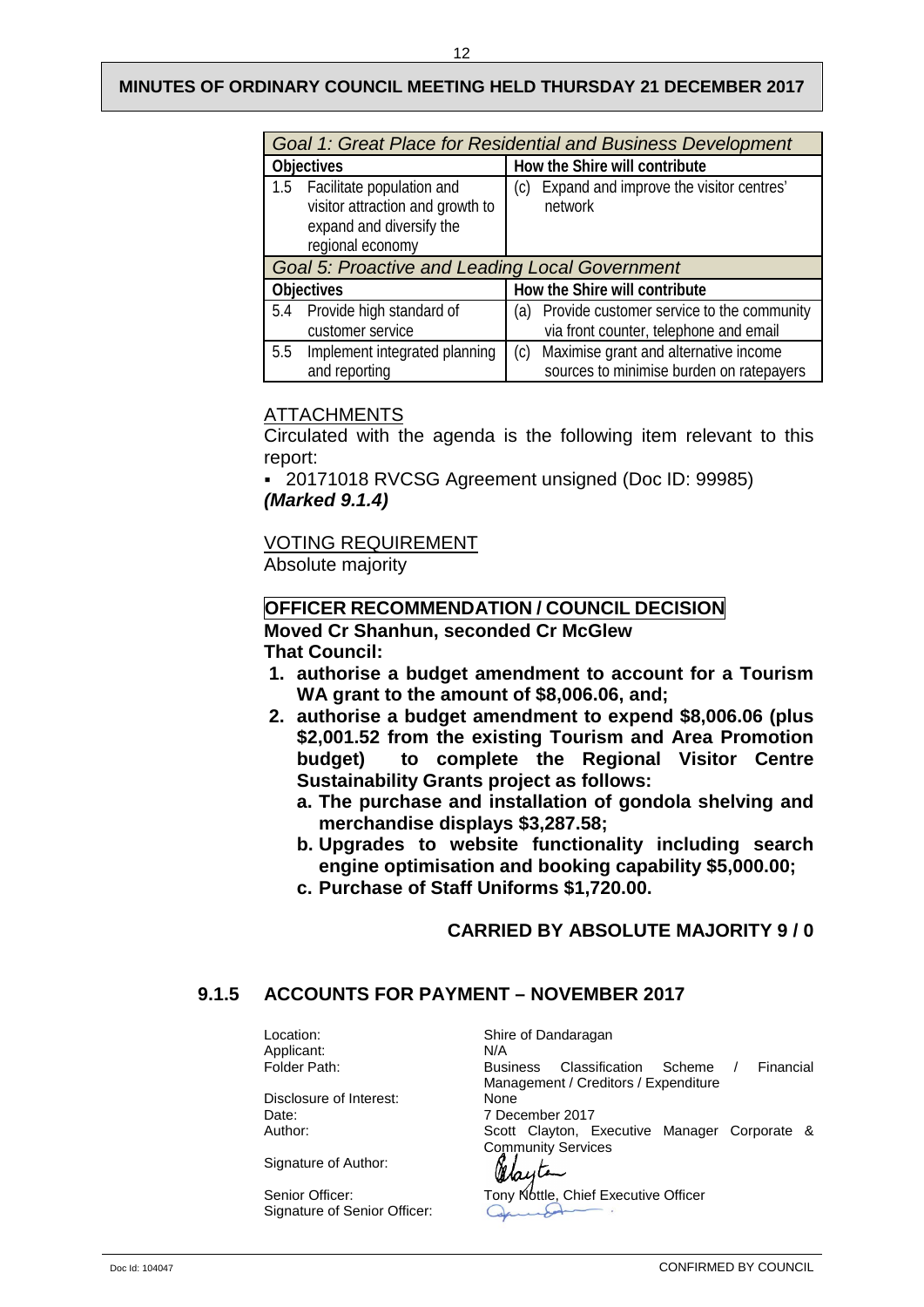#### PROPOSAL

To accept the cheque, EFT and direct debit listing for the month of November 2017.

## BACKGROUND

As part of the Local Government Act 1995, Financial Management Regulations 1996, a list of expenditure payments is required to be presented to Council.

## COMMENT

The cheque, electronic funds transfer (EFT) and direct debit payments for November 2017 totalled \$814,551.71 for the Municipal Fund and \$480.00 for the Trust Fund

Should Councillors wish to raise any issues relating to the November 2017 Accounts for payment, please do not hesitate to contact the Executive Manager Corporate and Community Services prior to the Council Meeting, in order that research can be undertaken and details provided either at the time of the query or at the meeting.

## **CONSULTATION**

Chief Executive Officer

#### STATUTORY ENVIRONMENT

 Regulation 13 of the Local Government Financial Management Regulations 1997.

## POLICY IMPLICATIONS

There are no policy implications relevant to this item.

#### FINANCIAL IMPLICATIONS

There are no adverse trends to report at this time.

#### STRATEGIC IMPLICATIONS

2016 – 2026 Strategic Community Plan

| Goal 5: Proactive and leading local government |            |  |  |
|------------------------------------------------|------------|--|--|
| Business as Usual                              | k) Finance |  |  |

## ATTACHMENTS

Circulated with the agenda are the following items relevant to this report:

 Cheque, EFT and direct debit listings for November 2017 (Doc Id: 103170)

*(Marked 9.1.5)*

VOTING REQUIREMENT Simple majority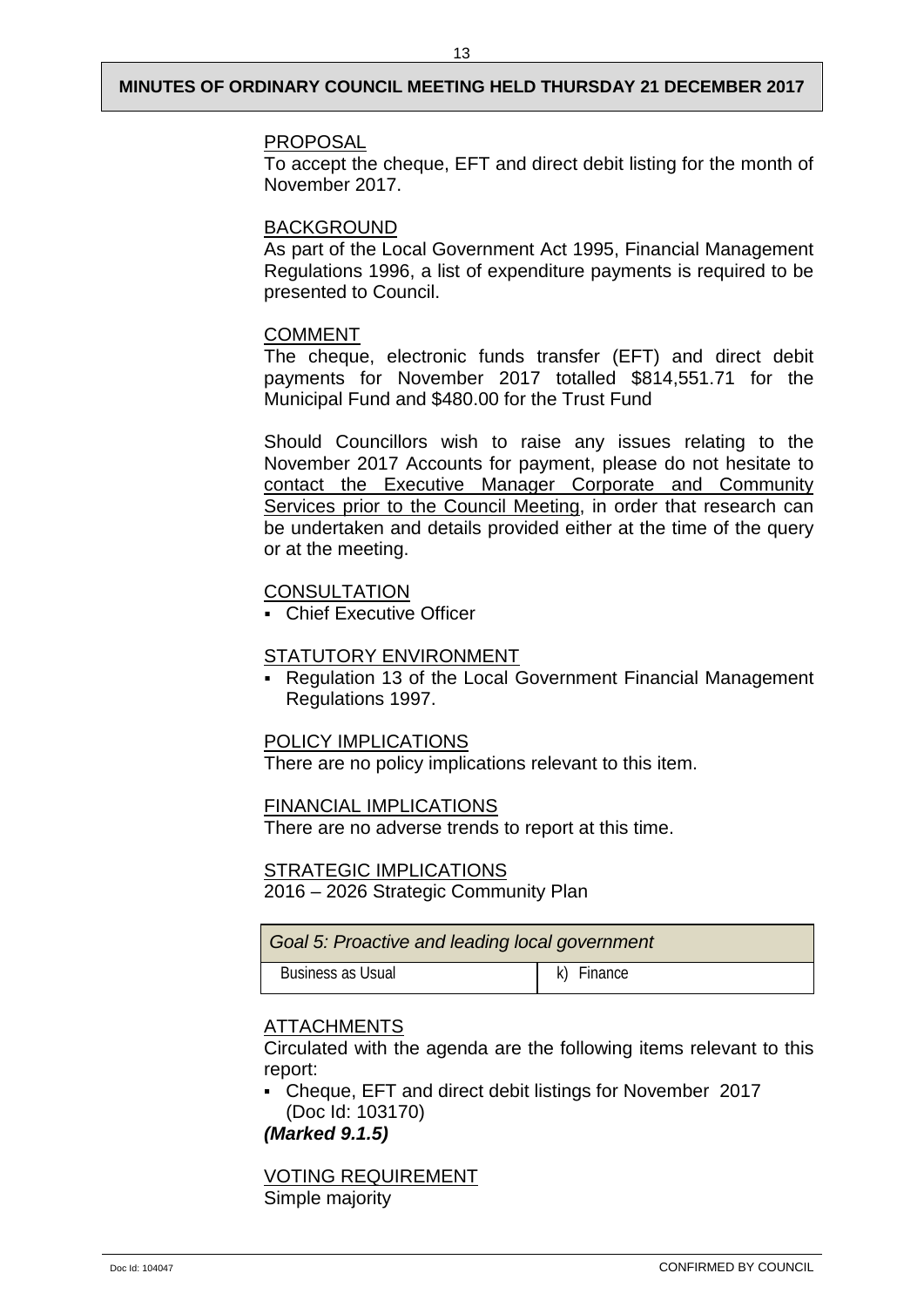## **OFFICER RECOMMENDATION / COUNCIL DECISION Moved Cr Gibson, seconded Cr Richardson That the Municipal Fund cheque and EFT listing for the period ending 30 November 2017 totalling \$1,202,506.41 for the Municipal Fund and \$480.00 for the Trust Fund be accepted.**

**CARRIED 9 / 0**

## <span id="page-16-0"></span>**9.1.6 BUDGET AMENDMENT – ADDITIONAL CLEANING**

Disclosure of Interest: Date: 12 December 2017<br>
Author: 12 December 2017<br>
Felix Neuweiler, Pri

Signature of Author:

Signature of Senior Officer:

Location: Roberts Street Arcade, Jurien Bay<br>
Applicant: Shire of Dandaragan Applicant: Shire of Dandaragan<br>
Folder Path: Shire Business Classification Business Classification Scheme / Economic Development / Service Provision/ Facilities<br>None Felix Neuweiler, Principal Environmental Health **Officer** 

ر . ربب

Senior Officer: David Chidlow, Executive Manager Development Services

#### PROPOSAL

For Council to consider authorising a budget amendment for additional cleaning whilst utilising the privately owned Roberts Street Arcade toilets as public ablution facilities.

#### BACKGROUND

The Roberts Street Arcade toilets are currently reserved for staff and client's use only. To improve availability of ablutions in the Pioneer Park area, particularly on market days, the owners of the arcade were approached by Council representatives to explore the option to use these facilities as public toilets. The owners agreed to this use subject to certain conditions, such as Council paying for the cleaning of the facilities, repair of vandalism and excessive water use.

The managing agents, Ray White, have already a cleaning contract in place with a local cleaner. To ensure Council obtains value for money and in order to comply with Council's purchasing policy three quotes were sought and subsequently two obtained.

#### COMMENT

In addition to the cleaning cost the Shire will also need to pay for vandalism and any water use that is above the current consumption levels.

Ray White is currently using a contractor to clean these toilets; this contractor submitted a lower quote. It is recommended to accept Quote No 1 of 1,285.00 per month for the cleaning and supply of consumables. It is also recommended that a budget amendment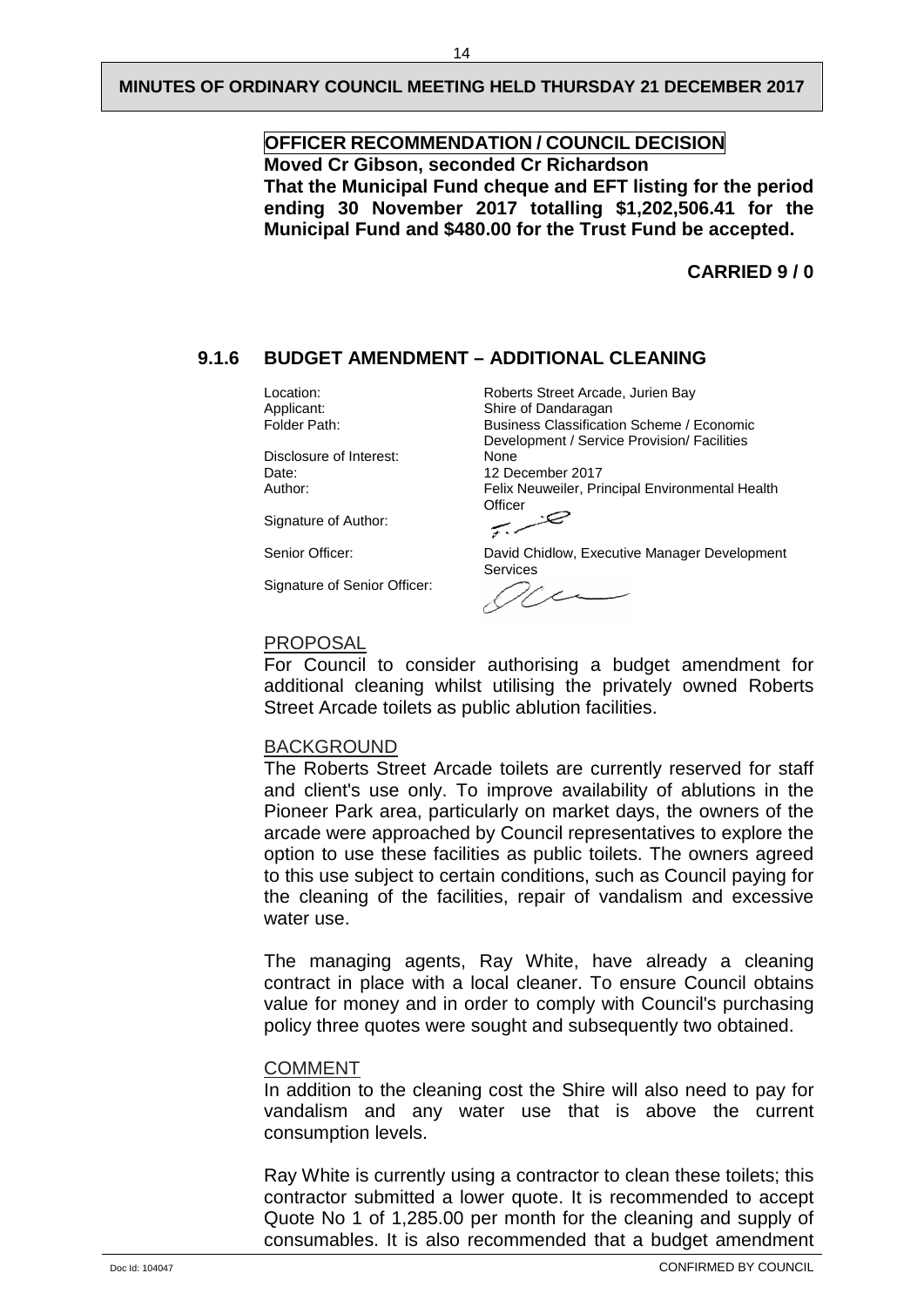of \$1,500.00 per month be approved to include water use and other additional costs.

#### **CONSULTATION**

- This matter was discussed during a Council Forum earlier this year.
- The shopping arcade's Managing Agents, Ray White.

#### STATUTORY ENVIRONMENT

Local Government Act 1995 section 6.8

- 6.8 Expenditure from municipal fund not included in annual budget
- (1) A local government is not to incur expenditure from its municipal fund for an additional purpose except where the expenditure –
	- (a) is incurred in a financial year before the adoption of the annual budget by the local government; or
	- (b) is authorised in advance by resolution; or
	- (c) is authorised in advance by the mayor or president in an emergency

*Local Government Act 1995* Section 5.23: Council may close to members of the public the meeting, or part of the meeting, if the meeting or the part of the meeting deals with any of the following —

- (c) a contract entered into, or which may be entered into, by the local government and which relates to a matter to be discussed at the meeting; and
- (e) a matter that if disclosed, would reveal
	- (ii) information that has a commercial value to a person; or
	- (iii) information about the business, professional, commercial or financial affairs of a person.

*Local Government (Functions and General) Regulations 1996.*

#### POLICY IMPLICATIONS

Policy 1.15 - Shire of Dandaragan Purchasing Policy and Tender Guide.

Two quotes were obtained in accordance with this policy.

#### FINANCIAL IMPLICATIONS

The following two quotes were received:

- $\sim$  Quote No. 1 \$1,285.00 per month
- Quote No. 2 \$2,596.00 per month during peak season and \$1,596.00 during the quite time of year.

#### STRATEGIC IMPLICATIONS

2016 – 2026 Strategic Community Plan

| Goal 1: Great Place for Residential and Business Development |                                       |  |  |  |
|--------------------------------------------------------------|---------------------------------------|--|--|--|
| Objectives                                                   | How the Shire will contribute         |  |  |  |
| 1.3 Ensure timely provision of essential                     | I) Provide and manage public toilets. |  |  |  |
| and strategic infrastructure                                 |                                       |  |  |  |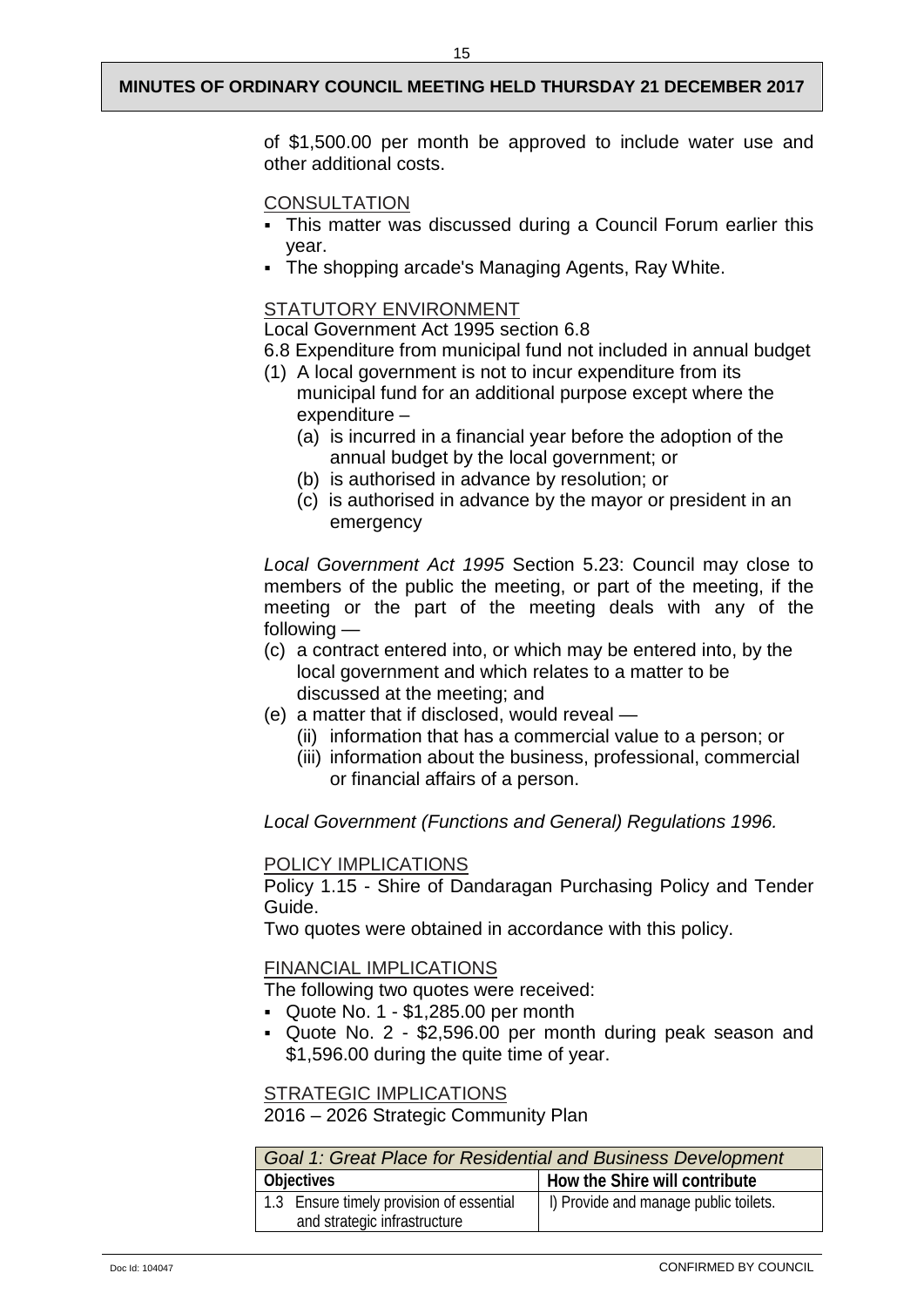16

**ATTACHMENTS** Nil

VOTING REQUIREMENT Absolute Majority

#### **OFFICER RECOMMENDATION / COUNCIL DECISION Moved Cr Scharf, seconded Cr Eyre**

**1. That Council authorise budget amendments to the value of \$1,500.00 per month to facilitate the use of the Roberts Street Arcade toilets as public ablution facilities for a 12 month period to the end of December 2018.**

**CARRIED BY ABSOLUTE MAJORITY 7 / 2**

## <span id="page-18-0"></span>**9.1.7 FINANCIAL STATEMENTS - MONTHLY REPORTING FOR THE PERIOD ENDING 30 NOVEMBER 2017**

Location: Shire of Dandaragan Applicant: N/A<br>Folder Bus

Disclosure of Interest:<br>Date: Date: 12 December 2017<br>
Author: 12 December 2017<br>
Scott Clayton, Exe Community Services Signature of Author:

Signature of Senior Officer:

Business Classification Scheme / Financial Management / Financial Reporting / Periodic Reports<br>None Scott Clayton, Executive Manager Corporate and Jayte

Senior Officer: Tony Nottle, Chief Executive Officer

## PROPOSAL

To table and adopt the monthly financial statements for the period ending 30 November 2017

## BACKGROUND

As part of the Local Government Act 1995 and Financial Management Regulations (1996), monthly financial statements are required to be presented to Council. Circulated are the monthly financial statements for the period ending 30 November 2017.

#### COMMENT

Regulation 34 of the Financial Management Regulations (1996) requires the following information to be provided to Council:

## *1. Net Current Assets*

Council's Net Current Assets [i.e. surplus / (deficit)] position as at the 30 November 2017 was \$7,655,921. The composition of this equates to Current Assets minus Current Liabilities less Cash Assets that have restrictions on their use placed on them, in this case Reserves and Restricted Assets. The current position indicates that Council can easily meet its short-term liquidity or solvency.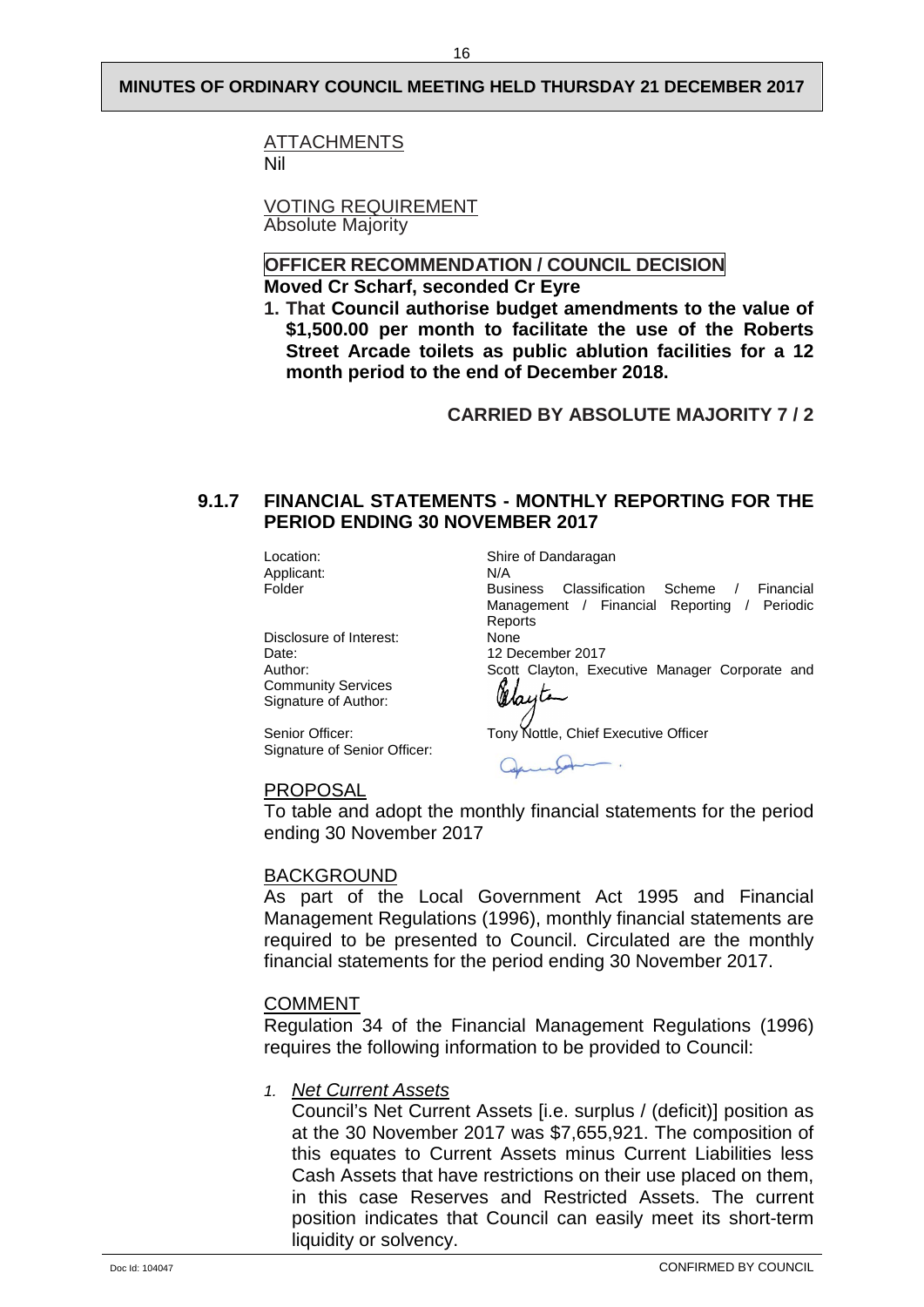17

The Net Current Asset position is reflected on page 8 and reconciled with the Statement of Financial Activity on page 1 of the financial statements.

The amount raised from rates, shown on the Statement of Financial Activity (page 1), reconciles with note 6 (page 9) of the financial statements and provides information to Council on the budget vs actual rates raised.

*2. Material Variances*

During budget adoption a 10 percent and \$10,000 threshold for these variances to be reported was set.

Note 14 of the attached report details any significant variances. Should Councillors wish to raise any issues relating to the 30 November 2017 financial statements, please do not hesitate to contact the Executive Manager Corporate and Community Services prior to the Council Meeting in order that research can be undertaken and details provided either at the time of the query or at the meeting.

## **CONSULTATION**

Chief Executive Officer

## STATUTORY ENVIRONMENT

 Regulation 34 of the Local Government Financial Management Regulations (1996)

## POLICY IMPLICATIONS

There are no policy implications relevant to this item.

## FINANCIAL IMPLICATIONS

There are no adverse trends to report at this time.

## STRATEGIC IMPLICATIONS

2016 – 2026 Community Strategic Plan

| Goal 5: Proactive and leading local government |            |  |  |
|------------------------------------------------|------------|--|--|
| Business as Usual                              | k) Finance |  |  |

## ATTACHMENTS

Circulated with the agenda is the following item relevant to this report:

 Financial statements for the period ending 30 November 2017 (103612)

*(Marked 9.1.7)*

VOTING REQUIREMENT Simple majority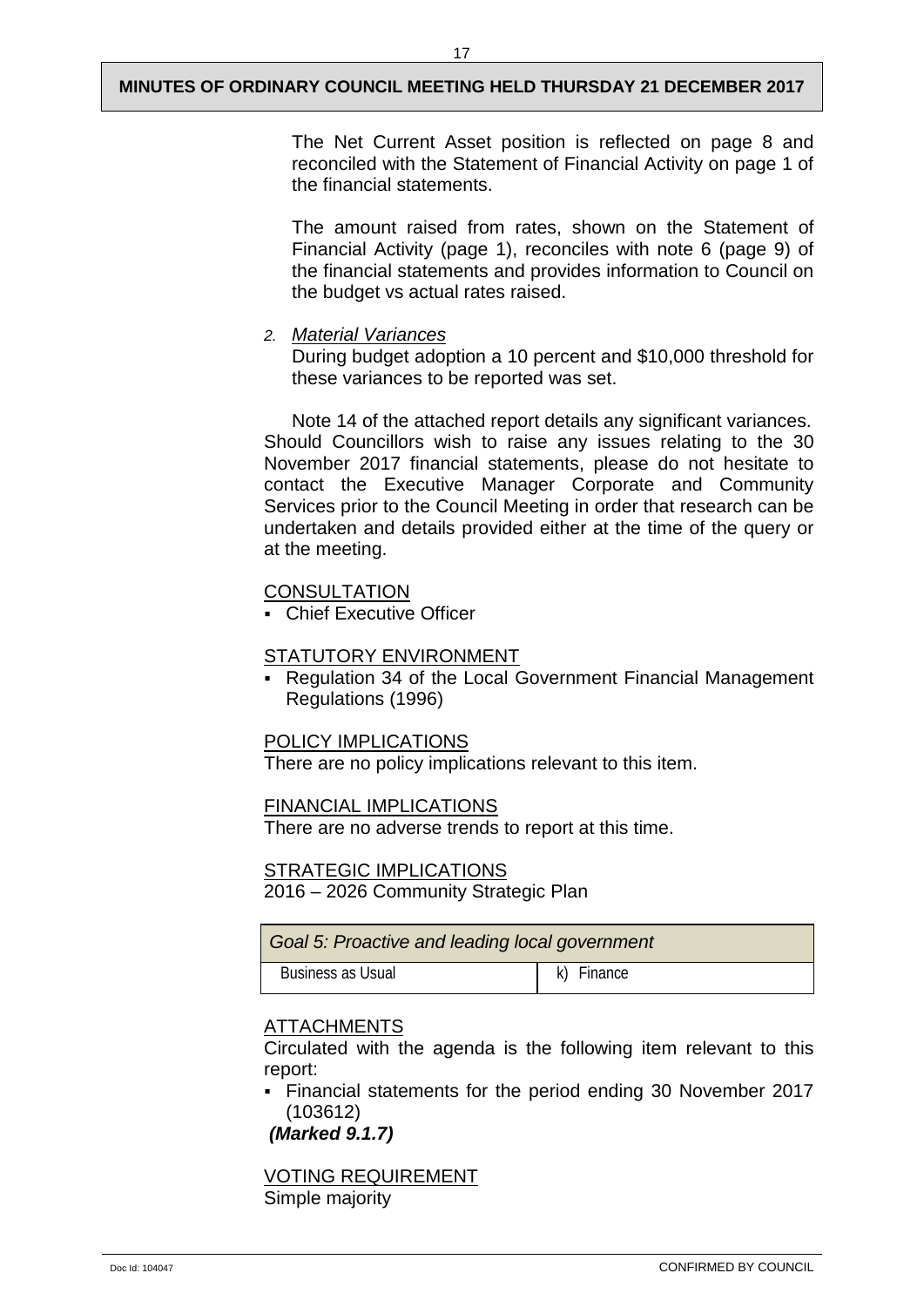## **OFFICER RECOMMENDATION / COUNCIL DECISION**

**Moved Shanhun, seconded Eyre**

**That the monthly financial statements for the period 30 November 2017 be adopted.**

**CARRIED 9 / 0**

#### <span id="page-20-1"></span><span id="page-20-0"></span>**9.2 INFRASTRUCTURE SERVICES**

## **9.2.1 JURIEN BAY TOWN CENTRE REVITALISATION PROJECT – BUILDING BETTER REGIONS FUND SUBMISSION – BUDGET AMENDMENT**

Disclosure of Interest: Nil<br>Date: A R Date: 08 December 2017<br>Author: 08 Author: 08 Garrick Yandle, E Signature of Author:

Location: Bashford Street, Jurien Bay Applicant: Garrick Yandle, Executive Manager Infrastructure<br>
Folder Path: Garrick Yandels Scheme / Grants and Business Classification Scheme / Grants and Subsidies / Applications

Garrick Yandle, Executive Manager Infrastructure

Senior Officer: Tony Nottle, Chief Executive Officer Signature of Senior Officer:

#### PROPOSAL

That Council support the Building Better Regions Fund (BBRF) submission for the *Jurien Bay Town Centre Revitalisation Project*  and endorse a budget amendment to undertake the necessary planning work for the round 3 submission.

#### BACKGROUND

Planning and design works for the Jurien Bay Town Centre Revitalisation Project have been allocated in the 2017/18 Council Budget to update design documentation sufficient for funding submissions. These works included the following:

- Finalise Preliminary Design
- **Finalise Design report**
- Refine Project Cost Estimate
- Liaison with regulatory authorities
- **IDENTIFY** potential funding sources
- Develop Business Case
- Develop Funding Submission.

Shire officers, mainly CEO and EMI, have had ongoing discussions with the Wheatbelt Development Commission (WDC) regarding potential funding sources for large scale components of this project and were successful in obtaining further funding to develop a Business Case for this project. This entailed \$30,000 of income via WDC, which has enabled Shire officers to undertake further activities specifically associated with the development of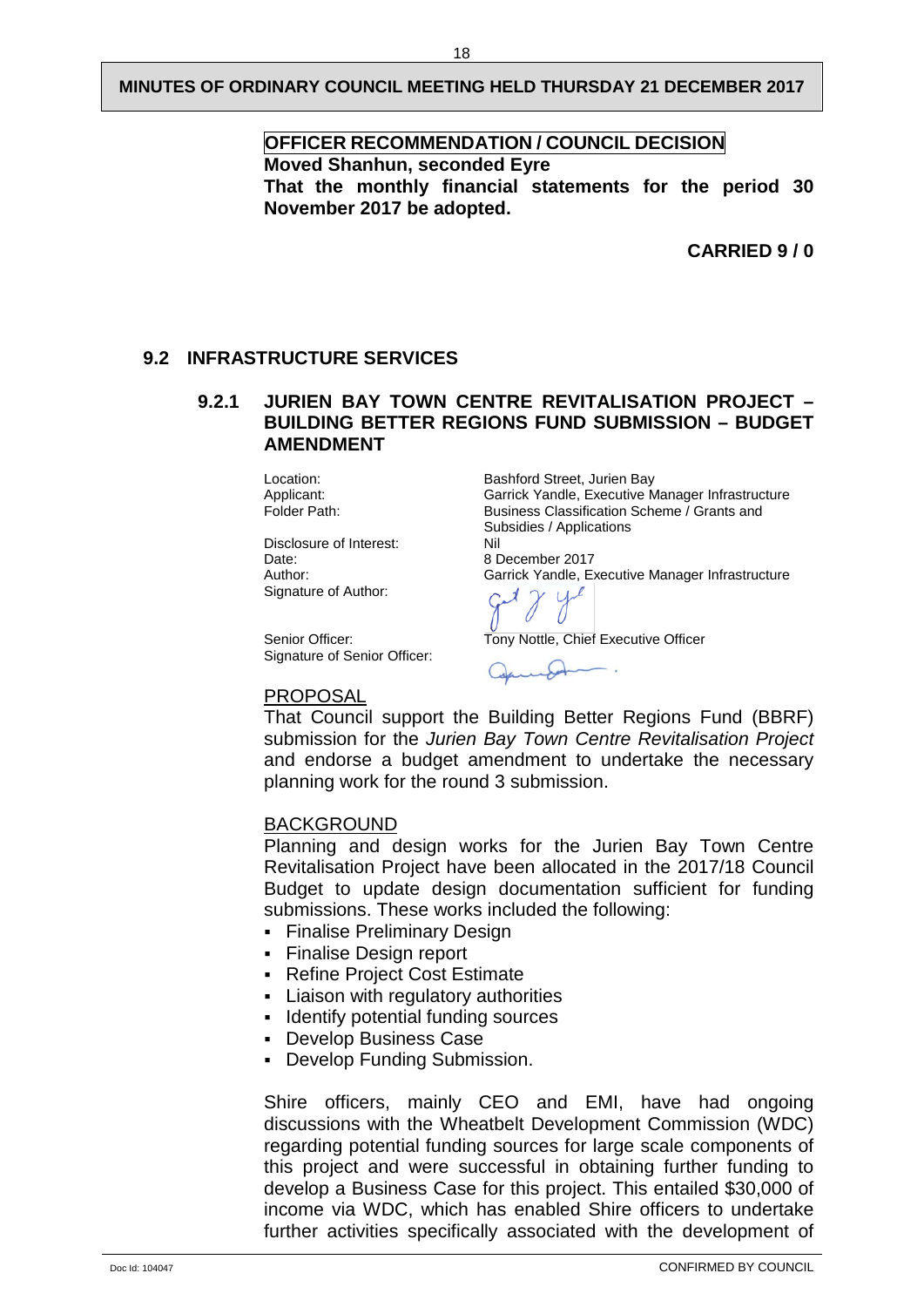the project's Business Case. This was approved by Council at the General Council Meeting of 27 April 2017 (Minute Extract attachment 1),

*That Council authorise a budget amendment for additional income from the Wheatbelt Development Commission, with details as follows:*

- *1. \$30,000 ex GST added to the 2016/17 Council Budget for the development of the Jurien Bay Town Centre Revitalisation Project Business Case.*
- *2. Additional income is proposed to be utilised the following tasks associated with Business Case development:*
	- *a. Cost Estimate and Budget Development from WALGA Preferred Civil Contractor (estimated to be \$15,000).*
	- *b. Review of Underground Power Scope, Costs and Budget Development from Western Power (estimated to be \$15,000).*

This funding is part of wider funding obtained by WDC to assist the Shire of Dandaragan, and another four Shires, as part of the *Revitalising Regional Centres Program.* The wider funding has enabled WDC to assist these Shires and contribute towards tasks such as project management, legal advice, research, provision of external expertise, planning, economic analysis and reporting. An overview of funding and costs include:

- Funds for WDC to compile and coordinate Business Case activities.
- A specific funding amount of \$30,000 (ex GST) has been allocated for each Shire to undertake design and planning activities.
- In-kind works from each Shire associated with coordinating design and planning activities, as well as collation of previous documentation and development of supporting documentation for the Business Case.

## COMMENT

Since February 2017, Shire Officers have been working with Wheatbelt Development Commission (WDC) in developing a Business Case with associated documentation suitable for funding submission as an appropriate opportunity becomes available.

Following on the Shire's success with Supertowns projects and other Royalties for Regions funding of significant projects the main target of this work, at the advice of WDC, was for further Royalties for Regions through the *Growing Our South Initiative*. However documentation was to be developed in a manner that it was suitable to be adapted to suit the most appropriate stream of funding available at the time.

Shire of Dandaragan officers continued to work closely with WDC in the development of the Business Case since early 2017. These works have been undertaken by the CEO, EMI and Executive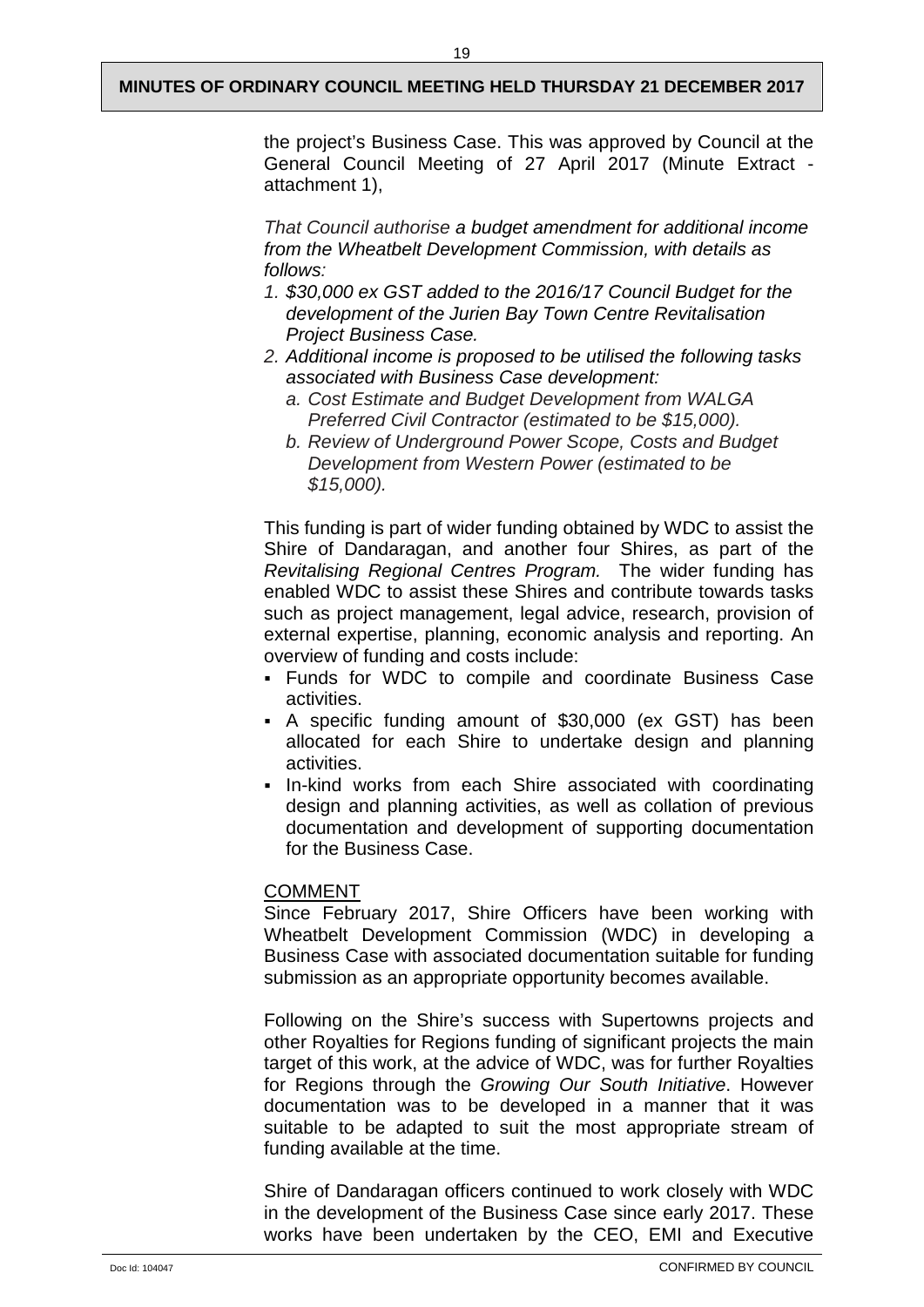Secretary. This entailed the development of the following documents:

- **Project Management Plan**
- **Project Procurement Plan**
- **Project Communication Plan**
- Stakeholder Engagement List
- Alignment to Local Policies and Strategies Document
- **Project Risk Assessment and Risk Management Plan**
- **Project Budget Development**

The initial endeavour was to build the Business Case to a level where it is suitable to be submitted to various funding bodies, such as Royalties for Regions (RFR) in an endeavour to gain further funding associated with the major capital works of the projects. The change of WA State Government, in the early stages of this process in March 2017, has resulted in opportunities for funding through RFR being significantly reduced, as the new State Government works through processes to identify their priorities amid their endeavours to reduce the overall State Budget. As such the Shire will be required to investigate and identify additional funding sources to assist with the delivery of *Jurien Bay Town Centre Revitalisation* project.

On Tuesday 7 November 2017 the Federal Government announced that Round 2 of the Building Better Regions Funds grants was open for submissions. These are due on Tuesday 19 December 2017. Shire officers have investigated the requirements and suitability for undertaking a BBRF Round 2 submission for the Jurien Bay Town Centre Revitalisation project. This has included discussions with and seeking advice from RDA Wheatbelt, who are the key agency in the region providing advice on Federal Government funding submissions. Shire staff also attended a briefing seminar in Northam on 15 November 2017 run by RDA Wheatbelt regarding BBRF submission requirements.

Key feedback form RDA Wheatbelt included:

- Cost Benefit Analysis (CBA)
	- A strong CBA is required to achieve maximum point scoring criteria and this must be target towards BBRF criteria.
	- Currently the CBA produced is not adequate enough for BBRF requirements and requires significant review and revision.
- Co-contributions
	- Co-contributions and additional sources of funding significantly contribute towards achieving maximum point scoring criteria and must be confirmed prior to finalisation of the submission,
	- Council must underwrite all additional unconfirmed funding requirements.
	- Currently Council does not have any confirmed cocontributions or additional sources of funding.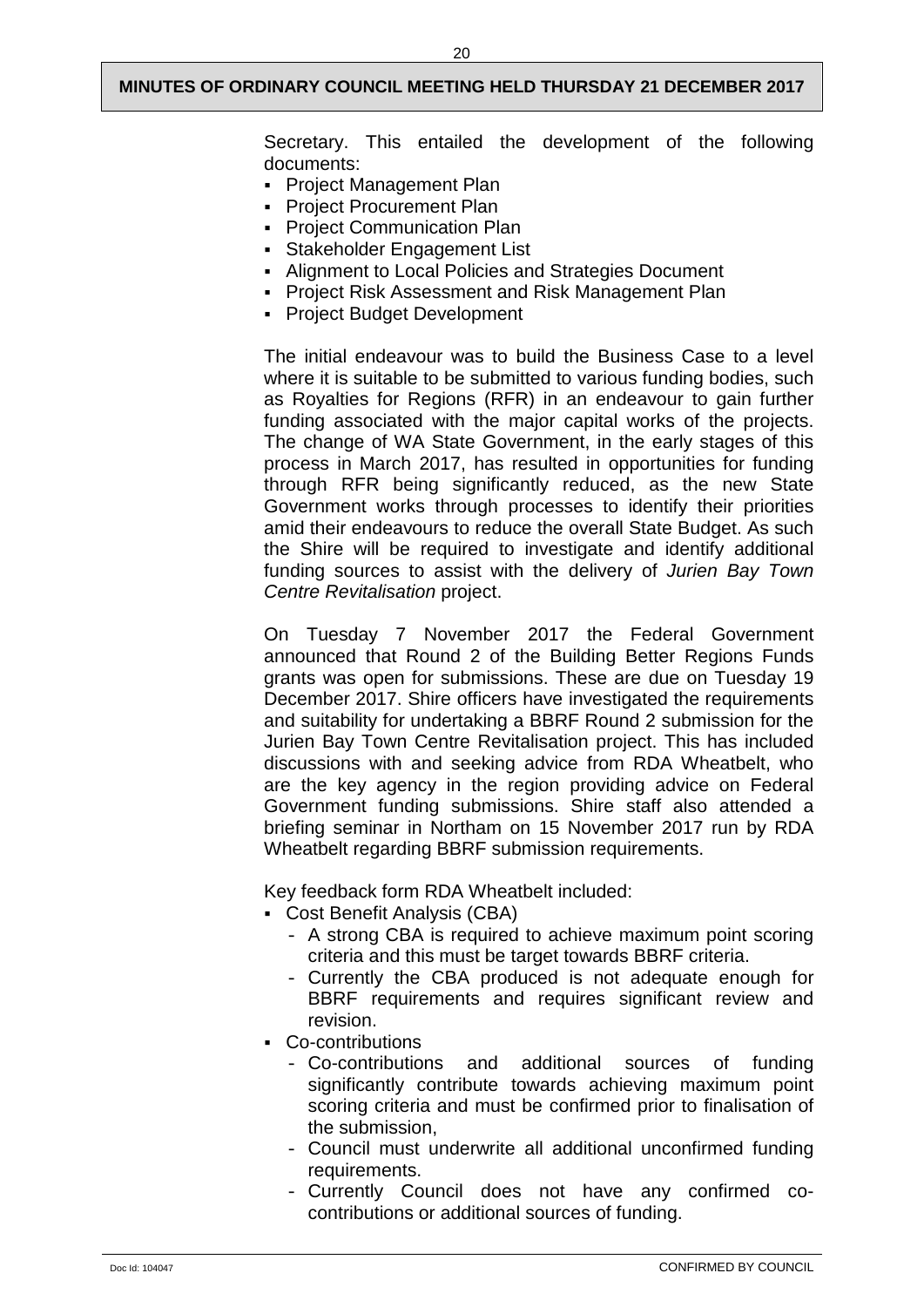- Project Timeframes
	- Projects must be "shovel ready" and ready for commencement within 3 months of funding confirmation.
	- Design documentation should be ready for immediate tender.
	- Currently the Shire's documentation is at Preliminary Design stage and would require Detailed Design to be undertaken prior to being ready for tender.
- **Future BBRF Rounds** 
	- RDA Wheatbelt envisages that the following round of BBRF (Round 3) will likely be in July 2018.
	- Targeting Round 3 may allow the Shire a little bit more time to compile the necessary documentation that will enable a stronger BBRF submission.

At Council Forum on 24 November 2017, CEO briefed Council on the latest developments of the project and requirements for BBRF submissions going forward. This included the following:

- Update on status of design.
- Update on cost estimate of project.
- Overview of BBRF submission criteria and funding requirements.
- Indicative cost to Council with minimal co-contribution or additional funding sources.
- Potential opportunities for co-contribution and additional funding sources.
- Indicative timeframes for BBRF Rounds 2 and 3 submissions.
- Outline of potential process going forward to ensure best available BBRF submission with firmer commitments for cocontribution and additional funding sources.

A summary of the project cost and co-contribution requirements that the Council will be required to put in to sufficient address the merit criteria is outlined below:

| <b>Total Project Budget Estimate</b>             | 9,614,195<br>\$ |                         |
|--------------------------------------------------|-----------------|-------------------------|
| Total Shire Cash Co-contribution + Inkind        | 5,778,131<br>\$ | 60.10%                  |
| Inkind                                           | 96,900<br>\$    | <b>Shire's Project</b>  |
|                                                  |                 | <b>Management Costs</b> |
| <b>Total Eligible Project Costs</b>              | 9,517,295<br>\$ |                         |
| <b>BBRF</b>                                      | 3,836,064<br>\$ | 40%                     |
| Shire Cash                                       | 4,315,969<br>\$ | 45%                     |
| Contingency                                      | 865,263<br>\$   | 9%                      |
| External                                         | 500,000<br>\$   | 5%                      |
| <b>Total Shire Cash Co-contribution Required</b> | 5,681,231<br>S  | 59%                     |

Council's own cash contribution can be reduced if additional funding sources are obtained between now and when the project commences. In order to have these potential additional cocontributions included in the submission, Council will need to identify these potential additional sources of funding, outline that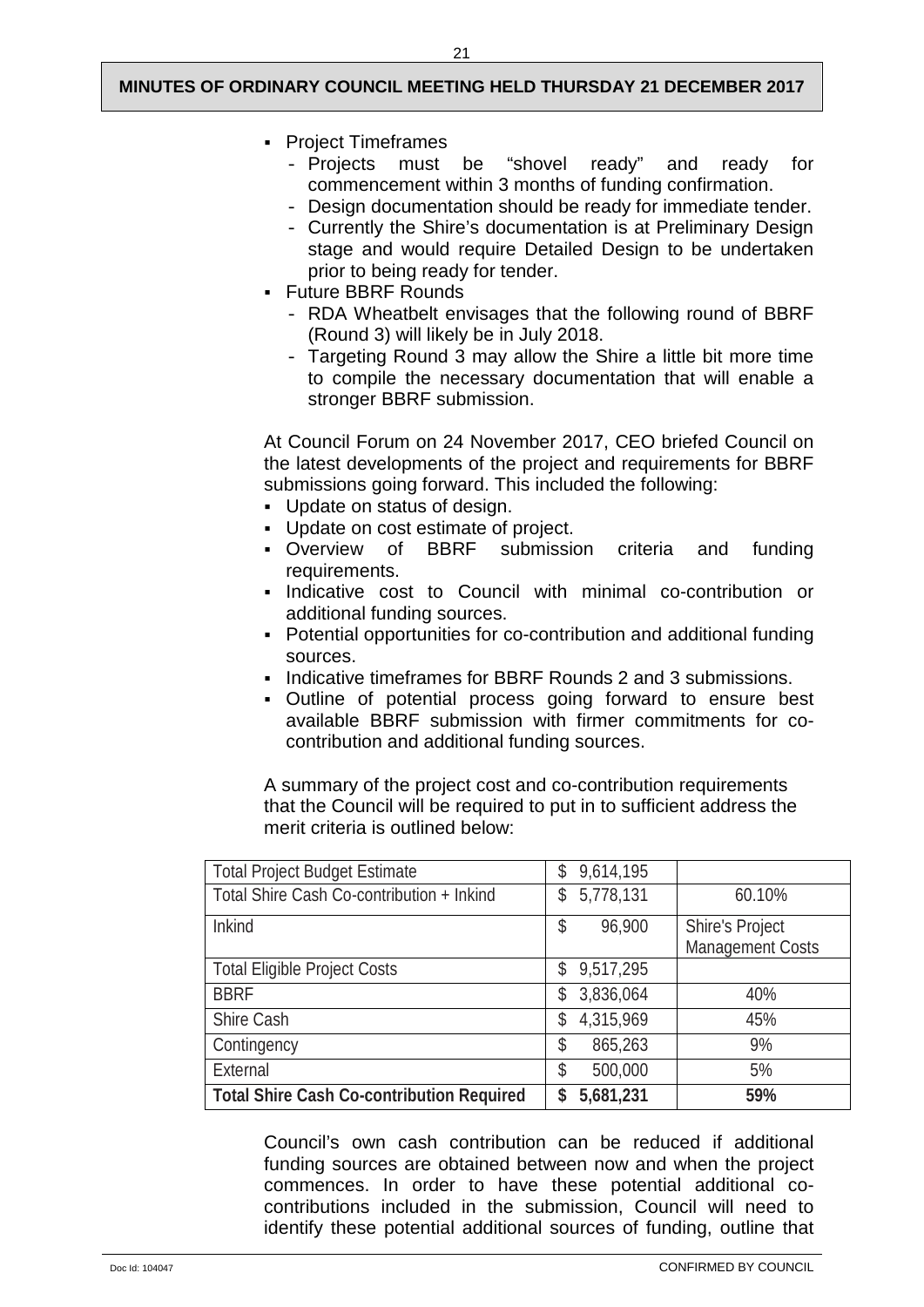we are in the process arranging funding, provide a written statement outlining that Council will underwrite the additional sources of funding should Council be unsuccessful in obtaining these sources. By underwriting the additional funds in the submissions will exempt the additional funds removed from the BBRF total.

Feedback from Council was they were not comfortable with the Council having to underwrite unconfirmed funding requirements for the project and would like staff to investigate further potential cocontribution and additional funding sources. This would include Council and staff undertaking lobbying of relevant State Government Departments to gather additional funding for key specific components of the project. Consensus was that more work needed to be undertaken on the Business Case and the specific components outlined by RDA Wheatbelt to ensure that the BBRF submission was of suitable quality to give it the best opportunity for success.

Council deemed that delaying a submission to Round 3 would be a better option than rushing a submission for Round 2. This would also enable Councillors and officers to secure additional funding and ensure all documentation for the submission was finalised.

A summary of the additional work required to update the Business Case and Design Documentation to a suitable standard for BBRF Round 3 submission with the identified responsible organisation and the estimated cost is:

| Organisation             | Task                              | <b>Estimated Cost</b><br>(ex GST) |
|--------------------------|-----------------------------------|-----------------------------------|
| Economist                | Review original CBA               | \$3,500                           |
| (Pracsys)                |                                   |                                   |
|                          | Revise and Update CBA             | \$13,200                          |
|                          | Review and Update Business Case   | \$8,800                           |
|                          | document                          |                                   |
| Design Consultant        | Develop Tender Package (excluding | \$10,000                          |
| (Cardno)                 | drawings)                         |                                   |
| <b>Submission Writer</b> | Completed BBRF submission         | \$4,500                           |
| (Grants Empire)          | Develop Benefit Realisation Plan. |                                   |
|                          |                                   | \$40,000                          |

## **CONSULTATION**

- Chief Executive Officer Tony Nottle
- Wheatbelt Development Commission
- RDA Wheatbelt Juliet Grist

Community and Council Consultation

- Foreshore Management Plan (1999)
- Jurien Bay Foreshore Development Plan (2008) UDLA
	- Strategic Community Plan 2011-2021
	- Town Centre Strategy Workshops (2011)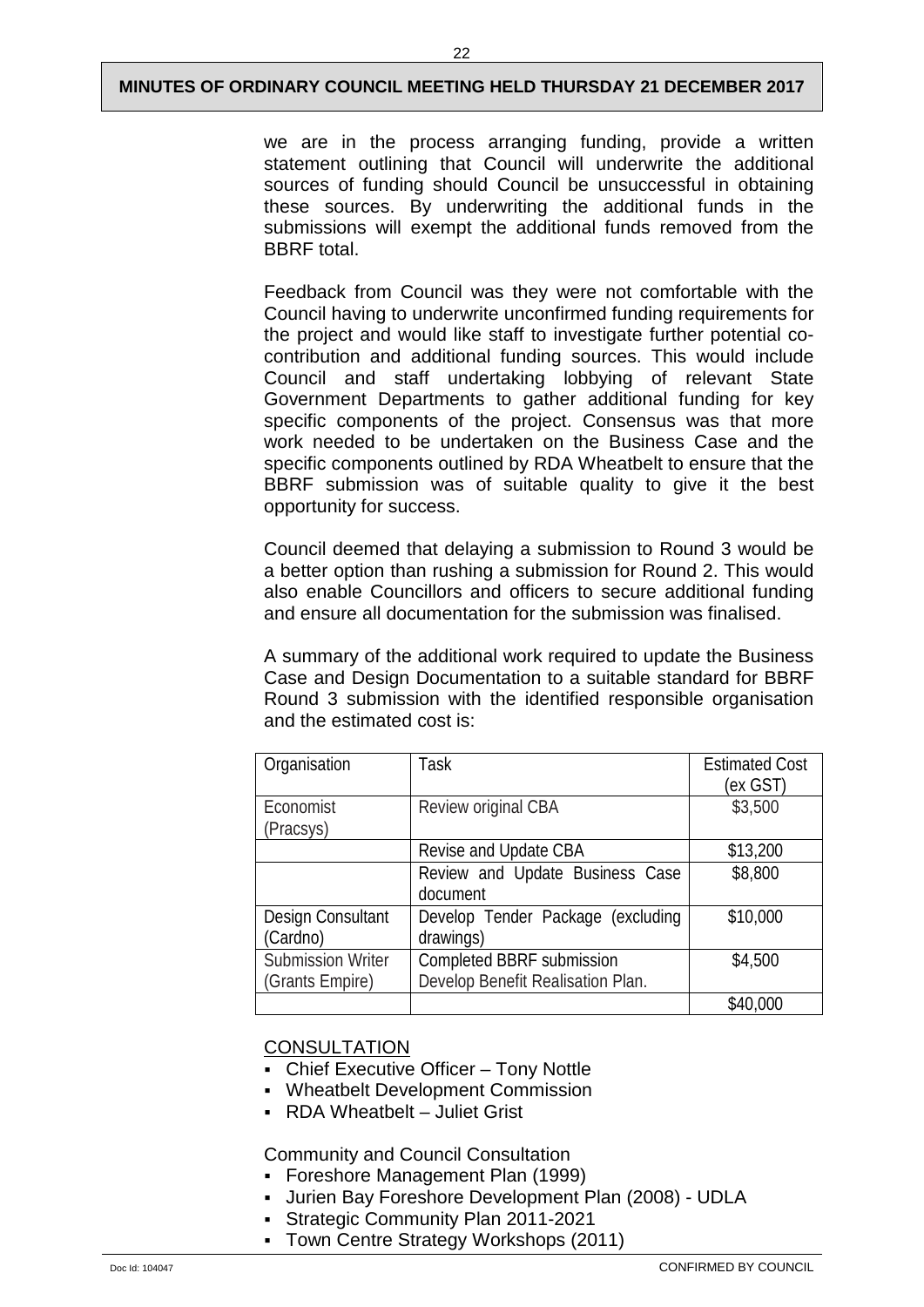- Supertowns Growth Plan & Workshops (2011 & 2012)
- Bashford Street; Streetscape Upgrade Concept (Cardno, February 2014)
- Bashford Street; Streetscape Upgrade Concept Design (Cardno, 2015)
- Strategic Community Plan 2016 2026

#### STATUTORY ENVIRONMENT

Section 6.8 Local Government Act – 1995.

#### POLICY IMPLICATIONS

Shire of Dandaragan Purchasing Policy and Tender Guide 1.15.

## FINANCIAL IMPLICATIONS

As part of the Preliminary Design process and Business Case Development, Shire staff developed a comprehensive cost estimate and project budget for the BBRF submission. The budget was developed across six key technical areas to be staged over a three year implementation period subject to details of the funding.

Key technical budget areas are:

- 1. Project Administration
- 2. Underground Power
- 3. Civil Works
- 4. Street Lighting
- 5. Landscaping
- 6. Contingency

The proposed staging plan is over 3 financial year's dependent upon confirmation of funding:

- 2018/2019
- 2019/2020
- 2020/2021.

The total project cost estimate and budget is \$9,614,195 + GST, which is summarised as follows.

| <b>Revitalising Regional Centres Project Budget Summary</b> |    |           |                                |                 |    |                   |
|-------------------------------------------------------------|----|-----------|--------------------------------|-----------------|----|-------------------|
| <b>Description of Service</b>                               |    | Year 1    | Year 2                         | Year 3          |    | <b>Total Cost</b> |
|                                                             |    | 2018-19   | 2019-20                        | 2020-21         |    |                   |
| 1. Project Management                                       | \$ | 33,300    | \$<br>33,300                   | \$<br>33,300    | \$ | 99,900            |
| 2. Underground Power                                        | \$ | 1,969,359 | \$<br>$\overline{\phantom{a}}$ | \$              | \$ | 1,969,359         |
| 3. Civil Works                                              | \$ | 116,453   | \$<br>4,774,564                | \$              | \$ | 4,891,017         |
| 4. Street Lighting                                          | \$ | 34,000    | \$<br>731,000                  | \$<br>-         | \$ | 765,000           |
| 5. Landscaping                                              | \$ | 33,658    | \$<br>16,829                   | \$<br>973,169   | \$ | 1,023,657         |
| 6. Contingency                                              | \$ | 218,818   | \$<br>550,811                  | \$<br>95,634    | \$ | 865,263           |
| Total                                                       | S  | 2,405,588 | \$<br>6,106,504                | \$<br>1,102,103 | S  | 9,614,195         |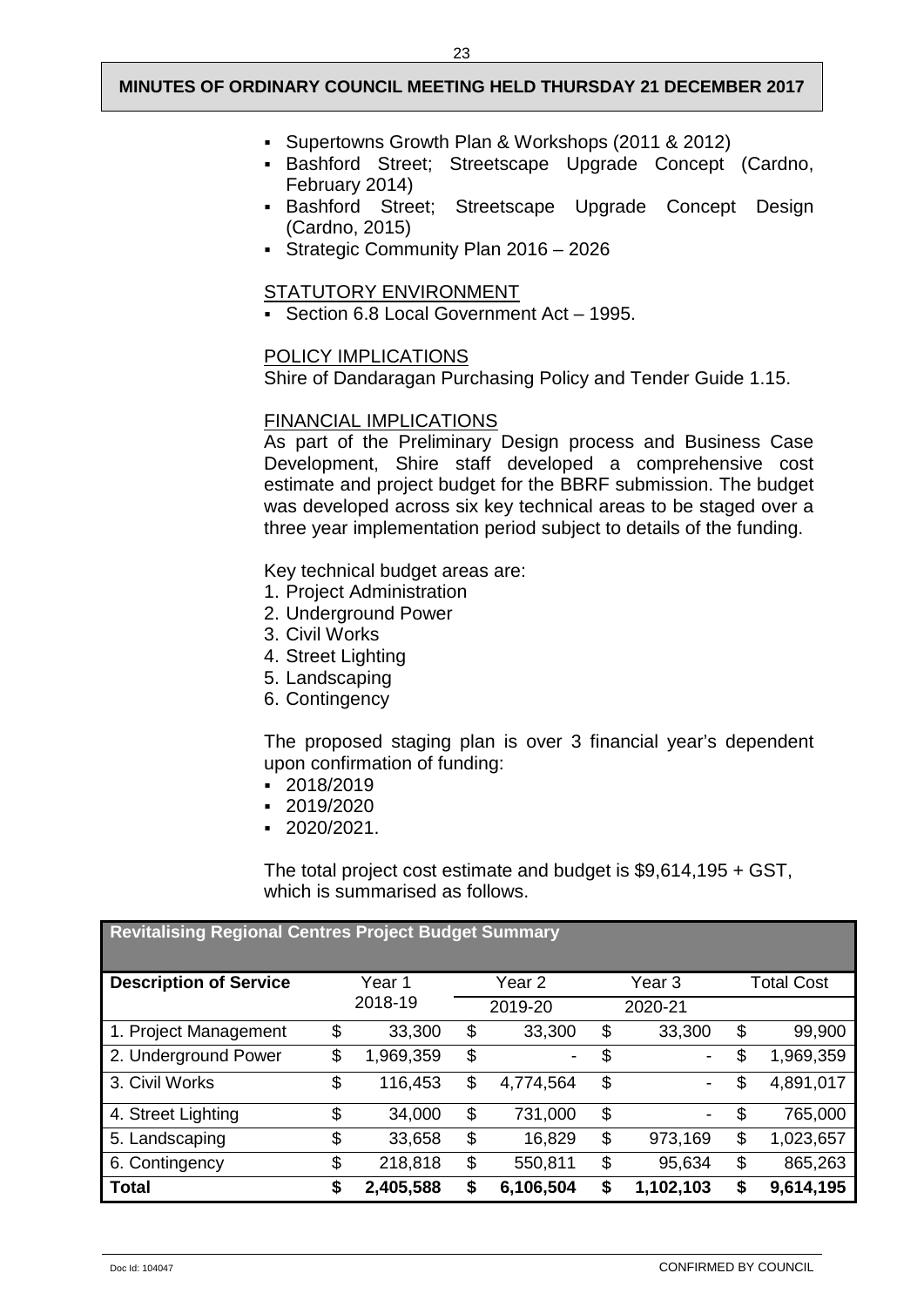24

A summary of the additional work required to update the Business Case and Design Documentation to a suitable standard for BBRF Round 3 submission with the identified responsible organisation and the estimated cost is:

| Organisation             | Task                      | <b>Estimated Cost</b> |
|--------------------------|---------------------------|-----------------------|
|                          |                           | (ex GST)              |
| Economist                | Review original CBA       | \$3,500               |
| (Pracsys)                |                           |                       |
|                          | Revise and Update CBA     | \$13,200              |
|                          | Update<br>Review and      | \$8,800               |
|                          | <b>Business</b><br>Case   |                       |
|                          | document                  |                       |
| Design Consultant        | Tender<br>Develop         | \$10,000              |
| (Cardno)                 | (excluding<br>Package     |                       |
|                          | drawings)                 |                       |
| <b>Submission Writer</b> | <b>BBRF</b><br>Completed  | \$4,500               |
| (Grants Empire)          | submission                |                       |
|                          | <b>Benefit</b><br>Develop |                       |
|                          | Realisation Plan.         |                       |
|                          |                           | \$40,000              |

## STRATEGIC IMPLICATIONS

2016 – 2026 Community Strategic Plan

| Goal 1: Great Place for Residential and Business Development |                                                                          |  |                                                                                                    |
|--------------------------------------------------------------|--------------------------------------------------------------------------|--|----------------------------------------------------------------------------------------------------|
|                                                              | <b>Objectives</b>                                                        |  | How the Shire will contribute                                                                      |
|                                                              | 1.3 Ensure timely provision of essential<br>and strategic infrastructure |  | a) Provide and manage a network of<br>roads and bridges for safe and<br>efficient vehicle movement |

## ATTACHMENTS

Circulated with the agenda are the following items relevant to this report:

 Minute Extract Ordinary Council Meeting 27 April 2017 – Item 9.2.1 (Doc Id: 90115)

*(Marked 9.2.1)*

VOTING REQUIREMENT Simple Majority

## **OFFICER RECOMMENDATION 1 / COUNCIL DECISION 1**

**Moved Cr Gibson, seconded Cr Richardson That Council:**

- **1. Support the Building Better Regions Fund (BBRF) submission for the** *Jurien Bay Town Centre Revitalisation* **Project;**
- **2. Instruct the CEO to investigate and lobby for potential co-contributions and additional sources of funding for inclusion with the submission.**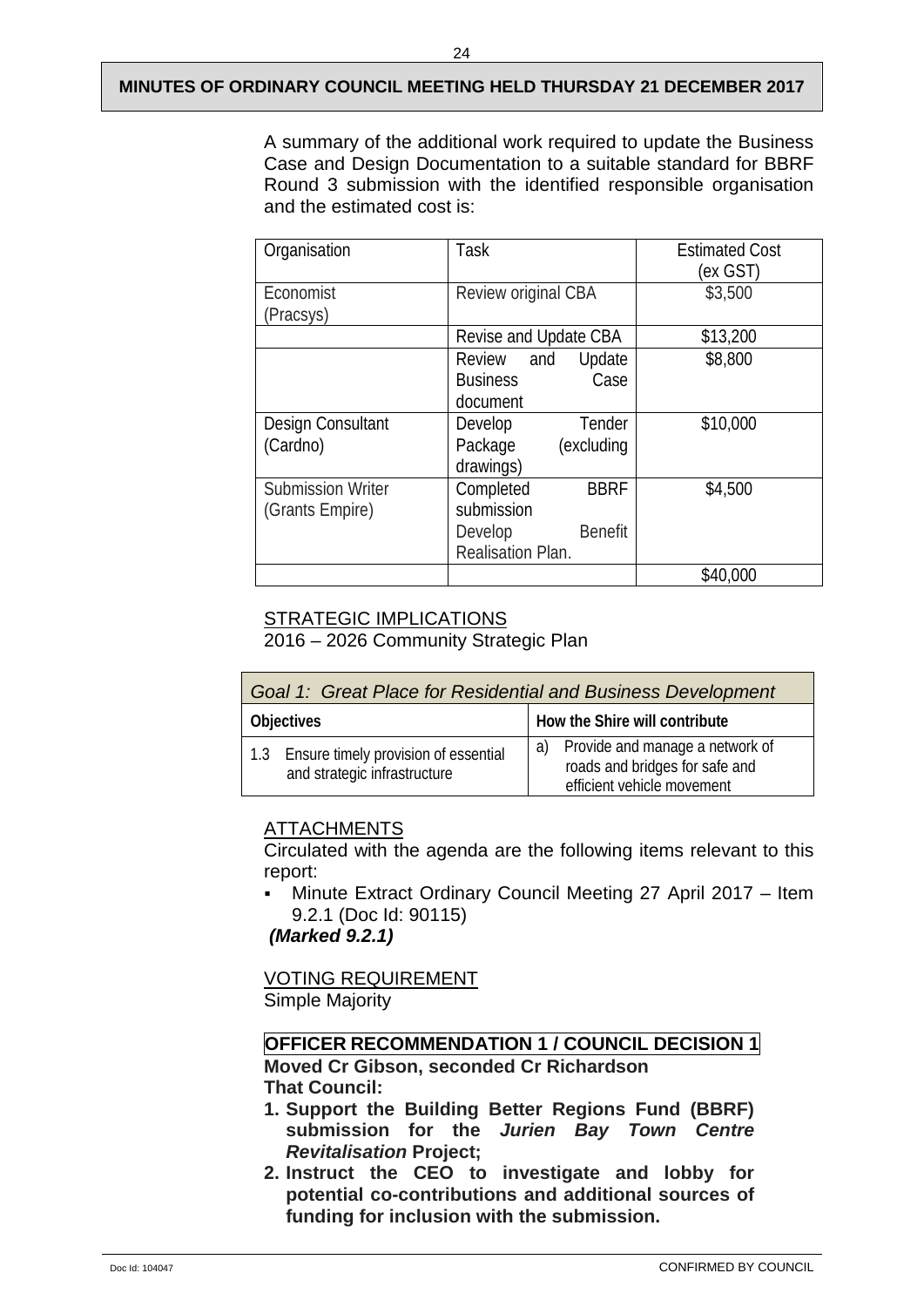**CARRIED 9 / 0**

Absolute Majority

**OFFICER RECOMMENDATION 2 / COUNCIL DECISION 2 Moved Cr Richardson, seconded Cr Eyre That Council Endorse a budget amendment of \$40,000 + GST to develop relevant documentation suitable for submission to Building Better Regions Fund (BBRF) Round 3.**

## **CARRIED BY ABSOLUTE MAJORITY 9 / 0**

## <span id="page-27-1"></span><span id="page-27-0"></span>**9.3 GOVERNANCE & ADMINISTRATION**

## **9.3.1 VISITOR CENTRE WORKING GROUP RECOMMENDATION**

Location: N/A<br>Applicant: Ture

Disclosure of Interest:<br>Date: Date: 7 December 2017<br>
Author: 7 Nison Slyns. Ecor Signature of Author:

Senior Officer: Tony Nottle, Chief Executive Officer Signature of Senior Officer:

Applicant: Turquoise Coast Visitor Centre Working Group<br>
Folder Path: Business Classification Scheme / Economic Business Classification Scheme / Economic Development / Programs / Tourism

Alison Slyns, Economic Development Coordinator

◯

PROPOSAL

For Council to receive the minutes of the Turquoise Coast Visitor Centre Working Group's meeting on Friday 17 November and endorse the recommendation of the working group that the trading name of the visitor centre be changed to 'Jurien Bay Visitor Centre'

#### BACKGROUND

Following the establishment of the visitor centre working group in mid-2017, the first meeting of the group was held on Friday 13 October 2017. The minutes from this meeting were received and the amended terms of reference were endorsed by Council at the meeting on 26 October 2017, as follows:

*COUNCIL DECISION Moved Cr Scharf, seconded Cr McGlew That Council: Receive the Turquoise Coast Visitor Centre meeting minutes from 13 October 2017.* 

*CARRIED 9 / 0* 

*COUNCIL DECISION Moved Cr McGlew, seconded Cr Slyns That Council:*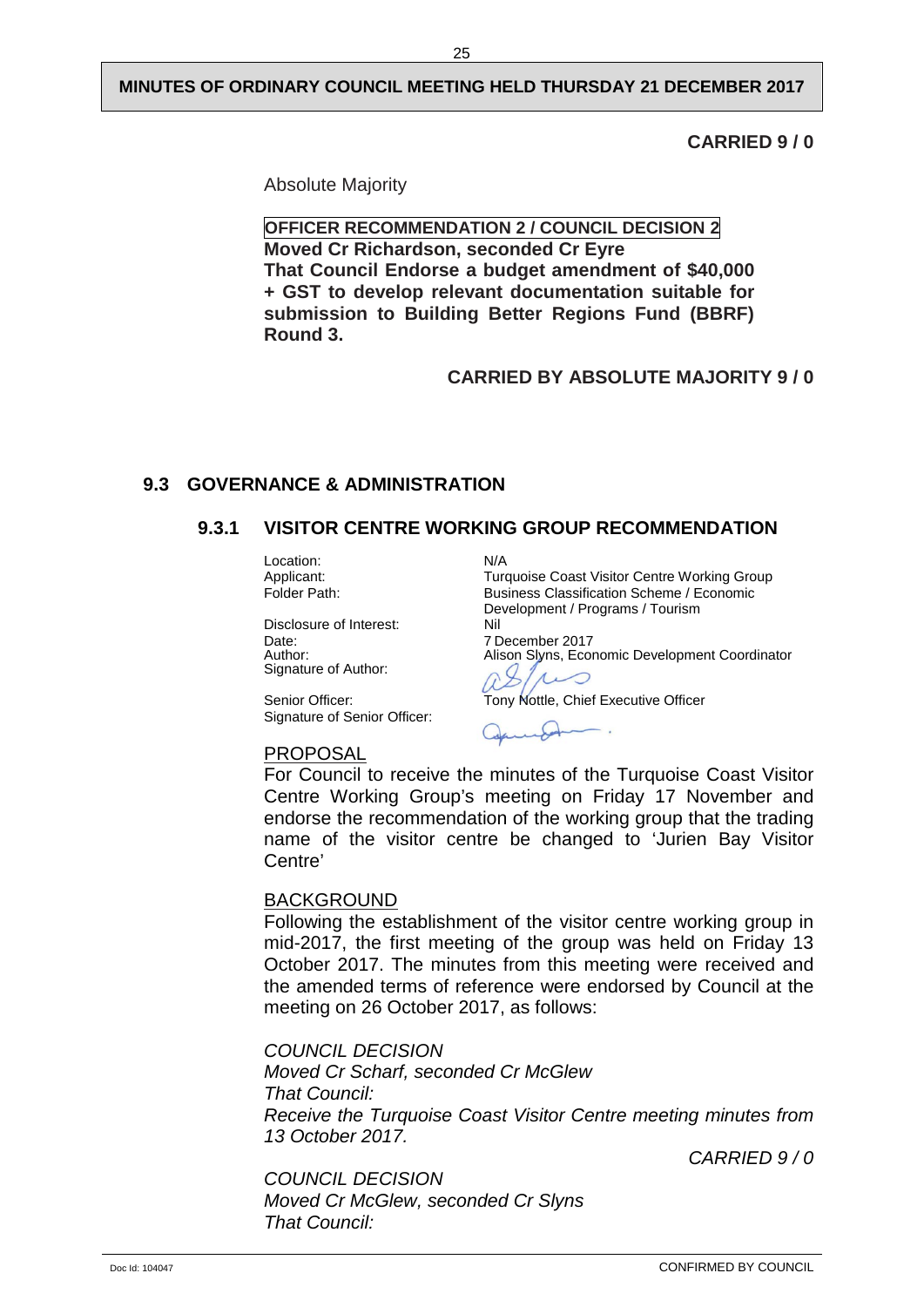*Endorse the Turquoise Coast Visitor Centre Working Group Terms of Reference to enable TCVCWG to provide recommendation to Council regarding the Turquoise Coast Visitors Centre Business Plan (TCVCBP) with the following changes: Role/Purpose to read:* 

*"The Visitor Centre Working Group, as a working party of Council, will review and develop the Business Plan and provide recommendations to Council on the future direction of tourism services at the Turquoise Coast Visitor Centre." Roles and Responsibilities to read:* 

*"The Working Group is responsible for:* 

- • *Reviewing the Key Recommendations from the Turquoise Coast Visitor Centre Business Plan (5 Year Plan) 2016-2021;*
- • *Providing recommendations based on the review of the Key Recommendations for the future of the Turquoise Coast Visitor Centre in line with best-practice visitor centre management models including but not limited to:* 
	- *Introduction of a membership program;*
	- *Provision of sub-let opportunities;*
	- *Implementation of an overarching governance structure;*
	- *Changing the name of the visitor centre;*
	- *Introduction of technology*
- *Maintaining focus on the role and purpose of the group."*

#### *Meetings to read:*

- • *Meetings will be chaired by either one of the Council representatives to be agreed upon from time to time;*
- • *Meeting agendas and minutes will be provided by the Shire of Dandaragan;*
- • *Meetings will be held no less than quarterly;*
- • *All members of the Working group shall have one vote when considering recommendations to Council;*
- • *The quorum for the meeting shall be at least 50% of the number of members."*

## *CARRIED 9 / 0*

The amended Terms of Reference with above referenced changes were emailed to Councillors on 23 November 2017.

#### COMMENT

A meeting of the Visitor Centre Working Group was held on Friday 17 November 2017 to further discuss the Key Recommendations from the business plan, which are:

- Introduction of a membership program
- Provision of sub-let opportunities
- Implementation of an overarching governance structure
- Change of name for the visitor centre
- Introduction of technology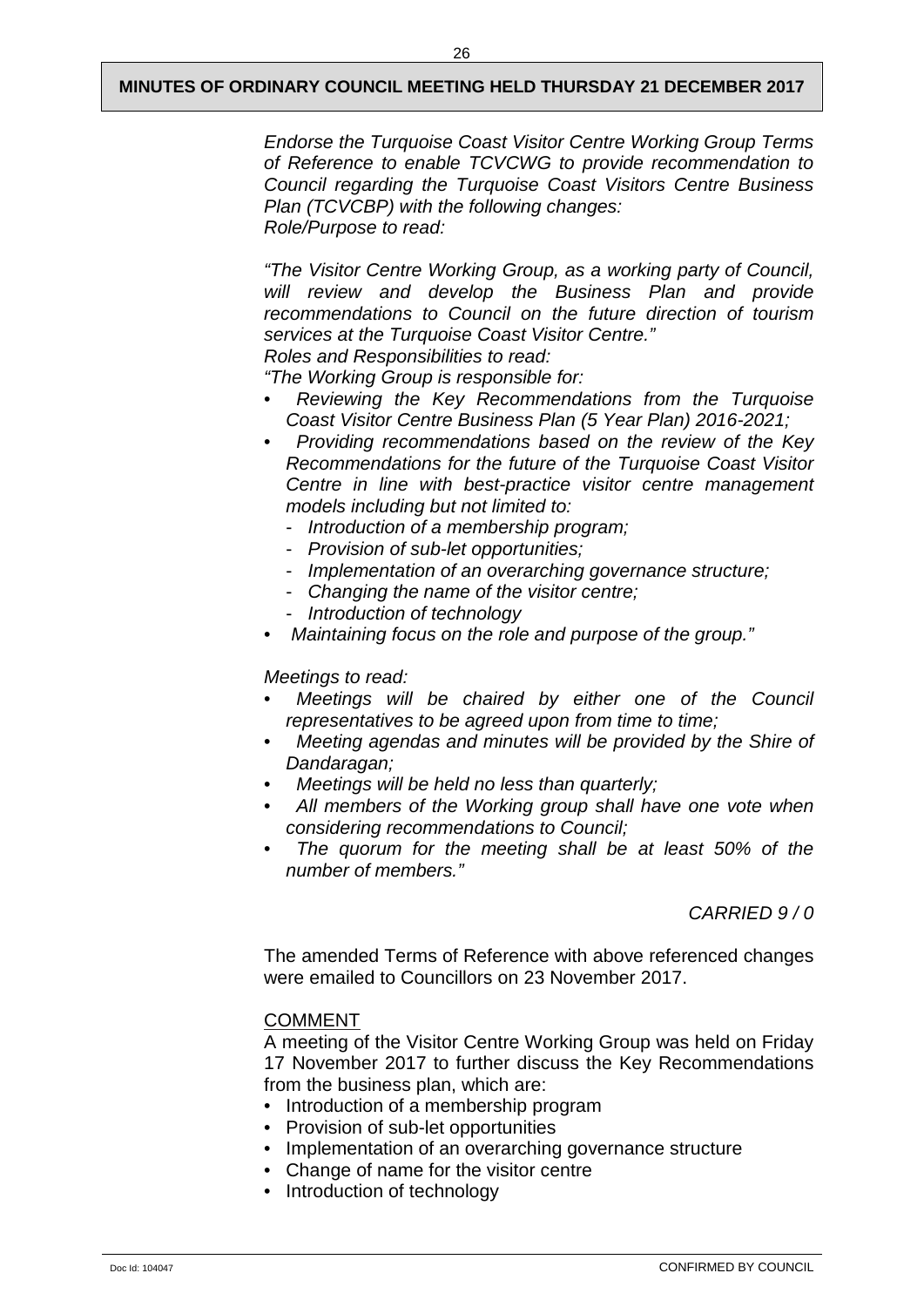The introduction of technology recommendation has already been addressed with the implementation of a booking software package, Bookeasy, and point of sale software for merchandise sale, both of which were funded through the Regional Visitor Centre Sustainability Grants.

The working group recognised that there needs to be members before an entity can establish an incorporated association so the group will work towards the development of a membership prospectus for the visitor centre. This will be discussed at the next meeting of the working group.

The change of name of the visitor centre from 'Turquoise Coast' to 'Jurien Bay' was recommended in the business plan and has been concurred through the working group. As the business plan outlines there are many other regional marketing brands that are supported by visitor centres with town names. The motivating factor behind this recommendation is to drive footfall through the visitor centre doors by anchoring the centre to its physical location. There has been a lot of emphasis on marketing the 'Turquoise Coast' brand for the region and this is not expected to change.

#### **CONSULTATION**

Turquoise Coast Visitor Centre Working Group

#### STATUTORY ENVIRONMENT

There are no statutory implications relevant to this report.

#### POLICY IMPLICATIONS

There are no policy implications in relation to this item. However, the Plan may suggest a direction that Council may wish to consider in a policy at a future time.

## FINANCIAL IMPLICATIONS

There are no financial implications relevant to this report.

## **STRATEGIC IMPLICATIONS**

2016 - 2026 Strategic Community Plan

|                                                                                                                   | Goal 1: Great Place for Residential and Business Development                                                                                                                                                                         |
|-------------------------------------------------------------------------------------------------------------------|--------------------------------------------------------------------------------------------------------------------------------------------------------------------------------------------------------------------------------------|
| <b>Objectives</b>                                                                                                 | How the Shire will contribute                                                                                                                                                                                                        |
| 1.5 Facilitate population and visitor<br>attraction and growth to expand<br>and diversify the regional<br>economy | a) Tourism and marketing with a focus on<br>promotion and product development<br>based on natural assets in partnership<br>with the Department of Parks and<br>Wildlife<br>Expand and improve the visitors' centres<br>C)<br>network |

## ATTACHMENTS

Circulated with the agenda is the following item relevant to this report: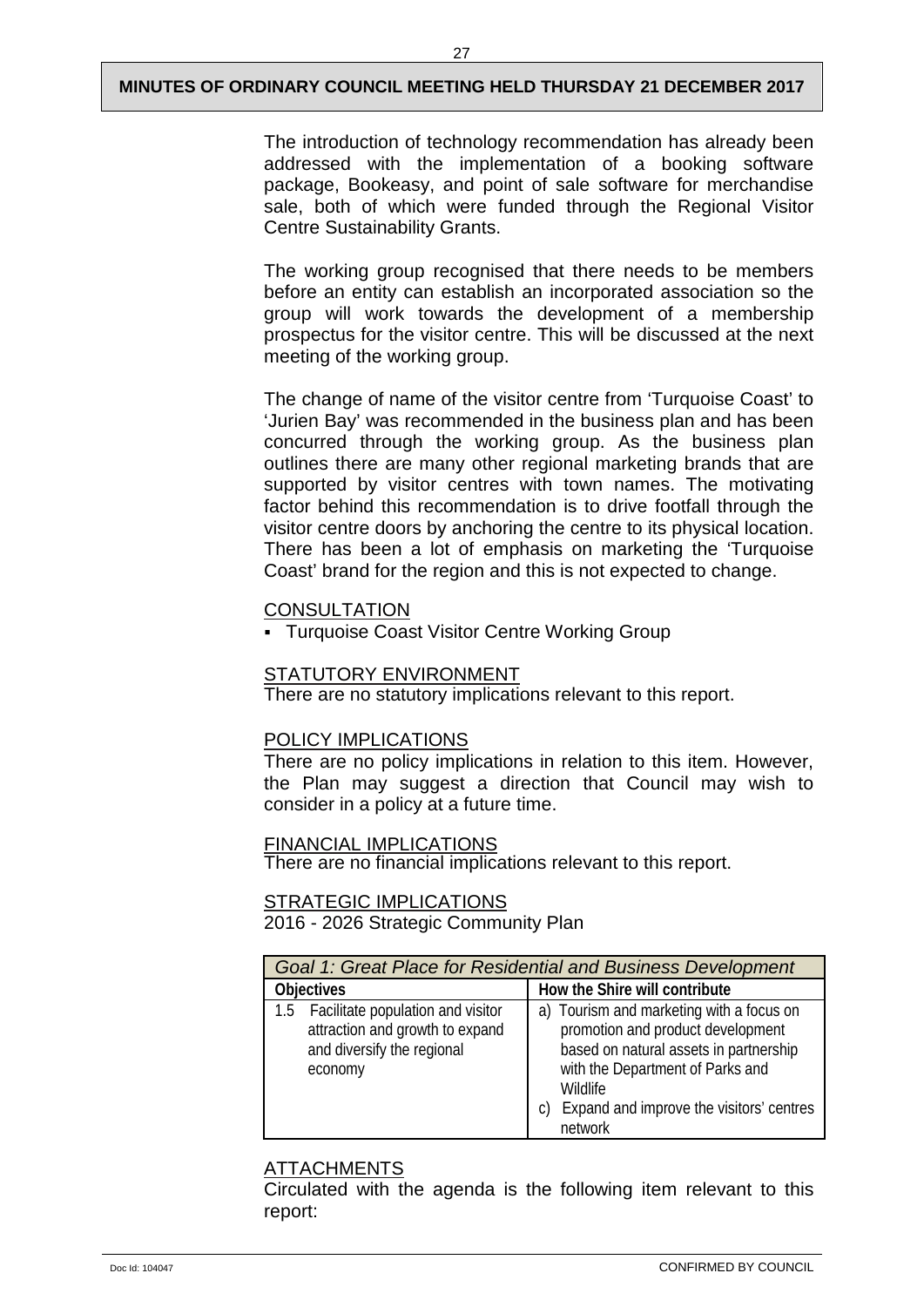20171120 Visitor Centre Working Group minutes 17 November (Doc Id: 101933) *(Marked 9.3.1)*

VOTING REQUIREMENT

Simple Majority

**WORKING GROUP RECOMMENDATION / COUNCIL DECISION Moved Cr Scharf, seconded Cr Shanhun That Council: Receive the Turquoise Coast Visitor Centre meeting minutes from 17 November 2017.**

## **CARRIED 9 / 0**

*Endorse the Working Group recommendation to change the name of the Turquoise Coast Visitor Centre to the Jurien Bay Visitor Centre.*

## **COUNCIL DECISION**

**Moved Cr Scharf, seconded Cr Eyre**

**That the recommendation to change the name of the Turquoise Coast Visitor Centre to the Jurien Bay Visitor Centre be referred back to the Visitors centre working group for further consideration.**

## **CARRIED 7 / 2**

*Reason: Further consultation is required with the Chambers of Commerce and the broader business and Shire communities.*

*Mr Clinton Strugnell left the Council Chambers at 5.02pm.*

## <span id="page-30-1"></span><span id="page-30-0"></span>**9.4 DEVELOPMENT SERVICES**

## **9.4.1 PRIVATE SWIMMING POOL ENCLOSURES**

Location: Whole Shire<br>Applicant: Shire of Dan

Disclosure of Interest: Nil Date: 1 December 2017<br>Author: 1 December 2017<br>Felix Neuweiler. P

Signature of Author:

Signature of Senior Officer:

PROPOSAL

Applicant: Shire of Dandaragan<br>
Folder Path: Shire Business Classification Business Classification Scheme / Financial Management / Fees and Charges / Fee Structure Felix Neuweiler, Principal Environmental Health

Officer ربېسپه

Senior Officer: David Chidlow, Executive Manager Development Services

 $\sqrt{2}$ 

For Council to consider requesting the Building Commission to extend the requirement to inspect swimming pool enclosures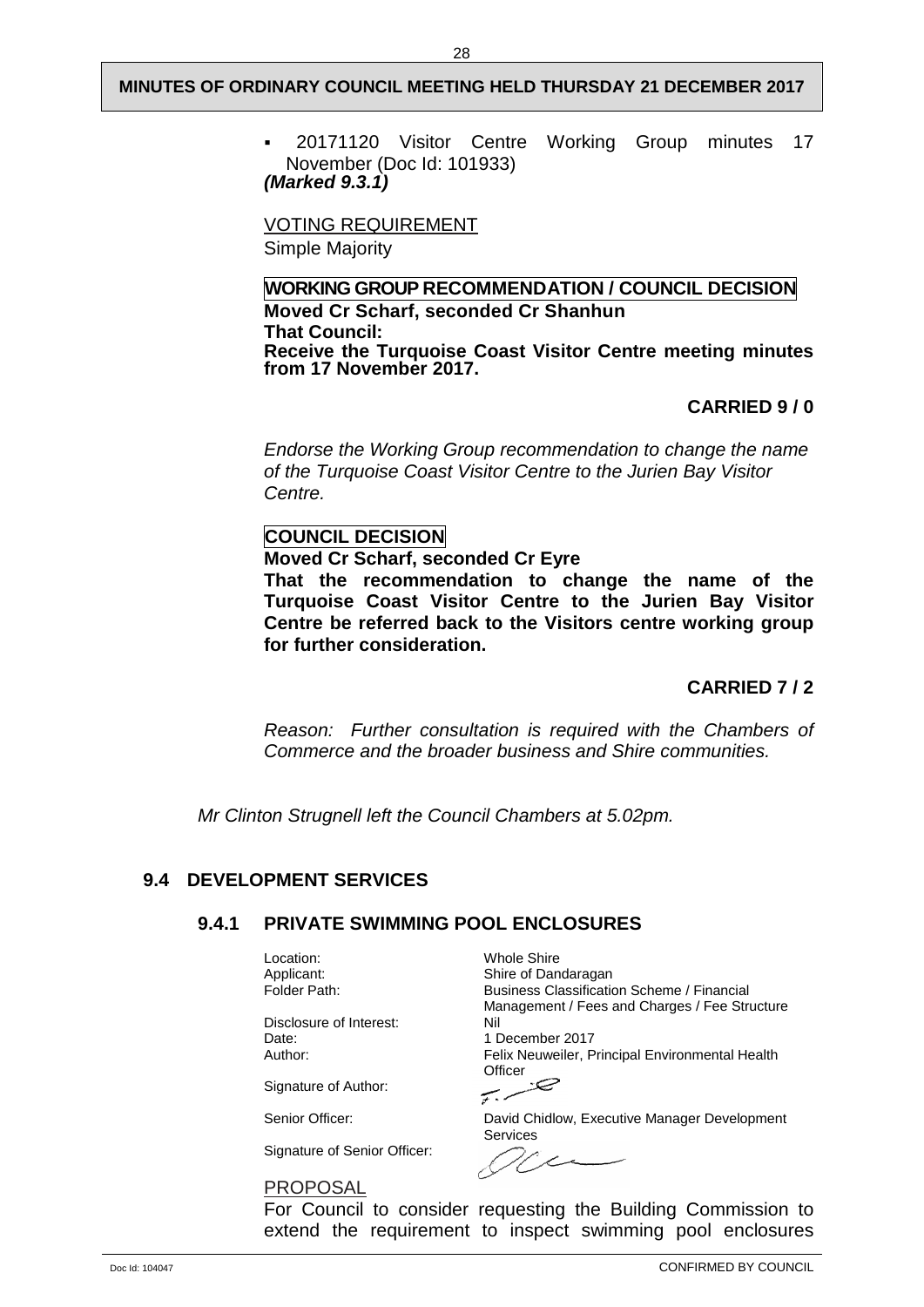throughout the Shire of Dandaragan district by way of amendment to the Building Regulations.

#### BACKGROUND

The *Building Regulations 2012* provide that local governments have an obligation to undertake private swimming pool enclosure inspections at least one time in any four year period. Legislation allows local government to raise a fee to cover associated costs, such as staff overheads, vehicle costs and administrative expenses.

Currently the Building Regulations do not require pools to be inspected outside the townsite boundaries.

The Shire of Dandaragan Pool Inspection Fee is presently \$30 per annum. As the Shire of Dandaragan is not listed in Schedule 5 of the *Building Regulations 2012* the requirement to inspect pool enclosures and raise fees is restricted to pools located within town sites.

## COMMENT

Although the Building Commission changed the Building Regulations to require pool enclosures in all districts, Schedule 5 wasn't changed to provide consistency in terms of the inspection of these enclosures. It is recommended that Council request the Building Commission to change Schedule 5 to include the Shire of Dandaragan in Column 1; and list the 'Whole District' in Column 2. The reason for this request is to ensure that the compulsory pool enclosures are maintained and to reduce the risk of small children from drowning in private pools.

## **CONSULTATION**

- Chief Executive Officer
- **Executive Manager Development Services**
- Manager Building Services
- **Building Commission**

#### STATUTORY ENVIRONMENT

*Local Government Act 1995; Building Act 2011 Building Regulations 2012; -*

31C - barriers are required in all areas.

Part 8, Division 2, Regulation 49: "This Division applies in respect of a private swimming pool that is located in a local government district specified in column 1 of the Table in Schedule 5 in the area specified for that district in column 2 of that Table."

The Shire of Dandaragan is not listed under Column 1 of Schedule 5; hence 'All other districts - all townsites' applies. This signifies that Shire staff has no authority to inspect barriers outside townsites and Council is unable to raise an inspection fee for these areas.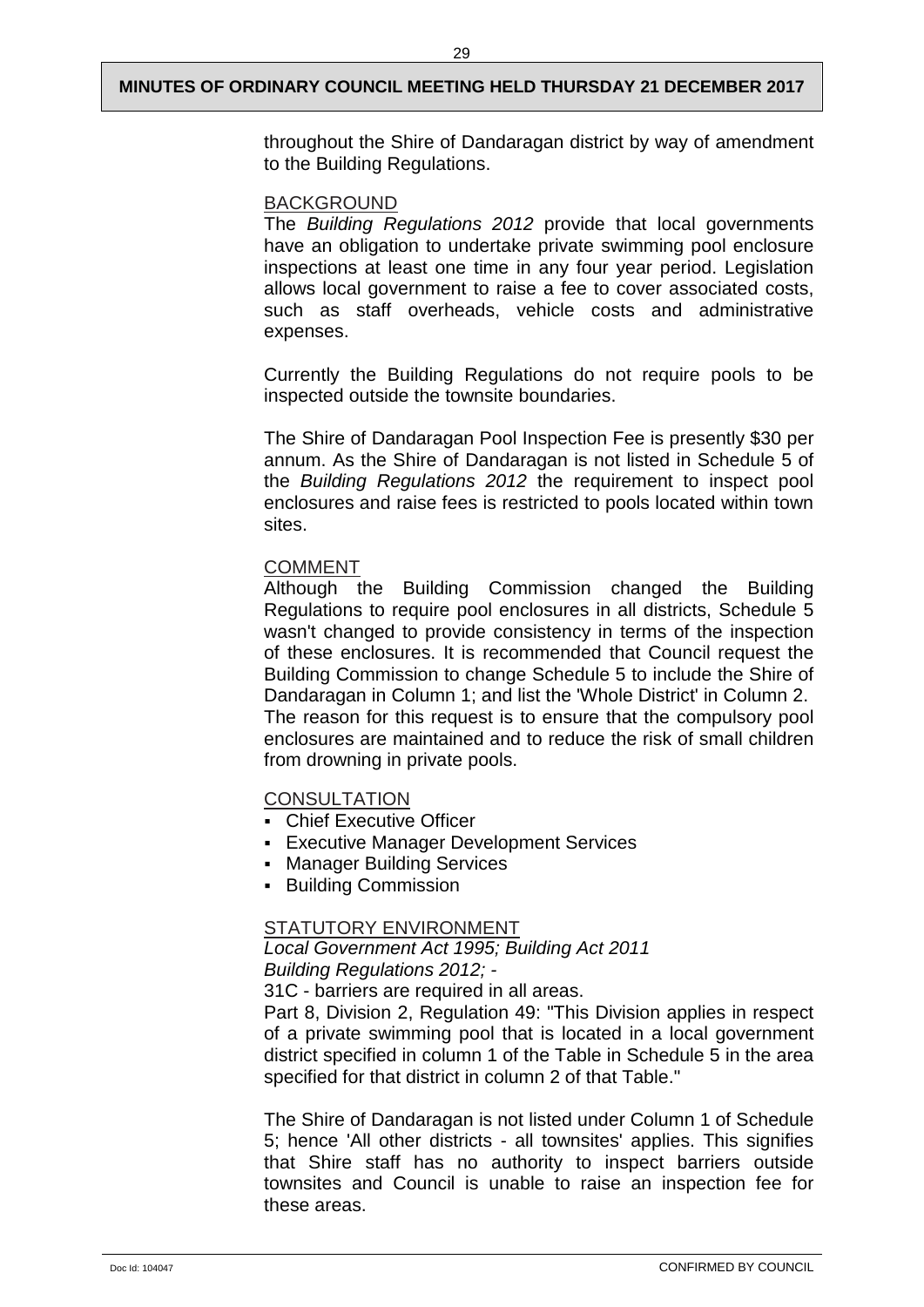#### POLICY IMPLICATIONS

There are no policy implications relevant to this item.

## FINANCIAL IMPLICATIONS

The current annual inspection fee per pool is \$30; this covers Council's inspection expenses.

STRATEGIC IMPLICATIONS

2016 – 2026 Strategic Community Plan

| Goal 2: Healthy, Safe and Active Community |                                                                            |  |  |                                     |                                       |
|--------------------------------------------|----------------------------------------------------------------------------|--|--|-------------------------------------|---------------------------------------|
| <b>Objectives</b>                          |                                                                            |  |  | How the Shire will contribute       |                                       |
| safety services                            | 2.5 Provide environmental health and a) Provide inspection and enforcement |  |  |                                     | services to protect environmental and |
|                                            |                                                                            |  |  | public health and control nuisances |                                       |

**ATTACHMENTS** Nil

VOTING REQUIREMENT Simple Majority

#### **OFFICER RECOMMENDATION / COUNCIL DECISION Moved Cr Gibson, seconded Cr Shanhun**

**That Council requests the Building Commission to insert 'Shire of Dandaragan' in Column 1 of Schedule 5 of the**  *Building Regulations 2012* **and insert 'Whole district' in Column 2 of the same Schedule.**

## **CARRIED 9 / 0**

*Mr Garrick Yandle declared an impartiality interest in Item 9.4.2 due to parents in-law owning the adjoining property at Lot 297 (18) Dalton Street, Jurien Bay.*

## <span id="page-32-0"></span>**9.4.2 APPLICATION FOR PLANNING APPROVAL – REVISED PLANS FOR CARPORT - LOT 298 DALTON STREET, JURIEN BAY**

Disclosure of Interest:<br>Date: Signature of Author:

Signature of Senior Officer:

Location: Location: Location: Location: Location: Location: Location: Location: Location: Location: Location: L<br>Cutdoor World Wangara Applicant: Capplicant: Outdoor World Wangara<br>
Folder Path: Capplicant Services Applicant Services Applicant Services Applicant Services Applicant Services Development Services Apps / Development Applications / 2017 / 51 30 November 2017 Author: **David Lodwick, Acting Manager of Planning** 

Senior Officer: <br>
David Chidlow Exec Manager Development Services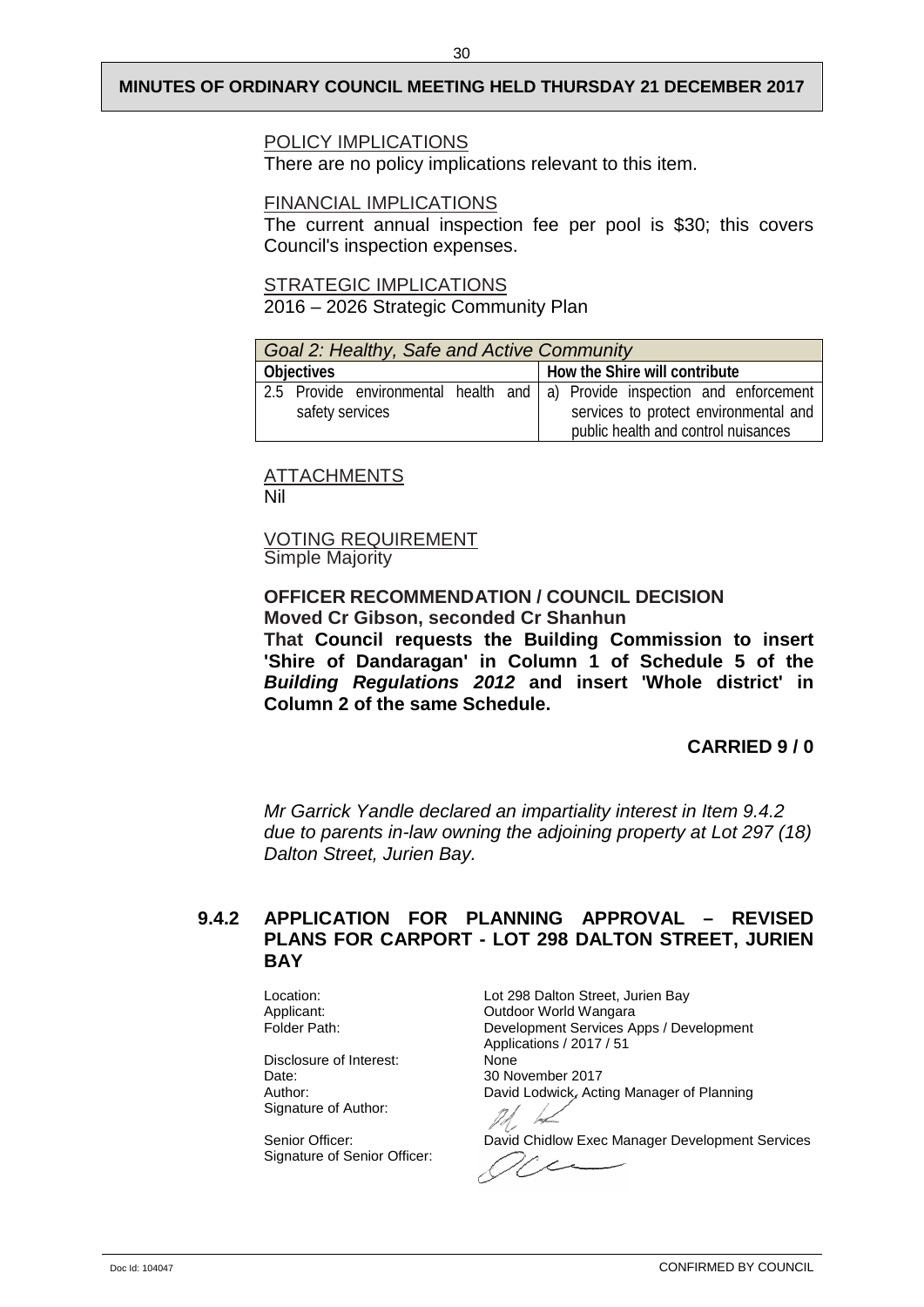## PROPOSAL

The applicant seeks planning approval to construct a 'carport' on the subject land. The structure is essentially proposed for storage of a large boat.



## BACKGROUND

The property contains an existing approved dwelling and an approved outbuilding (48m2) located behind the main dwelling. The subject land is R12.5 and located within a built up residential area of the Jurien Bay townsite.

Council at its meeting of 26 October 2017 resolved to refuse the application for a carport for the following reasons:

- *1. the proposed development does not comply with Table 2a of the Residential Design Codes of the Shire of Dandaragan Local Planning Scheme No.7 in that the proposal does not conform to the setback provisions of the Codes;*
- *2. the proposed carport does not comply with Local Planning Policy 8.5 - Outbuildings 'Residential Areas' as it exceeds the specified floor area and wall height maximums for a carport;*
- *3. the proposed development would detract from the visual amenity of neighbouring properties;*
- *4. the proposed development does not comply with orderly and proper planning for the locality;*
- *5. Approval of such development would set an undesirable precedent for similar applications in the future in contravention of Council adopted Policy."*

## COMMENT

The proponent has now submitted revised plans.

Letter from the landowner accompanying application states:

*"Dear David Lodwick*

*I refer to recent refusal to Carport Application (20 Dalton Street Jurien Bay), Document ID: 101229.*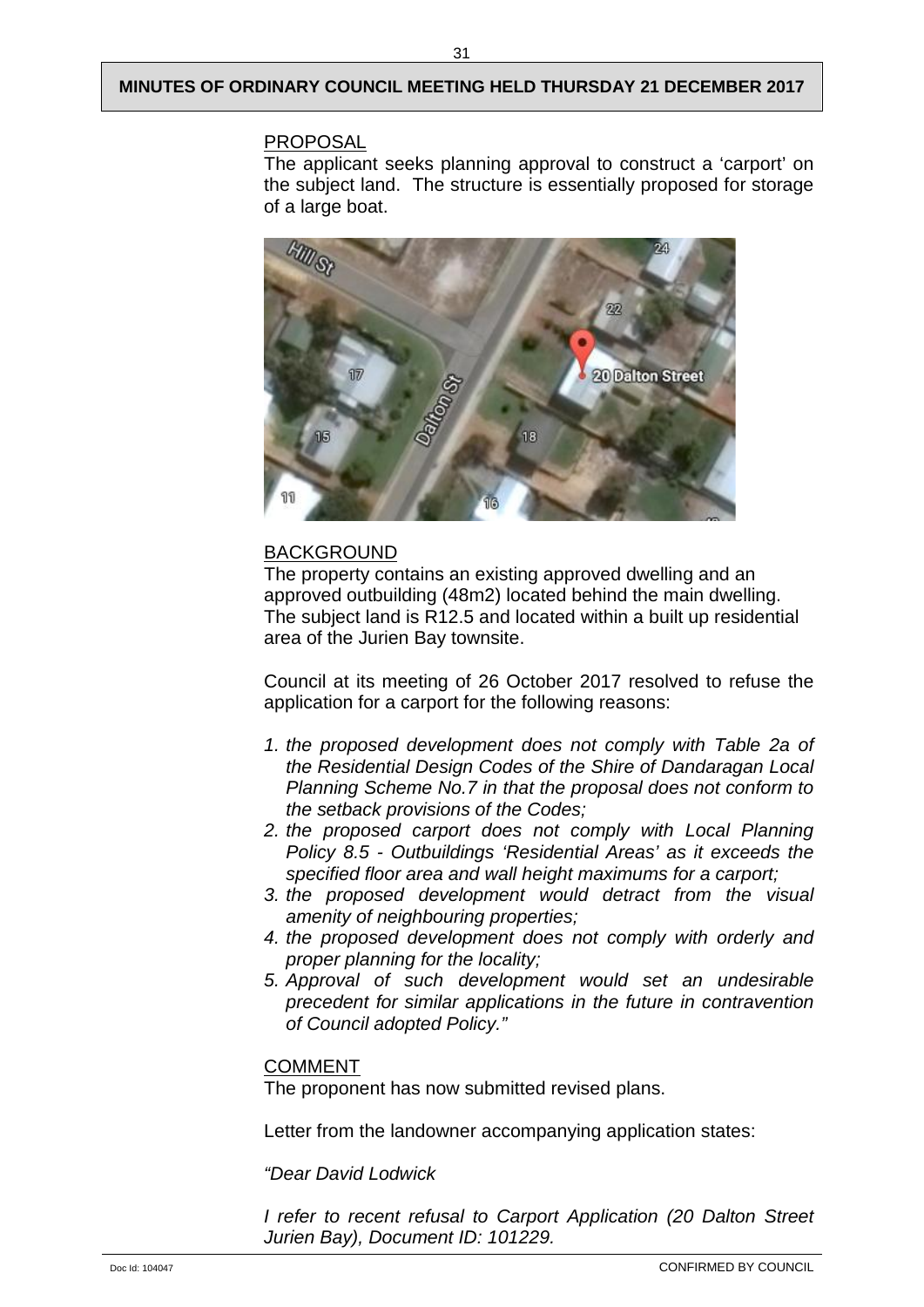*I have reviewed your letter in relation to the design code variations and have since instructed Outdoor World to revise the drawings (attached) to ensure all possible changes are made to comply with the Residential Design Codes.*

*To assist with explanation of the changes I have attached a photo here and summary of changes to carport design that now best accommodate the design code requirements. Unfortunately it is our opinion no further change can be made to the carport design due to the physical size of the boat and rigidity of its trailer. Summary of changes:*

- *- Floor area reduced from 50.82m*² *to 45.1m*²*.*
- *- Parapet wall (south boundary) height reduced from 4.04mtres to 3.6m.*
- *- Rear boundary setback increased from 1mtr to 3m.*

*A zero setback is required on south boundary fence line to allow direct reversing of boat from the front of the property to rear of property, any deviation to the reverse line will cause vehicle impact with boundary fencing. For information the neighbour has no objection to the boundary wall and has signed the adjoining property form attached.*

*Thank you for your time and consideration. I look forward to hearing from you."* 



Under the Residential Design Codes a 'Carport' is defined as:

"*A roofed structure designed to accommodate one or more motor vehicles unenclosed except that to the extent that it abuts a dwelling or a property boundary on one side, and being without a door unless that door is visually permeable*."

The proposed carport on submitted drawings is shown of dimension 11m x 4.1m =  $45.1m^2$  with wall height (3.600m) and ridge height (4.350m) to the colorbond surfmist dome roof. It is identified as open on the north side facing the existing shed and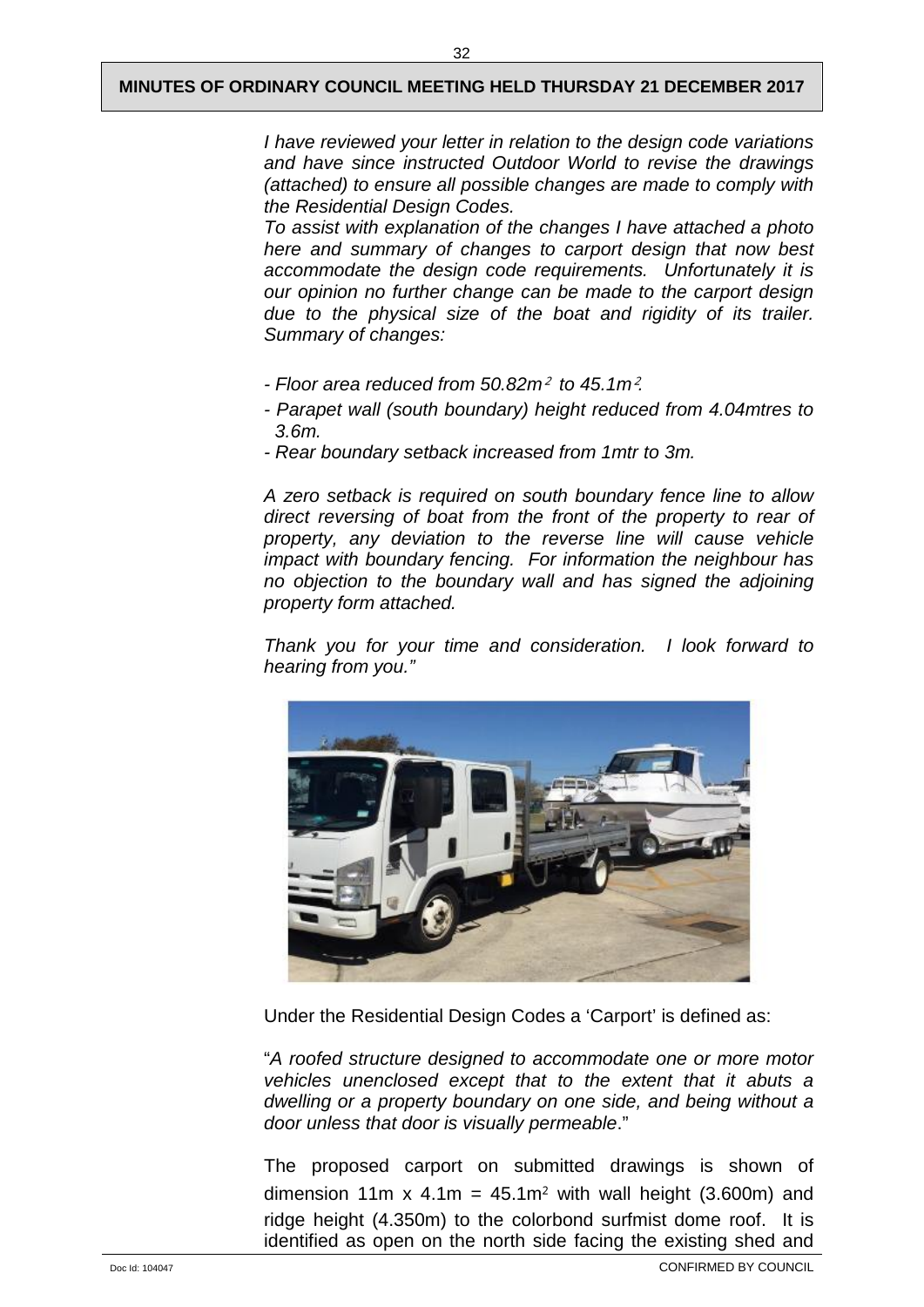supported by 4 columns with a parapet wall along the boundary of the adjoining land on the southern side (lot 297). A 3m rear boundary setback is proposed.

In accordance with Local Planning Policy 8.5 – Outbuildings 'Residential Areas' "*All garages and carports shall not exceed a floor area of 40m*²*, a wall height of 3.0m or a ridge height of 4.5m.*"

The new plans still marginally exceeds the maximum floor area specified by the Policy and still exceeds wall height, but does comply with ridge height.

The Council may consider applications for carports and garages that exceed the size limitations defined above, where certain criteria are met. However in this case, the application does not meet criteria a) and b) of the Policy.

The application also does not comply with the side setback requirement of the Residential Design Codes which requires that a wall without major opening with wall height of 4m or less and length of 11m or less to be setback a minimum of 1.5m from a side boundary.

The Acting Manager of Planning met the owner on site and the rationale for the proposed nil setback is supported.

The Council could refuse the application for previous reasons stated at its October meeting as listed in the background report or grant conditional approval.

#### **CONSULTATION**

The original application was referred to the adjoining neighbours with a two week comment period until 16 October 2017. No objections were received.

## STATUTORY ENVIRONMENT

- Local Planning Scheme No 7
- State Planning Policy 3.1 Residential Design Codes (RCodes)

## POLICY IMPLICATIONS

Local Planning Policy 8.5 – Outbuildings 'Residential Areas'

## "*POLICY STATEMENT*

#### **Carports and Garages**

- *1. All garages and carports shall not exceed a floor area of 40m2, a wall height of 3.0m or a ridge height of 4.5m.*
- *2. The Council may consider applications for carports and garages that exceed the size limitations defined in Part 1, where the*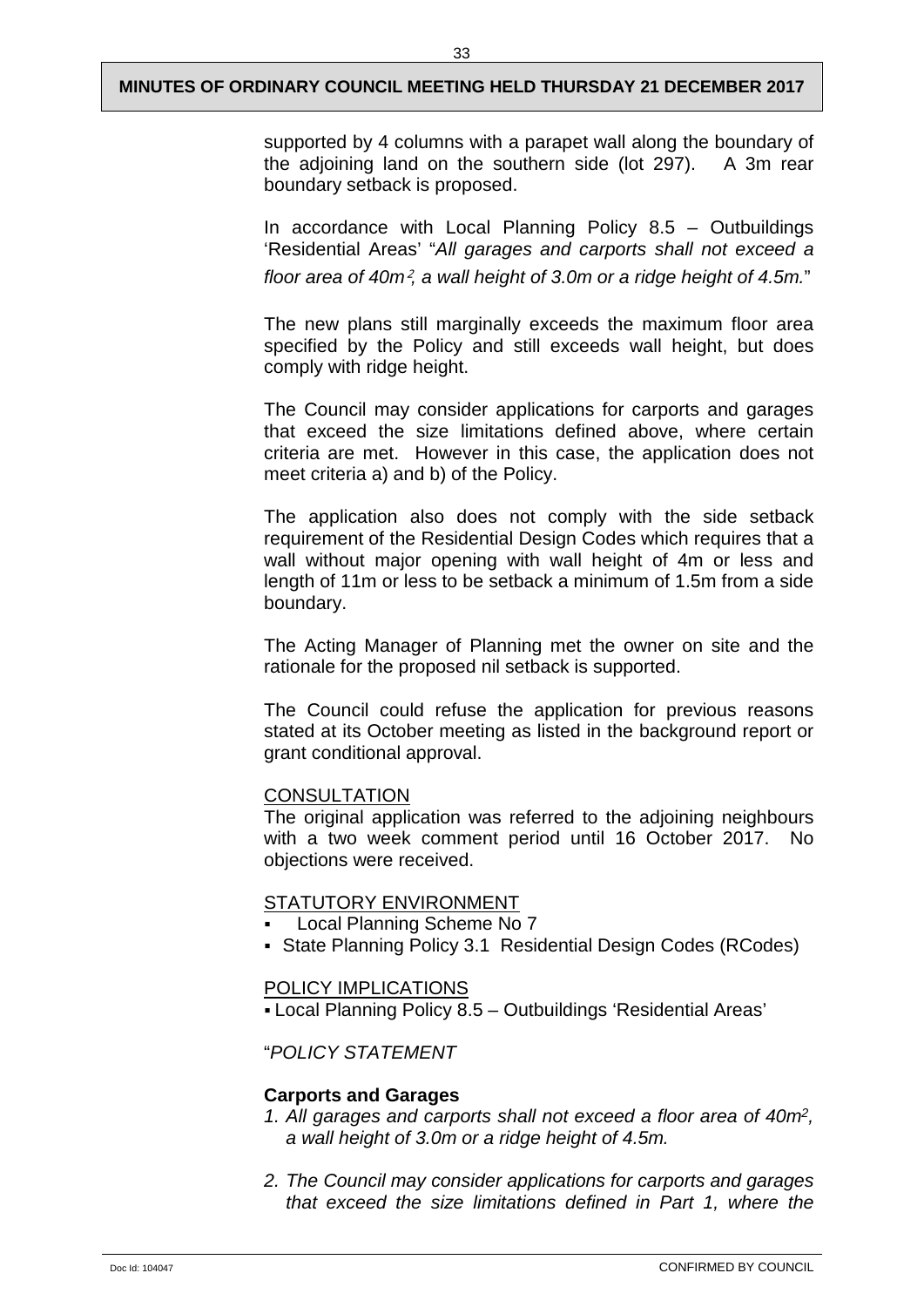34

*following criteria are, in the opinion of Council, satisfactorily addressed;*

- *a) the garage or carport is attached to and forms part of the adjoining dwelling;*
- *b) the garage or carport is situated under the roof line of the adjoining dwelling;*
- *c) the garage or carport is located at least 0.5m behind the dwelling alignment (excluding any porch, verandah or balcony);*
- *d) the garage or carport will not have an impact on the streetscape or amenity of the area; and*
- *e) the garage or carport complies with any design guidelines adopted by Council.*
- *3. All carports and garages shall be constructed of materials that match or complement the dwelling on the site.*
- *4. The use of zincalume wall cladding in garages and carports will not be permitted."*

#### FINANCIAL IMPLICATIONS

The applicant has paid a standard planning application fee of \$147.00

STRATEGIC IMPLICATIONS

2016 - 2026 Strategic Community Plan

| Goal 1: Great Place for Residential and Business Development        |                                                                                                       |  |  |
|---------------------------------------------------------------------|-------------------------------------------------------------------------------------------------------|--|--|
| <b>Objectives</b>                                                   | How the Shire will contribute                                                                         |  |  |
| Ensure effective and efficient<br>development and building services | Process development applications and<br>a)<br>undertake building regulation functions<br>and services |  |  |

| <b>Goal 5: Proactive and Leading local Government</b>           |                                                                                            |  |  |  |
|-----------------------------------------------------------------|--------------------------------------------------------------------------------------------|--|--|--|
| Objectives                                                      | How the Shire will contribute                                                              |  |  |  |
| 5.6 Implement sound corporate<br>governance and risk management | h) Maintain and implement up to date<br>policies and procedures (including<br>delegations) |  |  |  |

#### ATTACHMENTS

Circulated with the agenda are the following Items relevant to this report:

 Applicant submitted plans (Doc Id: 102866) *(Marked 9.4.2)*

VOTING REQUIREMENT Simple Majority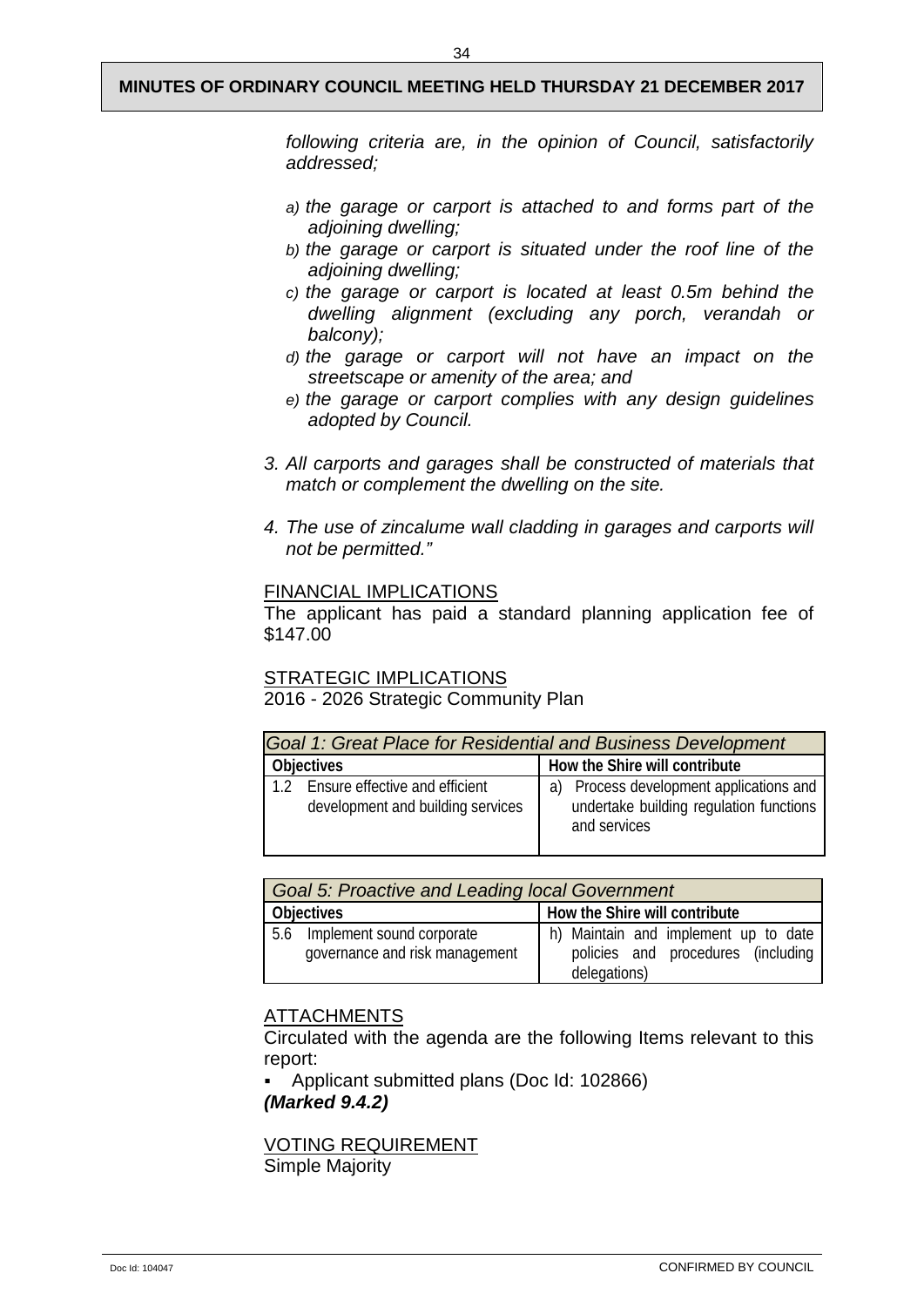## OFFICER RECOMMENDATION

That Council grant planning approval for the proposed carport on Lot 298 Dalton Street, Jurien Bay subject to the following conditions:

- 1. All development shall be in accordance with the attached revised plans received 23 November 2017 and subject to any modifications required as a consequence of any conditions of this approval. The endorsed plans shall not be modified or altered without the prior written approval of the local government.
- 2. Stormwater retention of runoff from roof and or other paved/impervious areas shall be provided on site. Design overflow from soakwells and site drainage shall ensure no discharge onto or through adjoining properties.

## Advice Notes:

- Note1: A grant of planning consent is not a building permit. A building permit must also be obtained for this development;
- Note 2: If the development the subject of this approval is not substantially commenced within a period of 2 years, or such other period as specified in the approval after the date of the determination, the approval shall lapse and be of no further effect.
- Note 3: Where an approval has so lapsed, no development shall be carried out without the further approval of the local government having first been sought and obtained.
- Note 4: The applicant be advised that "should you be aggrieved by this decision, or any conditions imposed, there is a Right of Review under the Planning and Development Act 2005. An application for Review must be submitted in accordance with Part XIV of the Planning and Development Act within 28 days of the date of this decision to:

The State Administrative Tribunal GPO Box U1991 PERTH WA 6845"

Comment – The Executive Manager Development Services has made a differing recommendation to the Acting Manager Planning Services as the proposal would set an undesirable precedence of allowing an 11m long wall at 3.6m high along a boundary contrary to the policy. Council in the past has refused similar applications.

## **OFFICER RECOMMENDATION / COUNCIL DECISION**

**Moved Cr Gibson, seconded Cr Shanhun**

**That Council refuse planning approval for the proposed carport on Lot 298 Dalton Street, Jurien Bay for the following reasons:**

**1. the proposed development does not comply with Table 2a of the Residential Design Codes of the Shire of Dandaragan Local Planning Scheme No.7 in that the**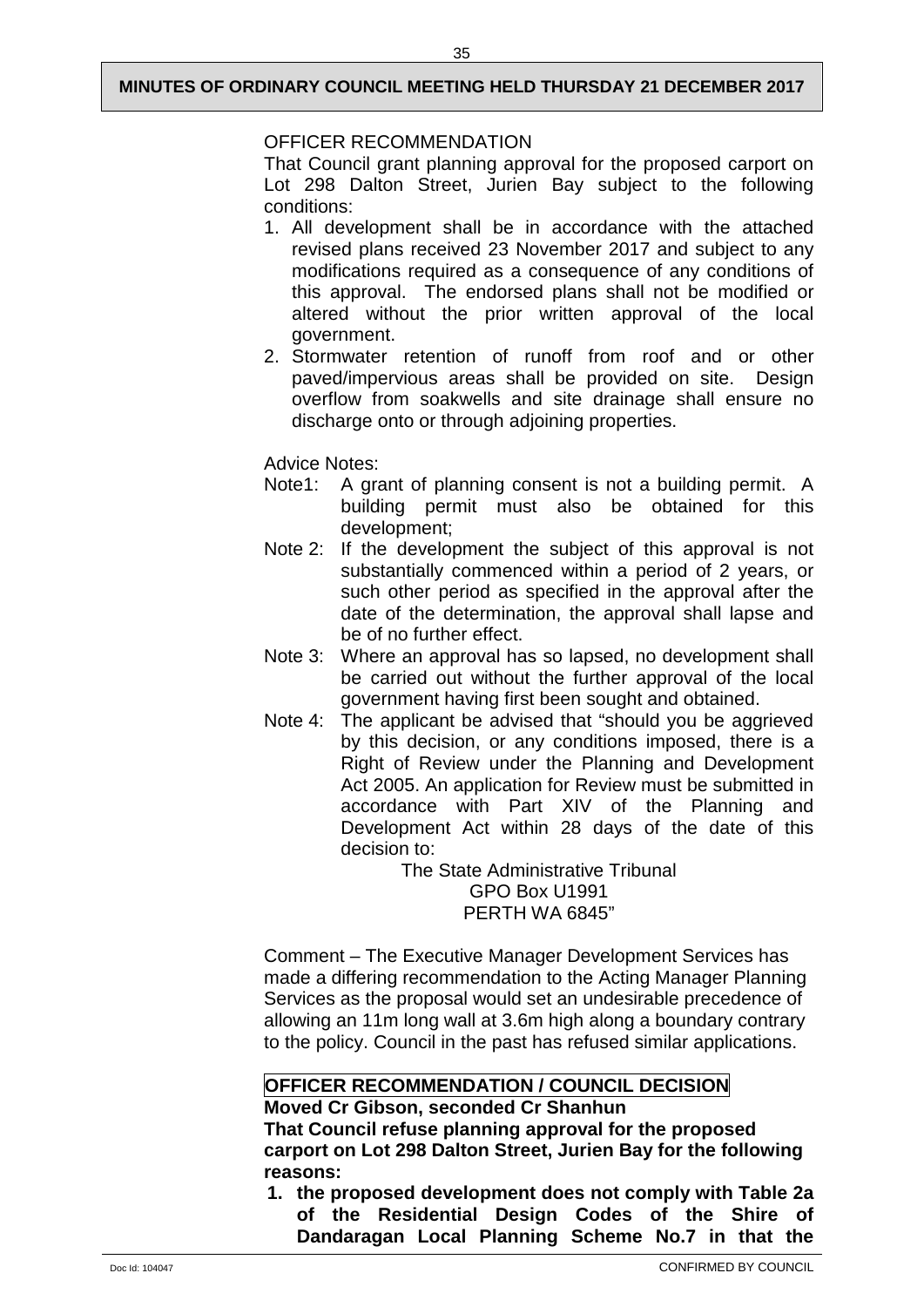36

**proposal does not conform to the setback provisions of the Codes;**

- **2. the proposed carport does not comply with Local Planning Policy 8.5 - Outbuildings 'Residential Areas' as it exceeds the specified floor area and wall height maximums for a carport;**
- **3. the proposed development would detract from the visual amenity of neighbouring properties;**
- **4. the proposed development does not comply with orderly and proper planning for the locality;**
- **5. Approval of such development would set an undesirable precedent for similar applications in the future in contravention of Council adopted Policy.**

#### **Advice Notes:**

- **Note 1: The applicant be advised that "should you be** 
	- **aggrieved by this decision, or any conditions imposed, there is a Right of Review under the Planning and Development Act 2005. An application for Review must be submitted in accordance with Part XIV of the Planning and Development Act within 28 days of the date of this decision to:**

**The State Administrative Tribunal GPO Box U1991 PERTH WA 6845"**

**CARRIED 9 / 0**

## <span id="page-38-0"></span>**9.4.3 JOINT DEVELOPMENT ASSESSMENT PANEL – PROPOSED SOLAR PHOTO VOLTAIC POWER FACILITY – LOT 54 CNR BIBBY AND YERRAMULLAH ROADS, NAMBUNG**

Disclosure of Interest:<br>Date: Services Signature of Author:<br>Senior Officer: Signature of Senior Officer:

Location: Lot 54 Cnr Bibby and Yerramullah Roads, Nambung<br>Applicant: Masterplan acting on behalf of the APA Group Applicant: Masterplan acting on behalf of the APA Group<br>
Folder Path: Collection Contract Development Services Apps / Development Development Services Apps / Development Application / 2017 / 42<br>None 4 December 2017

Author: David Chidlow, Executive Manager Development

Tony Nottle, Chief Executive Officer

#### PROPOSAL

The applicants (owners and operators of the existing Emu Downs Wind and Solar energy facilities and the proposed Badgingarra Wind Farm facility) are seeking planning approval for up to 50 megawatt photovoltaic (PV) solar power generating facility at the Badgingarra Wind Farm facility within the Yerramullah Park Farm.

The application is required to be determined by the Midwest/Wheatbelt (central) Joint Development Assessment Panel (JDAP).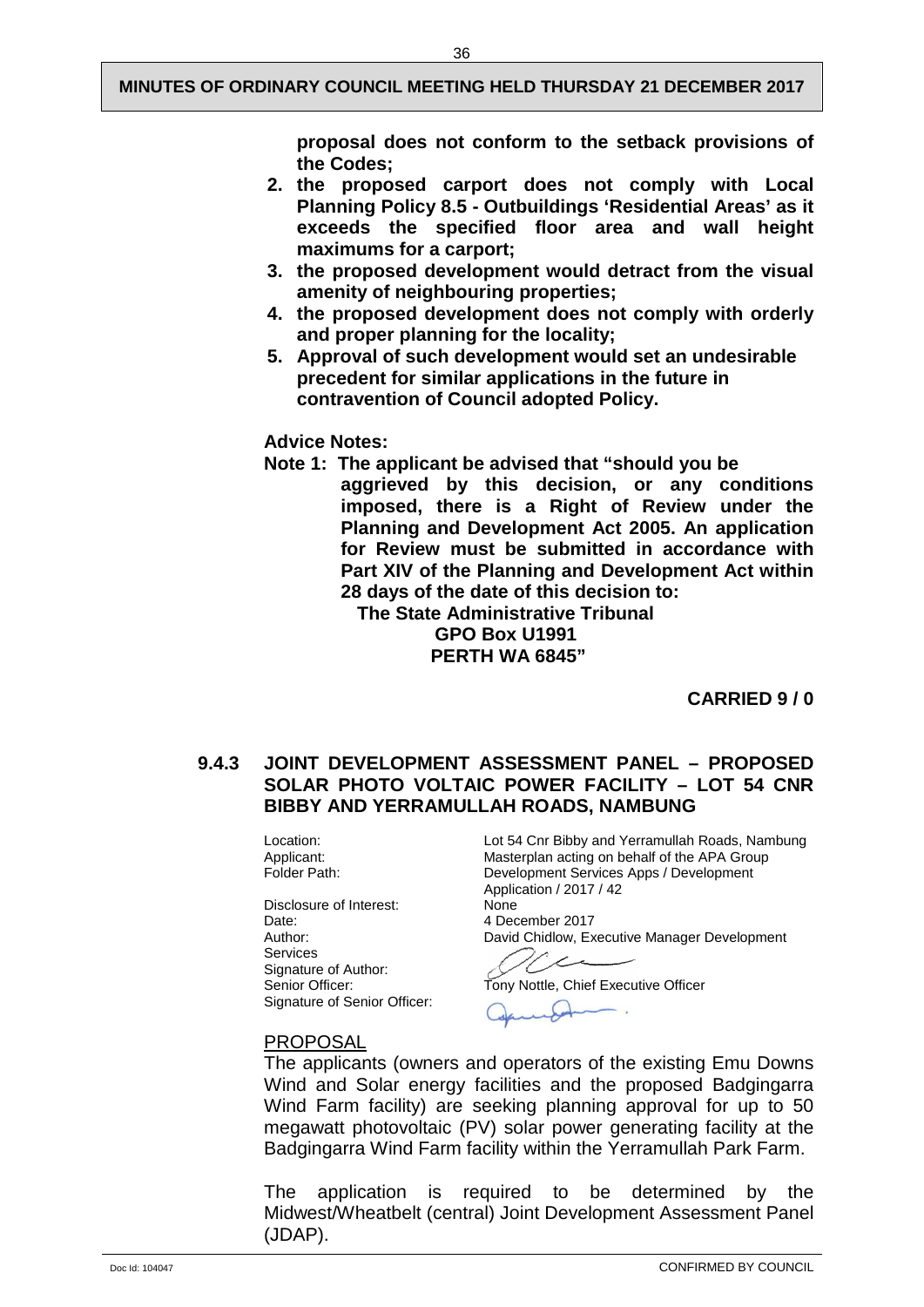## BACKGROUND

The proposed solar power facility is to be located at the south-east corner of Lot 54 Yerramullah Road fronting Bibby Road and Yerramullah Road, approximately 28 kilometres directly east of Cervantes and approximately 46 kilometres northwest of Dandaragan within the locality of Nambung. The proposal borders the locality of Badgingarra and is part of the proposed wind farm which is located within the localities of Hill River, Badgingarra and Nambung.

An underground cable will link the facility through lot 54, traversing Cadda Road and connect to the Badgingarra Wind Farm substation within Lot 50 Yeramullah Road to the north

The subject area generally comprises clear paddock although an area of approximately 1.2ha of poor quality remnant vegetation remains within the proposed development site.

While the subject area is south-west of the Badgingarra National Park it is adjacent to a vegetation corridor on the eastern side of Yerramullah Road which links directly to the National Park. The balance of the land to the west is cleared while the southern boundary of the proposed development area is formed by Bibby Road and the eastern edge by Yerramullah Road. The subject area is bordered to the north and the majority of its western edge by a creek line and associated remnant vegetation.

The major component will be the installation of sufficient solar panels to generate up to approximately 50MW of power. This will incorporate blocks of solar panels each equivalent to around 10MW, arranged in rows occupying an area of around 350m – 380m in width by 700 to 800m in length in total, covering approximately 145 hectares overall.

The whole facility will be enclosed in a perimeter fence and surrounded by an internal access road. PV Panels will be setback a minimum of 25m from the property boundaries. The minimum distance from the creek to the perimeter fence will be 30m with the PV arrays a minimum 60m from the creek.

A Traffic Shipping and Access Plan will be completed to confirm proposed transport routes along which the majority of traffic from relevant ports and local manufacturers will travel. A road condition survey will form part of this and any maintenance work required to public roads as a result of transport activity will be undertaken by the project contractor.

## COMMENT

The subject land is currently zoned 'Rural' under the Shire's Local Planning Scheme No. 7 (LPS7). The adjoining land uses are also zoned 'Rural' with the exception of the adjacent lot to the north east, which is a Nature Reserve, which is reserved for 'Conservation' purposes.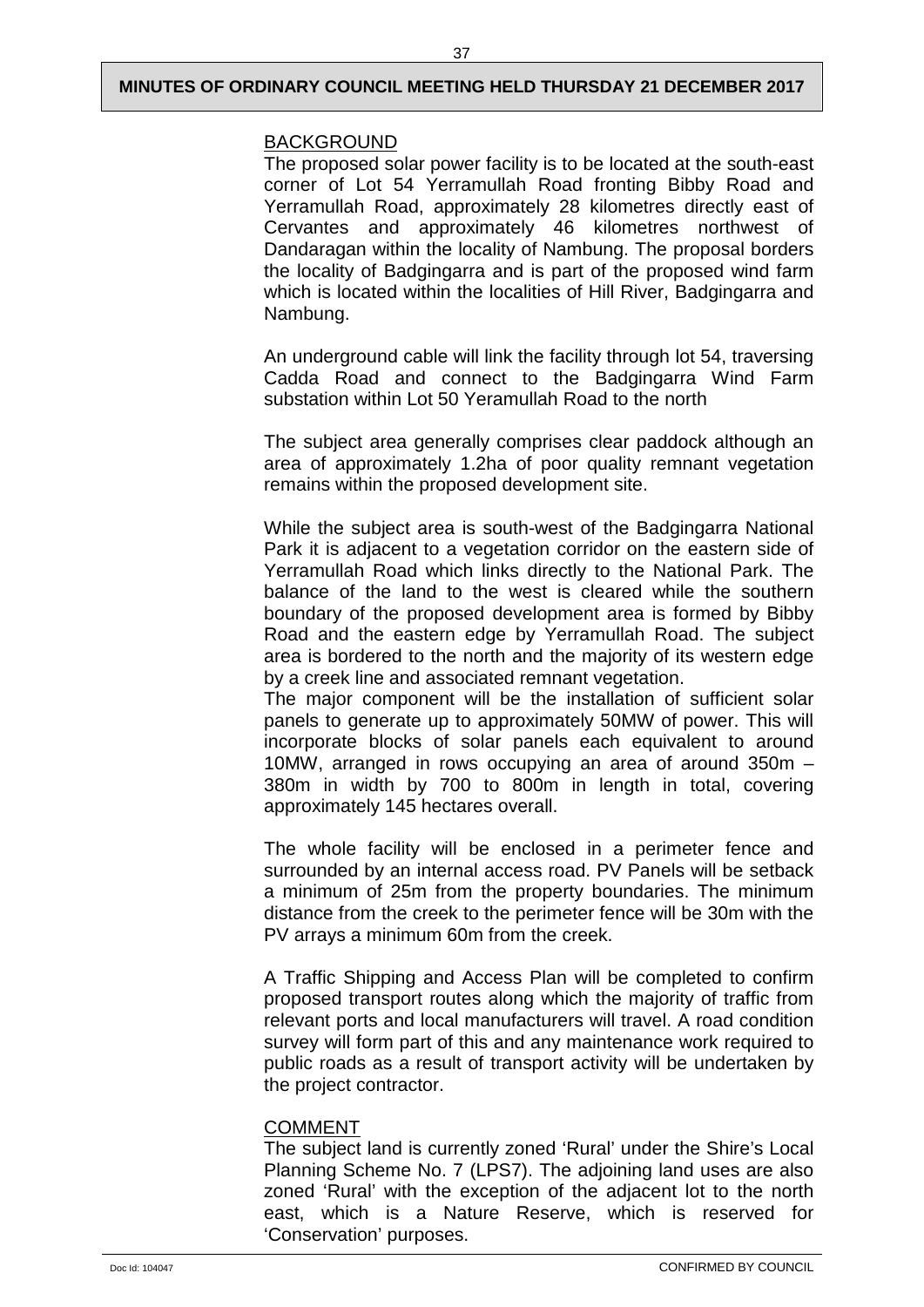The proposed PV solar power facility is a use not specifically mentioned in the Zoning Table. As such the Local Government may:

- *a) Determine that the use is consistent with the objectives of the particular zone and is therefore permitted;*
- *b) Determine that the use may be consistent with the objectives of the particular zone and thereafter follow the advertising procedures of clause 64 of the deemed provisions in considering an application for development approval; or*
- *c) Determine that the use is not consistent with the objectives of the particular zone and is therefore not permitted;*

The objective for the Rural zone is follows;

*"to provide for a range of rural activities such as broadacre and diversified farming so as to retain the rural character and amenity of the locality, in such a way as to prevent land degradation and further loss of biodiversity."*

More specific guidance is provided in the Shire's draft Local Planning Strategy which was adopted by Council for advertising on 28 July 2016. Previous approvals for solar farms (Emu Downs and Waddi) have been determined by the Council and Joint Development Assessment Panel as meeting the above objective.

The following sections of the draft Local Planning Strategy support such applications;

*Table 4: Actions – service infrastructure*

*Action - Assess applications for wind farms and other alternative energy infrastructure, having regard to visual landscape issues and other relevant matters set out in Planning Bulletin 67 – Guidelines for Wind Farm Development.*

#### *5.4.3 Alternative Energy*

*There is significant potential for the Jurien Bay region to become an important area for renewable energy production projects. Wind power generation is already proving to be popular within the Jurien Bay hinterland with several projects in operation or planned. The first WA utility scale solar photovoltaic farm is also been developed north of Jurien Bay confirming the potential for solar power in the region.*

*There is adequate power generation within the region but the key issue for the shire is the transmission and distribution of power. The investment by energy producers in the shire may encourage energy intensive agricultural or other industries that use significant amounts of energy to locate in the area.*

In addition, the Rural Planning Strategy 2012 which will be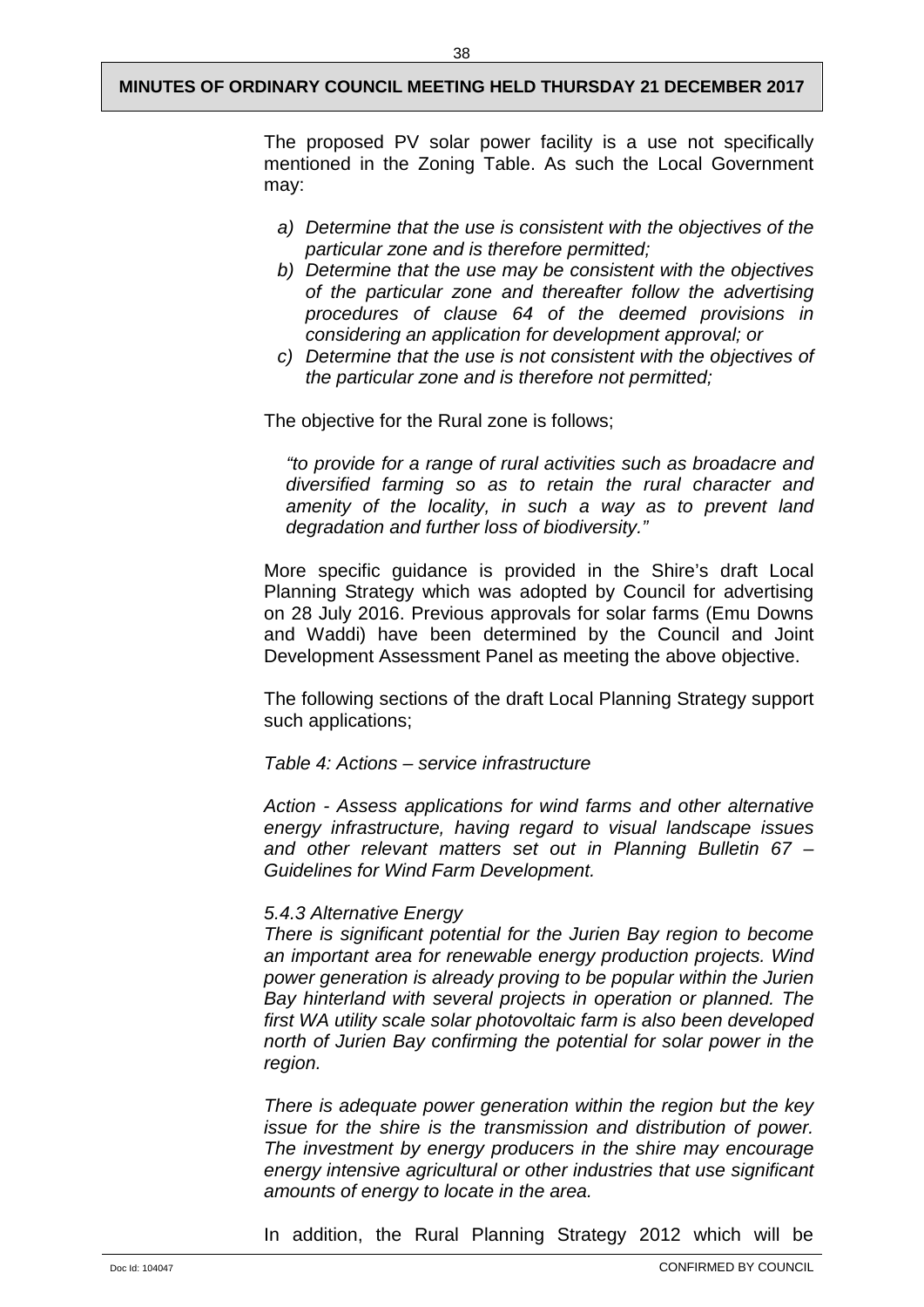superseded by the draft Local Planning Strategy supported such proposals as stated in Objective 4 of section 7.4.2.1 of the Strategy:

"*Support appropriate non-rural uses where they are compatible with adjoining and nearby rural uses, environmental attributes and landscape to complement the primary productive use of the land where a site contains remnant vegetation and other environmental features or lacks realistic potential for agricultural use the Council will consider the proposed non-rural uses as the predominant use on its merits."*

An existing planning permit is in place for the development of the Badgingarra Wind Farm which would include the construction of wind turbines, access tracks, underground cable, an overhead transmission line, an onsite substation and a facilities building, all in the direct vicinity of the proposed solar plant site. The proposed solar plant would be integrated with the Badgingarra Wind Farm to create an integrated renewable energy project creating synergies during both construction and operation.

As the proposed solar facility is adjacent to areas identified as bushfire prone the requirements of SPP3.7 will apply. A bush fire plan has been prepared and is provided in the attachments.

Reflection or glare from photovoltaic solar panels is minimal as they are designed to collect and absorb sunlight, not to reflect it. No issues have been identified by aviation stakeholders consulted and it is noted that photovoltaic solar panels are installed at airports in Australia and around the world.

The following factors will ensure that the construction and operation of the solar plant project will not create an unacceptable fire management risk:

- The proposed solar plant site is cleared farmland.
- Cables connecting the PV arrays within the solar plant site will be located underground.
- There is very good access to the proposed solar plant site;

Given the above information, it is the Planning Officers recommendation that Council endorse the proposal with recommended conditions as set out in the Responsible Authority Report (in attachments) to be presented to the Joint Midwest/Wheatbelt (Central) Joint Development Assessment Panel for this application.

#### **CONSULTATION**

Advertising to nearby landowners commenced on 9 November until 8 December 2017. No submissions were received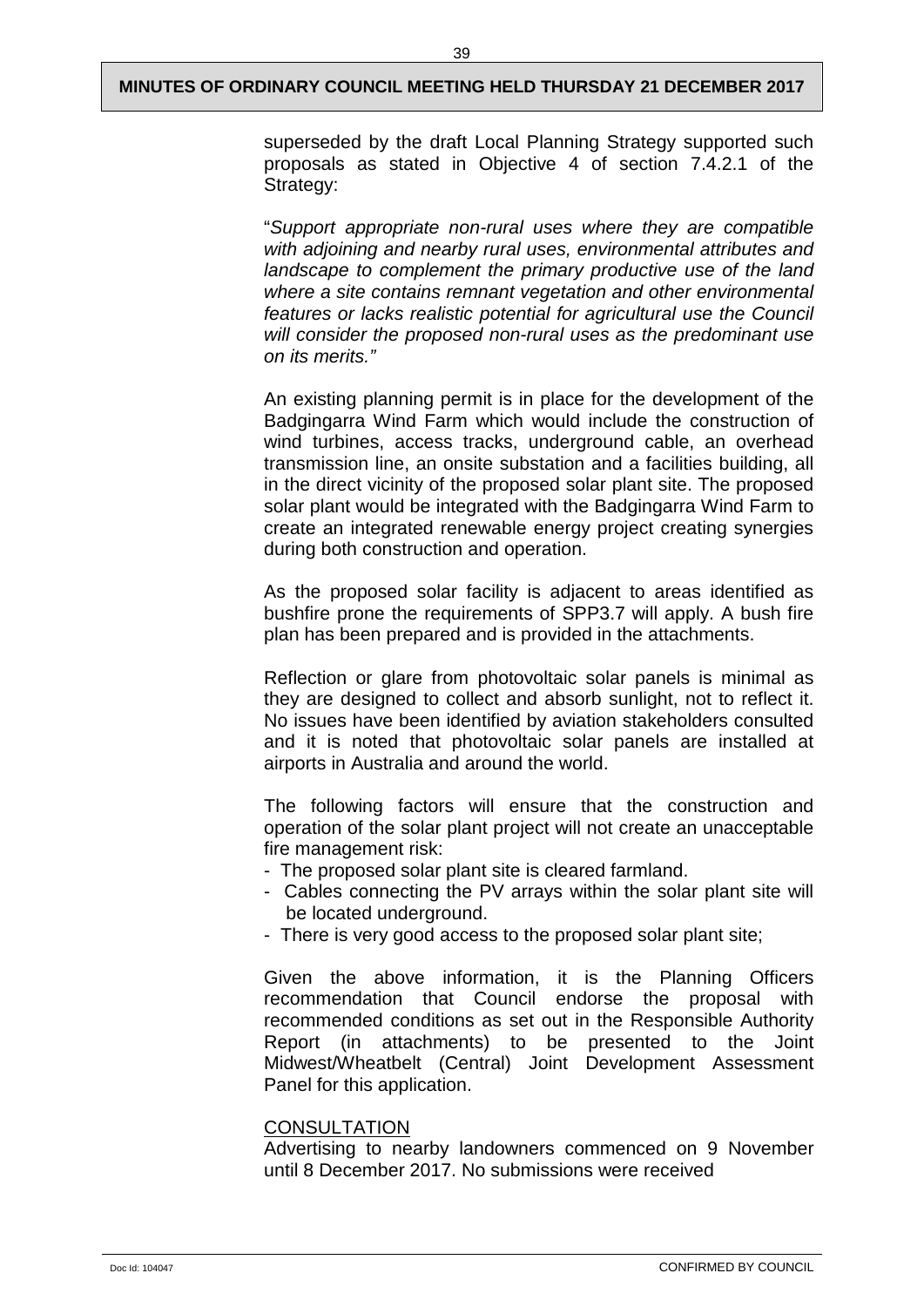The proposal was also advertised in the four local newspapers circulating in the district and to the following government

- Wheatbelt Development Commission
- Western Power

organisations.

- Western Australian Planning Commission
- Main Roads Western Australia
- Landgate
- **-** Department of Fire and Emergency Services
- **Environmental Protection Authority**
- **-** Department of Water Environment Regulation
- Department of Lands, Planning and Heritage
- Department of Industries and Resources
- Department of Health
- Department of Biodiversity Conservation and Attractions
- Department of Mines and Petroleum
- Department of Agriculture and Food
- Shire Officers

There were no public submissions received. There were no issues raised from government agencies.

## STATUTORY ENVIRONMENT

Local Planning Scheme No 7

## POLICY IMPLICATIONS

- SPP 2.5 Land Use Planning in Rural Areas
- Western Australian Planning Commission's (WAPC) Planning Bulletin No 67- Guidelines for Wind Farm Development
- There are no local policy implications relevant to this item

#### FINANCIAL IMPLICATIONS

The applicant has paid a sum of \$34,196 and \$8,511 allocated to the Development Assessment Panel

## STRATEGIC IMPLICATIONS

2016 – 2026 Community Strategic Plan

|                                                                                                    | Goal 1: Great Place for Residential and Business Development                     |  |  |
|----------------------------------------------------------------------------------------------------|----------------------------------------------------------------------------------|--|--|
| <b>Objectives</b>                                                                                  | How the Shire will contribute                                                    |  |  |
| Ensure effective and efficient                                                                     | a) Process development applications and                                          |  |  |
| building<br>development and<br>services                                                            | undertake building regulation functions and<br>services                          |  |  |
| Ensure Shire is "open<br>for<br>1.4<br>business" and supports industry<br>and business development | Identify and engage with future new business<br>b)<br>and industry opportunities |  |  |

- Shire of Dandaragan draft Local Planning Strategy
- Local Planning Strategy Rural Land Use and Rural Settlement 2012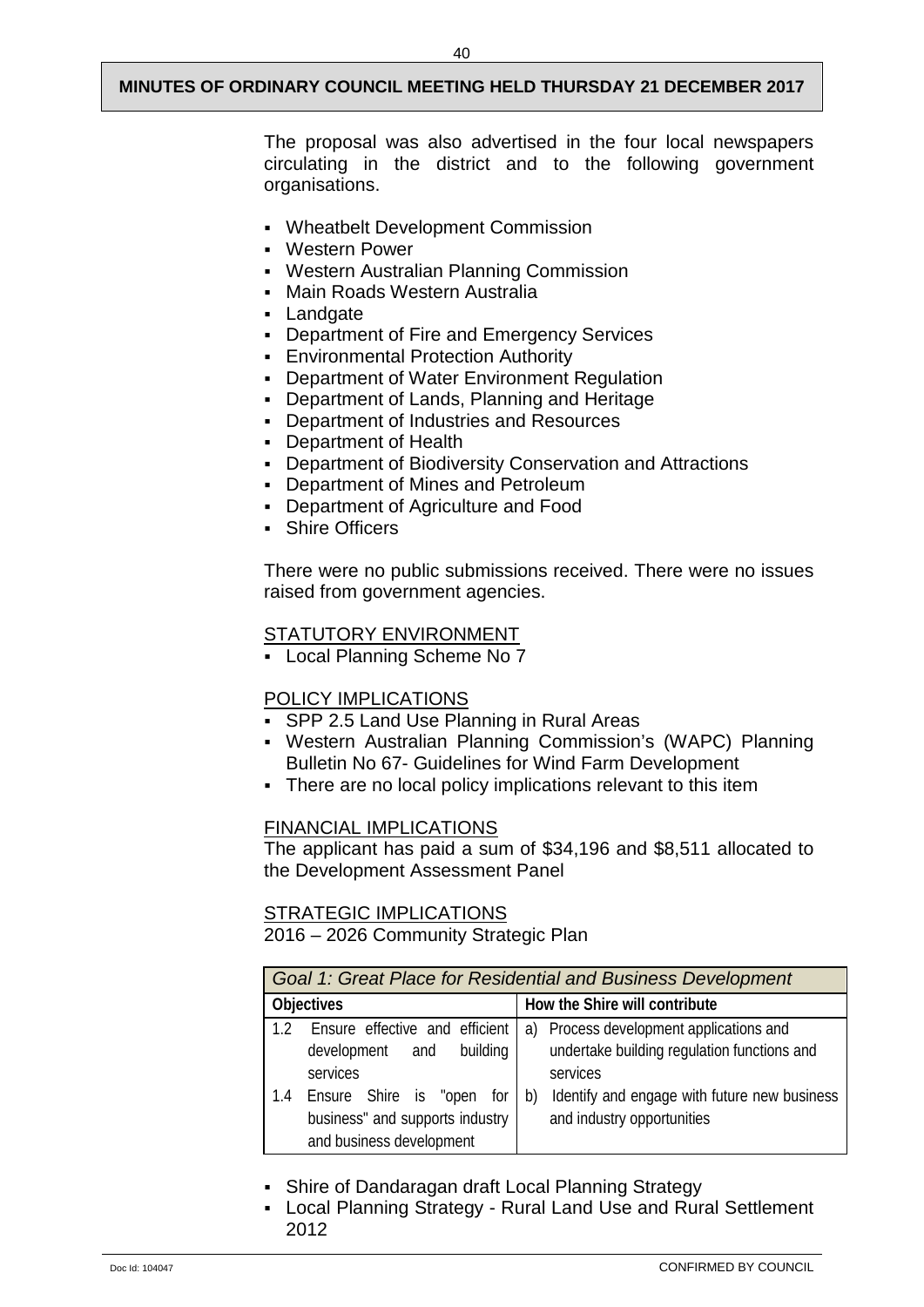#### ATTACHMENTS

Circulated with the agenda are the following items relevant to this report:

- Responsible Authority Report (Doc Id: 103550)
- Application (Doc Id: 103547)
- Flora and Fauna Report (Doc Id: 103545)
- Bushfire Management Plan (Doc Id: 103546)
- Site Plan (Doc Id: 103548)
- Consultation Map (Doc Id: 103549)
- Conditions of Approval 2015 (Doc Id: 83549)

*(Marked 9.4.3)* 

VOTING REQUIREMENT Simple majority

## **OFFICER RECOMMENDATION / COUNCIL DECISION**

**Moved Cr Richardson, seconded Cr Scharf That Council ENDORSES the Responsible Authority Report (Doc Id: 103550) to the Wheatbelt Joint Development Assessment Panel, which recommends approval of a solar farm facility development at Lot 54 Yerramullah Road, Nambung which is recommended for approval.**

**CARRIED 9 / 0**

#### <span id="page-43-0"></span>**9.4.4 REQUEST FOR AMENDMENTS TO PLANNING APPROVAL – YANDIN WINDFARM**

Disclosure of Interest: None Date: 13 December 2017<br>
Author: 13 David Chidlow. Exe

Signature of Author:

Signature of Senior Officer:

Location: Various locations within the locality of Dandaragan<br>Applicant: Wind Prospect WA Pty Ltd on behalf of Yandin Win Wind Prospect WA Pty Ltd on behalf of Yandin Wind Farms Pty Ltd. File Ref: Development Services App / Development Application / 2011 / 14 &15

> David Chidlow, Executive Manager Development Services

ر سم

Senior Officer: Tony Nottle, Chief Executive Officer

## PROPOSAL

This application is to amend the Yandin Wind Farm planning permit submitted by Wind Prospect Pty Ltd (WPPL) on behalf of the proponent, Yandin Wind Farm Pty Ltd.

## BACKGROUND

The proposed Yandin Wind Farm is located approximately 3.3km south of the township of Dandaragan within the Shire of Dandaragan, Western Australia and 170km north of Perth. The site covers an area of approximately 15,000 hectares.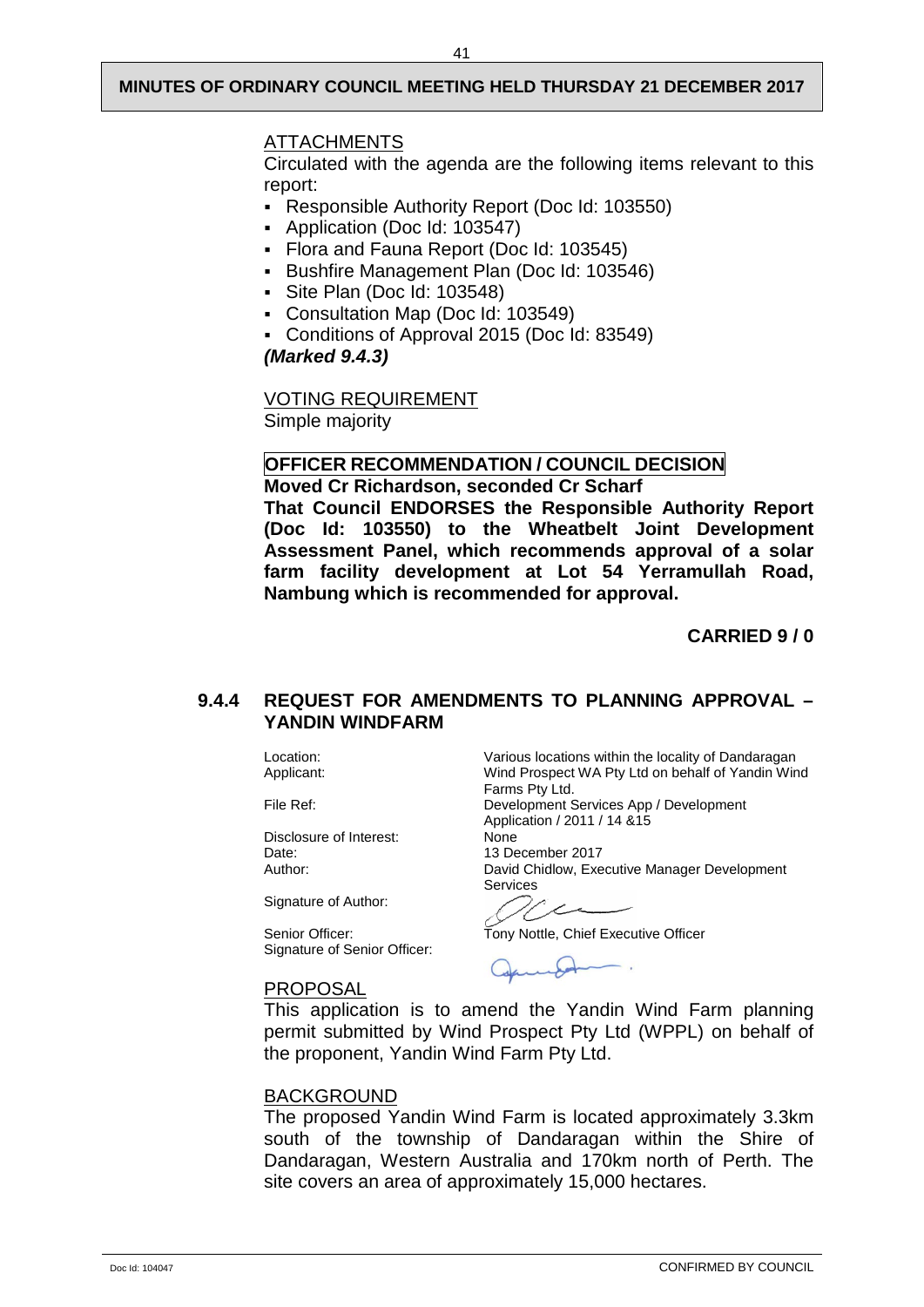A planning permit for the Yandin Wind Farm was issued by the Shire of Dandaragan in January 2012. In April 2015 the Shire approved an application to extend the Yandin Wind Farm planning permit until January 2020. In September 2017 the Shire approved the relocation of the transmission line route to the west of Brand Highway, in accordance with the wind farm planning permit advice note.

This application comprises a request to approve the following amendments to the current planning permit for the Yandin Wind Farm:

- 1. Amendment to the dimensions of wind turbines including an increase to the maximum tip height of the wind turbines (the height from ground level to the highest point of the blade tip of each wind turbine) from 152 metres to 180 metres and increasing the maximum hub height of the wind turbines (the height from ground level to the central point of blade rotation) from 100 metres to up to 112 metres.
- 2. Minor amendments to the wording of existing planning permit conditions.
- 3. Increase the number of permanent wind monitoring masts from three to six and their height from 100 metres to up to 112 metres.

This application for the proposed amendments to the planning permit is to be assessed in line with the provisions of:

- Shire of Dandaragan Local Planning Scheme No. 7 (LPS7);
- Shire of Dandaragan Local Planning Strategy Rural Land Use and Rural Settlement;
- Planning Bulletin 67 Guidelines for Wind Farm Development;
- Environment Protection Bulletin no.21 Guidance for wind farm developments; and

The original planning permit application lodged in 2011 was referred to the Environmental Protection Agency (EPA) for assessment with a decision of "Not Assessed – Public Advice Given".

#### COMMENT

The applicant has submitted the following comments and details in support of the amendments;

#### **Amendment to the dimensions of wind turbines**

Wind turbine technology has been continually advancing since the original planning permit was issued for the Yandin Wind Farm in 2012. The latest generation of wind turbines available are increasingly exceeding the dimensions provided for in the original planning permit approval being a tip height of 152 metres (the height from ground level to the highest point of the blade tip of each wind turbine) and a hub height of 100 metres (the height from ground level to the central point of blade rotation). Raising the maximum allowable tip height of the wind turbines from 152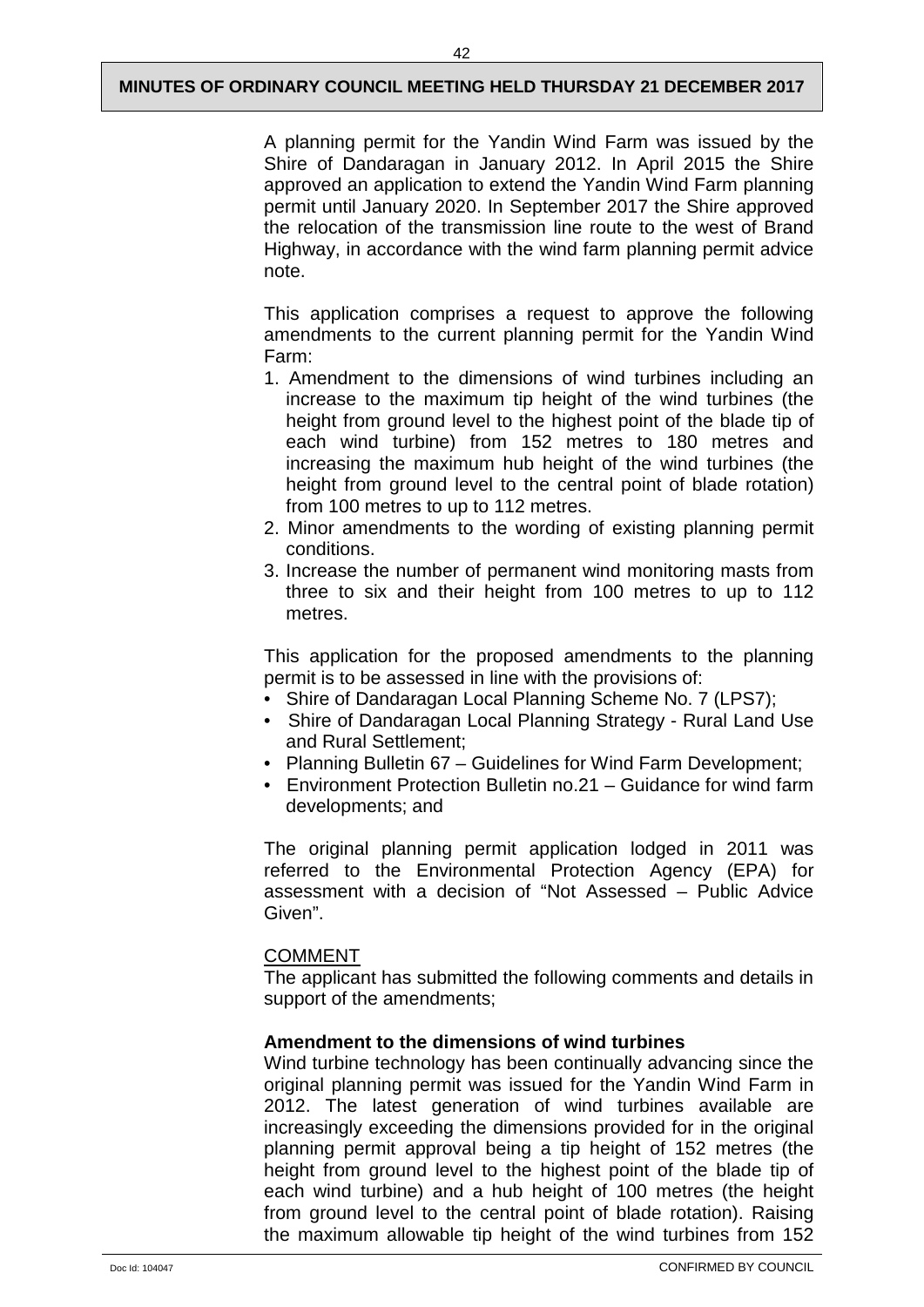metres to 180 metres and the maximum allowable hub height of the wind turbines from 100 metres to up to 112 metres at the Yandin Wind Farm will allow for more modern wind turbine models to be installed which are generally more efficient, quieter and costeffective. In addition, the additional clean electricity generated by the larger wind turbines would allow the generation from the site to be maximised.

The original planning permit application and the original planning permit conditions did not specify a maximum wind turbine capacity and confirmation is sought that no such maximum wind turbine capacity therefore applies to the permit.

#### **Updates to the wording of the existing planning conditions**

Proposed amendments to the wording of existing planning permit conditions with an explanation for the proposed amendment are detailed in the **Table** below. The existing planning permit conditions are provided in full in the attachments.

## **Table**

Proposed amendments to the wording of existing planning permit conditions with justification for the proposed amendment.

| Approval      | Proposed amendment                                                                                                                                                                                                                                                                                                                                                                                                                                                                                                                                              | Explanation                                                                                                                                                                                                                    |
|---------------|-----------------------------------------------------------------------------------------------------------------------------------------------------------------------------------------------------------------------------------------------------------------------------------------------------------------------------------------------------------------------------------------------------------------------------------------------------------------------------------------------------------------------------------------------------------------|--------------------------------------------------------------------------------------------------------------------------------------------------------------------------------------------------------------------------------|
| condition no. |                                                                                                                                                                                                                                                                                                                                                                                                                                                                                                                                                                 |                                                                                                                                                                                                                                |
| 8             | The proponent shall notify property<br>owners with land within 5km of<br>approved wind turbine locations of<br>the potential for interference to TV<br>reception from the wind farm and<br>offer residents with a dwelling<br>located within 5km of a wind turbine<br>a pre-construction and post-<br>construction assessment of television<br>reception. The proponent shall<br>remedy any reception problems<br>attributable to the presence of the<br>wind farm at dwellings located within<br>5km of approved wind turbine<br>locations as at January 2012. | The term 'nearby' in the current<br>Condition 8 is imprecise and open to<br>interpretation.                                                                                                                                    |
| 12            | Reference to WA EPA noise guidance<br>2007; replace 'dated' with 'as at'?<br>Reference to the SA EPA Noise<br>Guidelines 'July 2009'.                                                                                                                                                                                                                                                                                                                                                                                                                           | To align with the updated Guidelines<br>that have been applied in the<br>updated attached noise report.                                                                                                                        |
| 13            | Add "or background +5dB whichever<br>is the higher" after the words "exceed<br>45dB(A)".                                                                                                                                                                                                                                                                                                                                                                                                                                                                        | Depending on the level of<br>background noise, the limit could<br>otherwise be less for noise sensitive<br>premises located within the wind<br>farm boundary compared with those<br>located outside the wind farm<br>boundary. |
| 14            | Replace reference to '10 minutes<br>LAeq' with 'LA90'.                                                                                                                                                                                                                                                                                                                                                                                                                                                                                                          | This reflects the relevant reference<br>from the 2009 SA EPA Noise<br>Guidelines, consistent with the<br>proposed amendment to<br>Condition12.                                                                                 |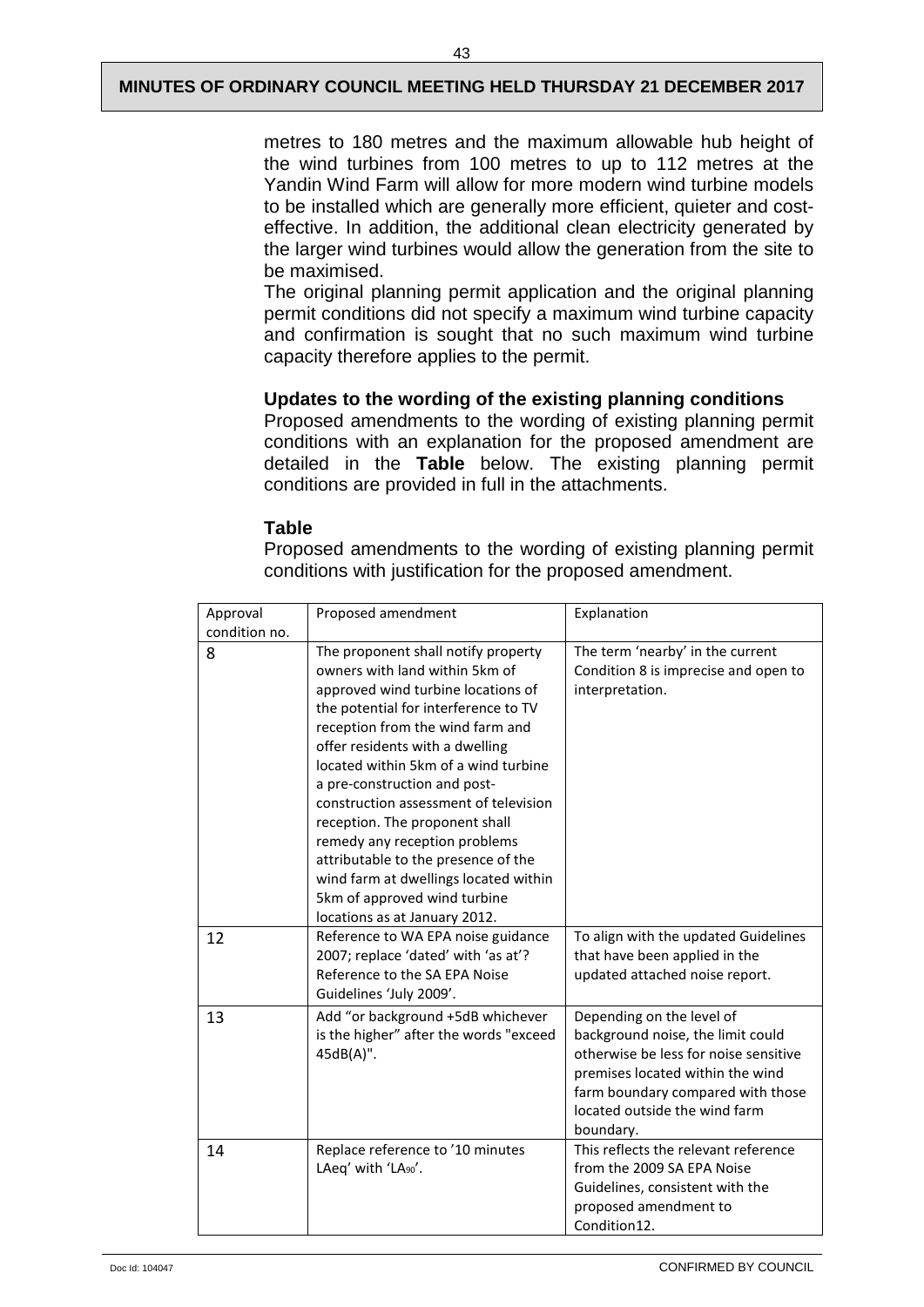| 18 | Remove this condition in its entirety                                                                                                                                               | This is a requirement by law and is<br>therefore not required as a planning<br>permit condition.                                                                                                                                                                  |
|----|-------------------------------------------------------------------------------------------------------------------------------------------------------------------------------------|-------------------------------------------------------------------------------------------------------------------------------------------------------------------------------------------------------------------------------------------------------------------|
| 20 | Replace 'Department of Environment<br>Conservation' with 'Department of<br>Biodiversity, Conservation and<br>Attractions'                                                           | Department of Environment<br>Conservation (DEC) no longer exists.<br>Department of Biodiversity,<br>Conservation and Attractions (DBCA)<br>has taken over the relevant functions<br>of DEC.                                                                       |
| 24 | Replace the current condition with<br>"The proponent shall provide an<br>appropriate viewing area and/or<br>information display at appropriate<br>location(s) agreed with Council." | The amendment provides greater<br>flexibility for the Shire to determine<br>what is most appropriate at the time<br>of construction.                                                                                                                              |
| 25 | Add "except where higher security<br>fencing is required for safety and<br>security purposes" after the words<br>"post and wire".                                                   | Rural construction fencing is not<br>appropriate for all applications and<br>could lead to unacceptable OHS and<br>security risks at locations such as the<br>on-site substation, operations and<br>maintenance compound and<br>temporary construction compounds. |

#### **Increase the number of permanent wind monitoring masts from three to six**

The original planning permit allowed for the construction of three permanent wind monitoring masts. An amendment to the number of permanent monitoring masts is sought that increases the number from three to six. An amendment is also sought for an increase to the height of the masts from 100 metres to up to 112 metres to align the masts with the proposed increase to the wind turbine hub height. The field of wind monitoring, wind forecasting and the terms and conditions of wind turbine warranties are evolving and these amendments will ensure that the wind resource monitored at the project site post construction can adequately meet its required functions.

Proposed deletion of Condition 18 has been raised as an issue in discussions with neighbours. The current condition states;

*18. In relation to the concerns raised in the letter from the Western Australian Department of Environment and Conservation dated 02 June 2011, the proponent shall, prior to commencement of construction, strategies to mitigate any future noise non-compliance that may arise from the construction or operation of the Wind Farm.*

This matter was discussed extensively in the Council Minutes 15 December 2011. The following is part of that discussion. A copy of the full minuted comments are provided in the attachments.

With respect to the possibility of one of the neighbouring *landowners seeking to construct an additional dwelling in the area*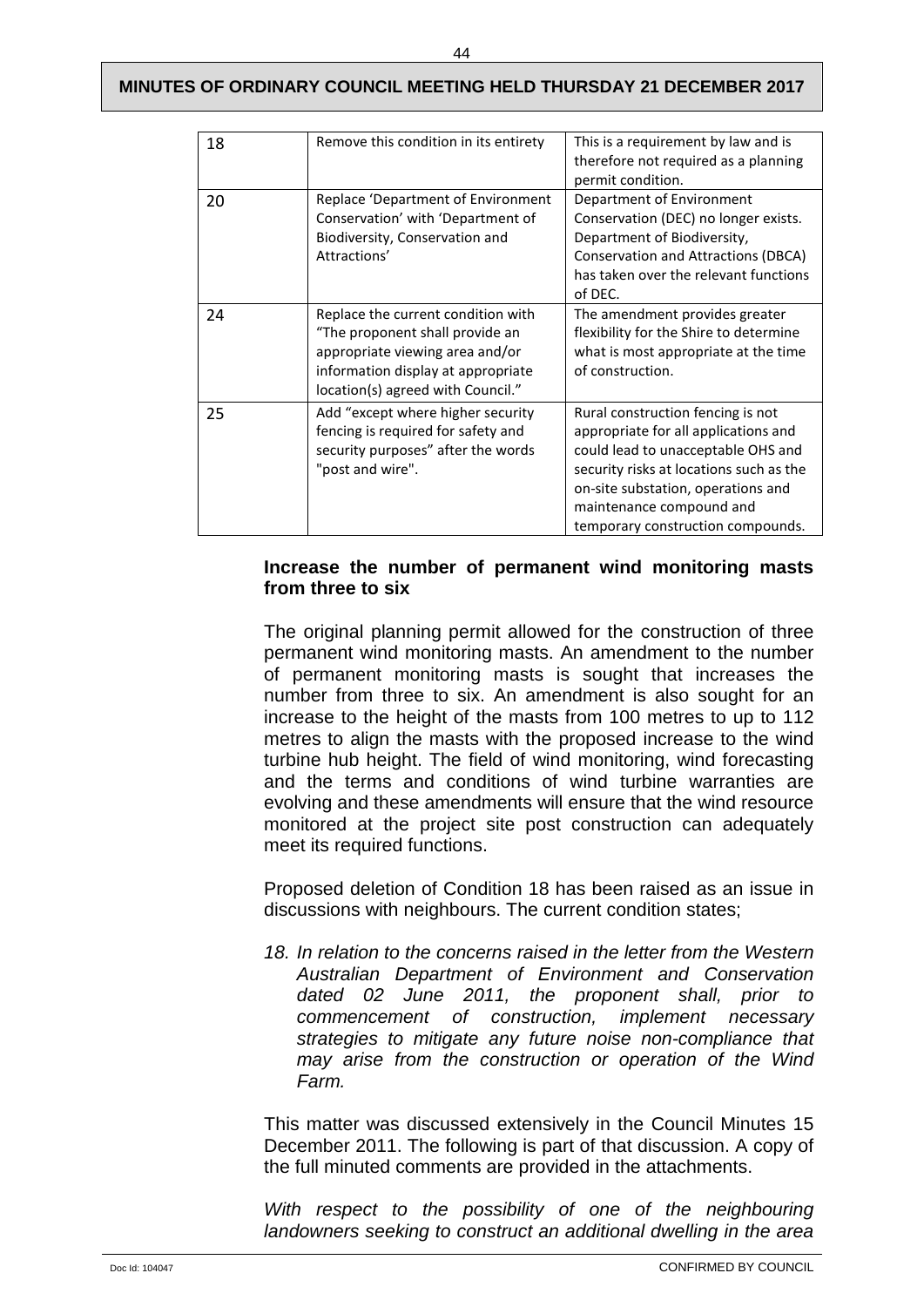*potentially exposed to non-compliant noise levels, while there are approximately 3532ha around the Yandin wind farm, it is questionable whether landowners would choose to locate an additional dwelling within these portions of their property. If they did, the additional dwelling would be a permitted use under Local Planning Scheme No.7 (i.e. a use not requiring planning approval). There are some smaller lots north of the Yandin Wind Farm that are entirely within the modelled 35dB(A) contour line, a couple*  having frontage to a public road. All of these lots form part of *larger landholdings. There is a possibility that the small lots with existing road frontage could be sold and application made to construct a dwelling. There is also a possibility that application could be made to rationalize boundaries of existing landlocked lots to create lots within the 35dB(A) contour line with road frontage, thereby creating the same potential situation.*

*The Shire of Dandaragan draft Local Planning Strategy - Rural Land Use and Rural Settlement indicates planning approval should be required for any additional dwellings on lots in the Rural zone. The local planning scheme could be amended to give Council discretion to approve applications for planning approval within the modelled 35dB(A) noise contour and to factor consideration of noise buffer requirements for the wind farms into the assessment of those proposals, as recommended by the Office of the EPA. This would, however, transfer responsibility for resolving the problem of land use conflict to the local government via its local planning scheme. It would be preferred if the matter could be appropriately addressed by Wind Prospect as part of gaining approval. To this end, recommended Condition 18 requires the proponent to implement necessary strategies to mitigate any future noise non-compliance that may arise from the construction or operation of the Wind Farm prior to commencement of construction.*

*Wind Prospect is in the process of preparing legal agreements to send to affected surrounding landowners hoping to get their agreement to not do anything to cause new dwellings to be located in the potentially noise affected area. If landowners refuse to sign the agreement, then there is a possibility of a dwelling being placed on lots owned by them in the affected area. In the absence of a planning or legal mechanism to prevent this from occurring, there is a risk for Wind Prospect and/or the future developer in leaving this possibility open because if noise levels as a result of the adjoining wind farm are found to not comply with noise regulations, the wind farm operator could be required to take such remedial actions as required to ensure compliance. Recommended Condition 18 requires the potential for this situation to arise to be addressed prior to construction and Wind Prospects is already working towards achieving that.*

#### **Noise Assessment**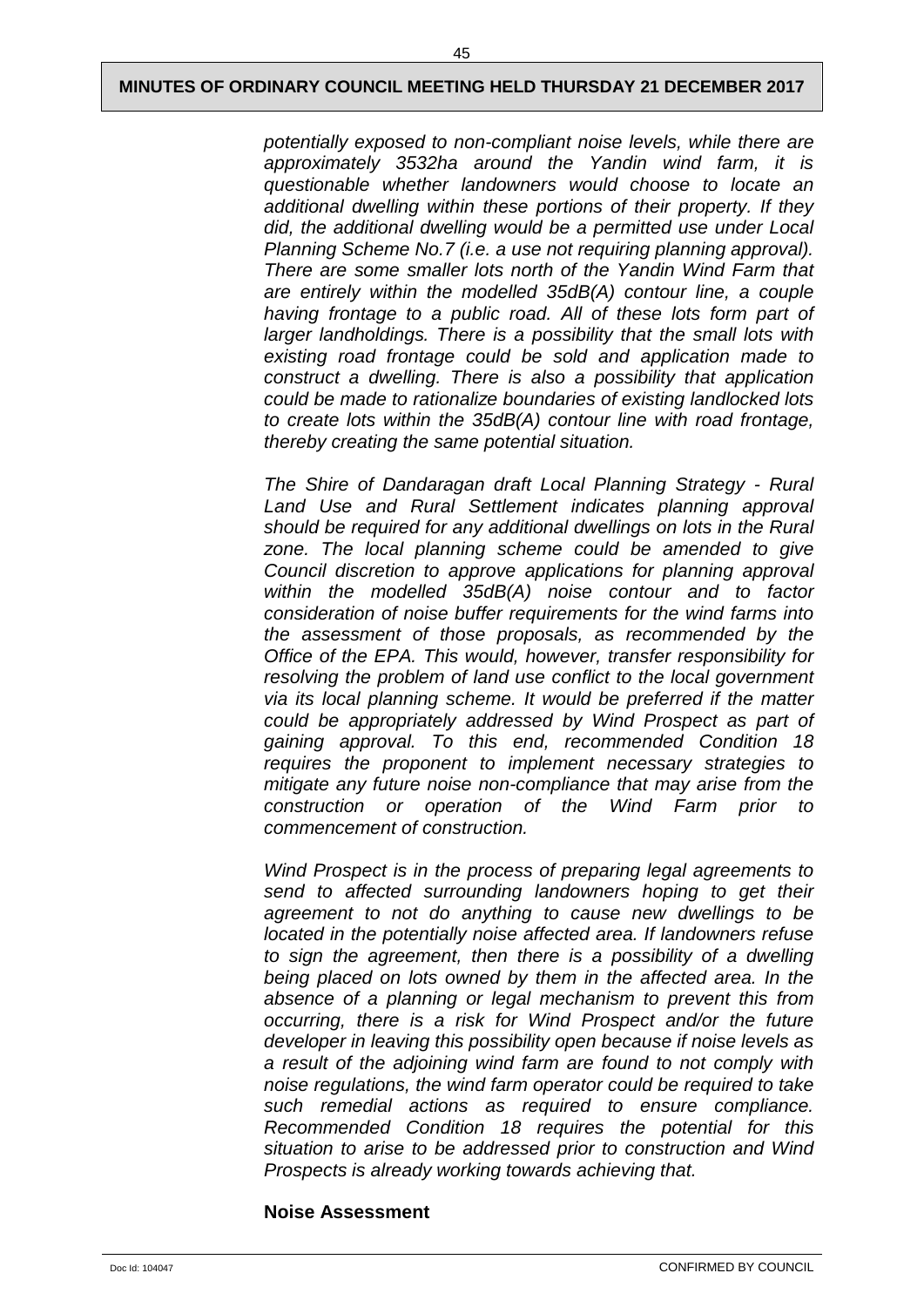46

ViPAC prepared a Noise Impact Assessment for the Yandin Wind Farm in December 2010 to support the Environmental Statement that comprised the original planning permit application. ViPAC has reviewed this assessment and produced a revised assessment of the potential impacts of the proposed amendments to the planning permit for the Yandin Wind Farm, modelling a worst case wind turbine model compared to other potential candidate wind turbine models. Their report is provided in Attachment 10 (in the report sent by DropBox link). A summary of their findings is provided below.

- Given the proposed amendment of increasing the maximum hub height, the predicted noise levels are assessed against the SA EPA "Environmental Noise Guidelines: Wind Farms 2009" (using hub height wind speeds); this would also provide for compliance with the 2003 guidelines used in the original assessment;
- The predicted noise levels for the wind turbine layout satisfies the criteria and requirements of the SA EPA "Environmental Noise Guidelines: Wind Farms, 2009" at all relevant (not involved in the wind farm) receivers. The noise levels also comply with the criteria for the receivers that are involved with the wind farm;
- Due to the absence of noise characteristics (such as tonality, impulsiveness, modulation or low frequency components), no penalty adjustments are required to be applied to the levels;
- A noise assessment of the proposed substations and transmission lines has shown that there are likely to be no noise impacts;
- Even though noise levels may meet the criteria, people residing near wind farms may experience or be aware of the noise generated by the wind farm. This new type of noise source may have a character with which people may be initially unfamiliar and, even though wind farm noise is typically steady and broadband in nature, people may notice features at times, usually barely or faintly.

Conditions 12 to 18 of the current planning permit relate to noise and require that the final wind farm design meets applicable noise standards and that a post-construction monitoring program be implemented to verify compliance. Variations to some of these conditions have been proposed.

Avifauna and Fauna Assessment

RPS Australia completed the following assessment reports for the Yandin Wind Farm to support the Environmental Statement that comprised the original planning permit application.

- Fauna Assessment in October 2010;
- Avifauna Assessment in November 2010;
- Flora and Vegetation Environmental Impacts and Management in March 2010 (prepared by Outback Ecology for RPS Australia); and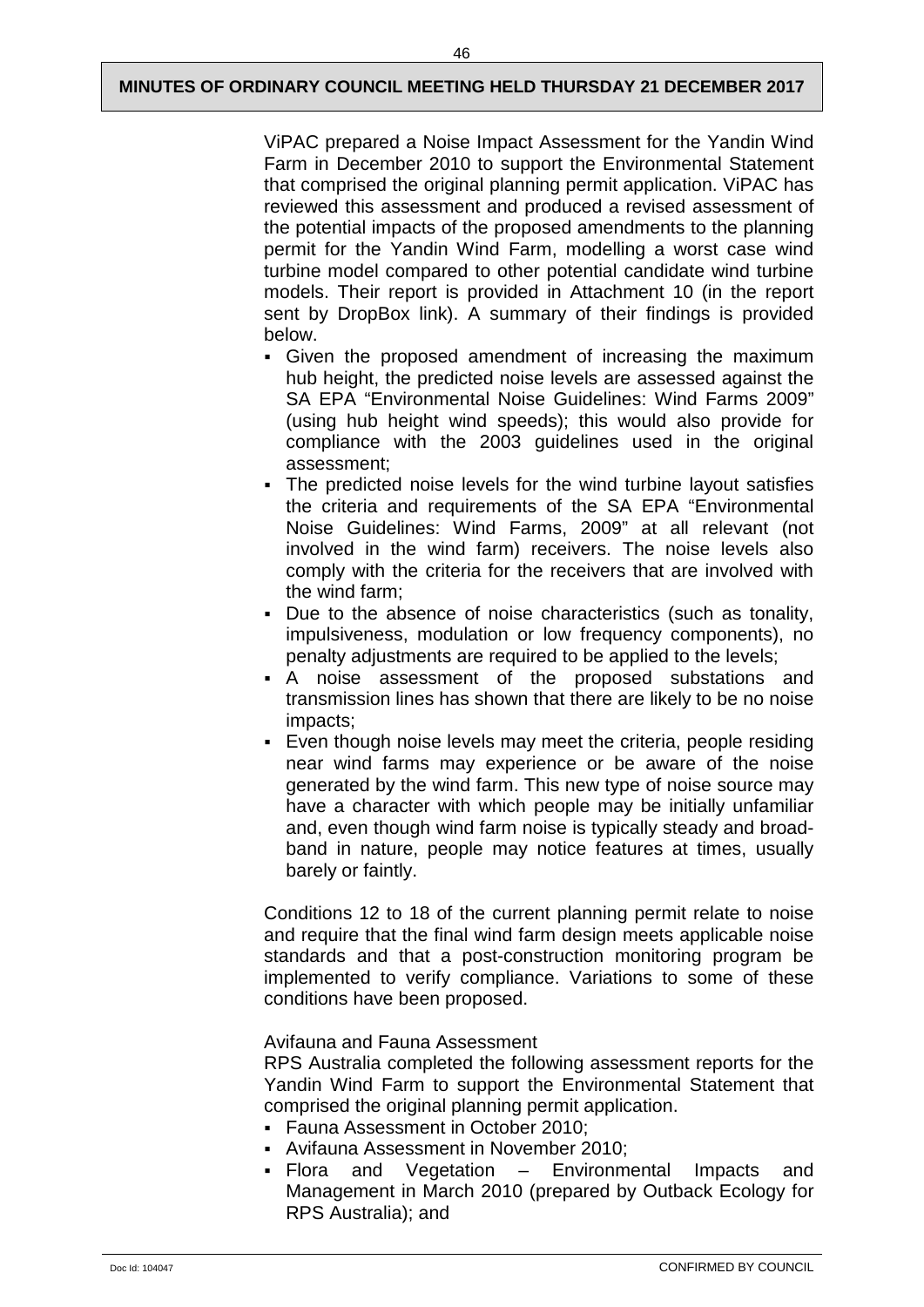Targeted Level 1 Vegetation and Flora Assessment in March 2010 (prepared by Outback Ecology for RPS Australia).

RPS Australia has reviewed the assessment reports prepared in 2010 with regard to the original proposed infrastructure layout and considered any potential impacts associated with the proposed increase in wind turbine tip height from 152 metres to 180 metres. Their findings are reported in a statement, a copy of which is provided in Attachment 12. A summary of their findings is provided below.

- The proposed increase in tip height from 152m to 180m increases the potential rotor swept area of the wind turbines, which previously ranged between 40 metres to 152 metres above the ground level, to range from 12 metres to 180 metres above the ground level;
- The open country (cleared) locations selected for wind turbine sitings are of relatively low habitat value for birds, with greatest species diversity associated with areas of structurally diverse native vegetation;
- RPS (2010a) identified that the conservation significant fauna species that may be potentially impacted by Yandin Wind Farm were Carnaby's Black Cockatoo and the Peregrine Falcon;
- Carnaby's Black Cockatoo were recorded flying through the lower lying areas and valleys and not at the higher topographies on which the wind turbines are located by RPS (2010a), indicating that the wind turbines are located outside of existing flight paths of this species. The presence of Peregrine Falcons at the Yandin Wind Farm is only known from one recording of the species (RPS 2010a), indicating that the wind farm site does not represent significant habitat for this species;
- Informed by the findings of RPS (2010a) and RPS (2010b), the risk to these conservation significant bird species from the proposed 28 metre increase to the size of the minimum and maximum wind turbine tip height is not expected to significantly increase;
- The approved wind turbine locations within the Yandin Wind Farm have been placed to avoid areas that may be used extensively by flying bats and insects in order to minimise the hazards and potential impacts to local bat species;
- RPS (2010b) considered that the potential adverse effects on terrestrial fauna from the wind turbines would be limited to collisions of bats with wind turbine blades and assessed the level of risk to terrestrial fauna to be low. This is because the species likely to be present on site and that may fly at rotor swept area of the wind turbines are common and widespread.

Condition 19 of the current planning permit requires that a clearing permit is obtained in accordance with the provisions of the Environmental Protection (Clearing of Native Vegetation) Regulations 2004. A clearing permit was obtained from the Department of Conservation in February 2012 in relation to the original proposed infrastructure layout. This clearing permit has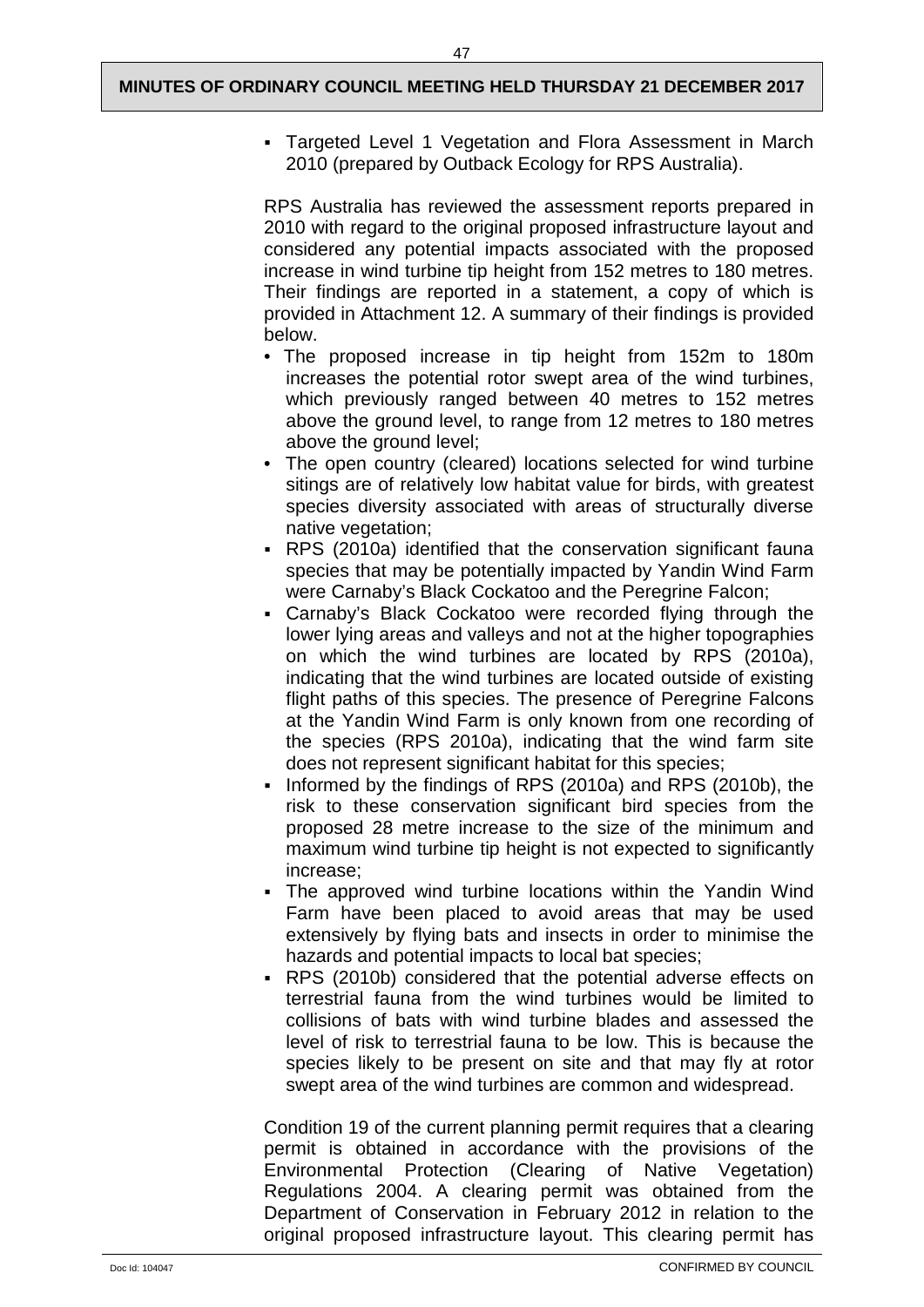expired and a new application will be made to the Department of Environment Regulation. Condition 20 requires the development and implementation of an Avian Fauna Collision Risk Monitoring Program.

Landscape and Visual Impact Assessment

GHD prepared a Report for Landscape and Visual Impact Assessment for the Yandin Wind Farm in September 2010 to support the Environmental Statement that comprised the original planning application. GHD has reviewed this assessment and assessed the potential impacts of the proposed amendments to the planning permit for the Yandin Wind Farm and reported their findings in an addendum report, a copy of which is provided in Attachment 9. A summary of their findings is provided below. Photomontage images and Zone of Visual Influence (ZVI) diagrams to inform the GHD assessment are included in the GHD report in Attachment 9 (in the report sent by DropBox link).

- There would be a marginal to imperceptible increase in impacts associated with the increase of tip height of the turbines from 152 metres to 180 metres even when taking the marginal increase in hub height from 100 metres to up to 112 metres into account. Much of the change to the updated view-sheds relates to the middle ground and middle-distance views where the increased height may result in more turbines being visible;
- The nature of the study area landscape is such that it has an inherently large capacity to absorb a land use with pronounced structures, such as a wind farm. The wind turbines can be regarded as an 'additional' man-made element within a broad landscape that contains many other man-made structures, including power lines, transmission towers, farm buildings, roads, fence-lines, etc;
- Within the Dandaragan township the visibility of wind turbines will be moderated and obstructed by street and residential landscaping, buildings and other township structures. The most northerly wind turbines are likely to be more visible from the southernmost point of the Dandaragan township when travelling south, with the closest turbine being 3.3 km away. Substantial roadside vegetation on the west side of this road will obstruct views of the western side of the wind farm. The proposed increased height will have an imperceptible impact on the overall visibility from this location;
- While the western edge of the proposed Yandin Wind Farm site will be visible from sections of the Brand Highway for both north bound and south bound traffic, this visibility is in fact very limited in extent and duration. There would be a marginal to imperceptible increase in visibility due to the increase of the height of the turbines;
- As previously assessed, the Yandin Road Lookout is orientated toward the more distant westerly views, although it was acknowledged that the western end of the wind farm will encroach on this view, to some extent, on the north and south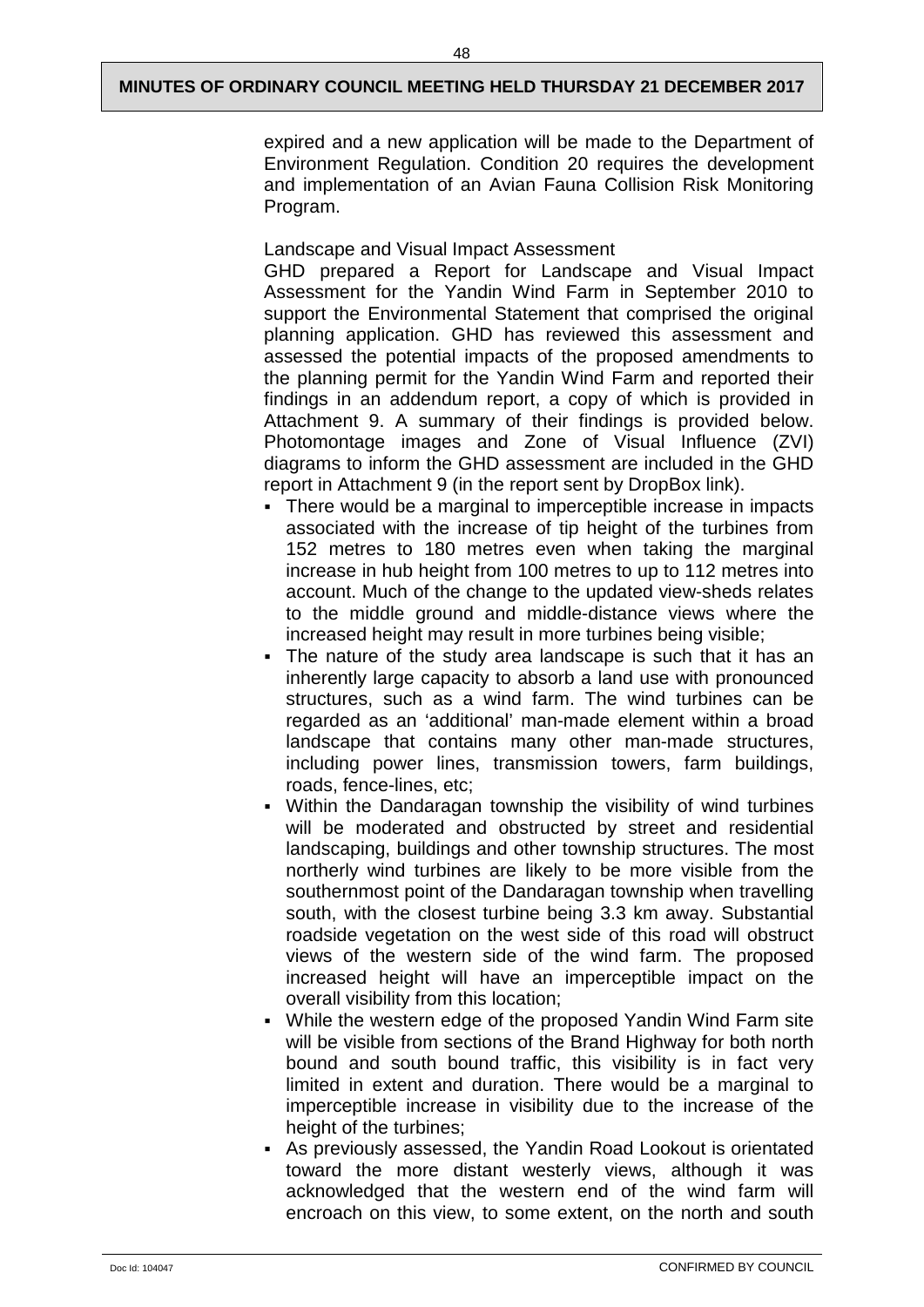margins of this panorama. The proposed height increase will have a limited overall impact on visibility at this location;

- Concurrent with the previous assessment, the addendum report concludes that there would be marginal visual impacts on the regional or local landscape quality;
- The proposed increase to the wind turbine tip height and hub height will also be marginal with an imperceptible difference between the current approved and proposed amended wind farm envelope.

## Shadow Flicker Assessment

Wind Prospect Pty Ltd prepared a shadow flicker analysis to inform the Environmental Statement that comprised the original planning application in 2011. This shadow flicker analysis was recently repeated by Wind Prospect to assess any potential increased impact of shadow flicker at sensitive receptors, such as dwellings, resulting from the proposed increase to wind turbine tip height from 152 metres to 180 metres. Wind Prospect's findings are reported in Attachment 13, which includes an image showing predicted shadow flicker with a wind turbine tip height of 180 metres. The results are summarised below.

- In the absence of specific guidelines relating to shadow flicker in WA, the most restrictive limits from relevant German and Australian guidelines were used as a benchmark. These guidelines set a limit of 30 hours of shadow flicker per year within 50 metres of a residence and 30 minutes of shadow flicker in any one day at a given shadow flicker receptor;
- Calculations have been made based on worst case conditions which exclude the effects of clouds, obstacles, and the variability of wind speed and direction, all of which would reduce the amount of shadow flicker experienced in reality relative to the levels predicted in the Shadow Flicker Assessment;
- Two proposed dwellings and one existing dwelling are predicted to experience more than 30 hours of shadow flicker within 50 metres of the dwelling. All three dwellings are owned by landowners involved in the project;
- Of the nine residences which might expect to receive some shadow flicker, eight belong to landowners involved in the project, with the other dwelling being unoccupied;
- The Shadow Flicker Assessment will be repeated prior to construction once a wind turbine model has been determined for construction. Mitigation strategies will be implemented if necessary to reduce shadow flicker at residences, with the agreement of the relevant landowner.

#### Electromagnetic Interference Assessment

Electromagnetic interference (EMI) can affect radio and TV communication services. Laurie Derrick & Associates completed the following assessments in June 2009 and September 2010 respectively to support the Environmental Statement that comprised the original planning permit application: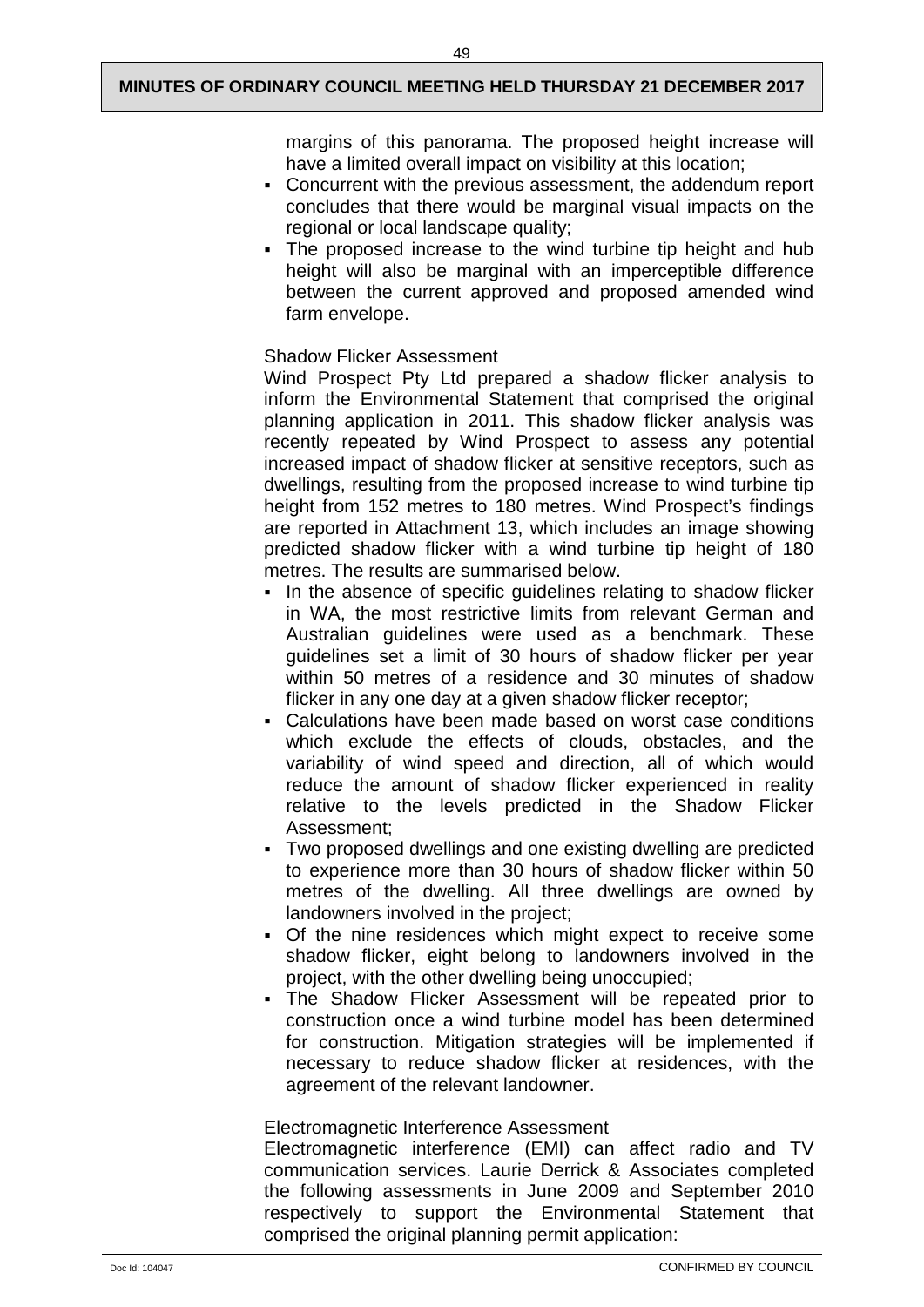- Investigation of Possible Impacts on Radio communication Services; and
- Investigation of Possible Impacts on TV Broadcasting Services. Laurie Derrick & Associates has reviewed these previous assessments and assessed the potential impacts of the proposed amendments to the planning permit for the Yandin Wind Farm and reported their findings in a statement, a copy of which is provided in Attachment 14. A summary of their findings is provided below.
- New radio link and site mapping was generated from data from the latest ACMA Licencing Database (RRL) to ensure that any new radio or decommissioned links or sites were taken into account for determining if adequate clearance from turbines exists.
- The analysis demonstrated that all current links have sufficient clearance to the turbine blade tips. It also showed that radio sites have sufficient buffer distances to wind turbines.
- No impact on FM or AM radio reception has been reported in Australia or overseas due to wind turbines and is not expected at this wind farm.
- The proposed larger diameter wind turbines could cause slightly greater interference potential with dwellings close to the turbines however the VAST service is available as an alternative source of TV from this satellite service which is not likely to be impacted by turbines due to the high angle of elevation to the satellite.
- The proposed wind farm amendments are predicted to have negligible impact on broadcasting and radio communications services.

Condition 8 of the current planning permit relates to EMI and requires that nearby residents are offered pre- and postconstruction assessment of television reception and the remedy of any problems attributable to the wind farm.

## **CONSULTATION**

The Shire undertook advertising by way of letters to all affected and surrounding landowners, government agencies and aviation authorities as well as advertisements in the Redgum Reports and Sandpaper newspapers and on the Shire website. There were no submissions received during the advertising period. However notice was given of a late response from one landowner that had not been received at the time this report was prepared.

*The applicant undertook the following consultation;*

*Key stakeholders were sent notification of the proposed amendments to the wind farm planning permit inviting comments and further engagement. The consultation process commenced in April 2017 and is ongoing.*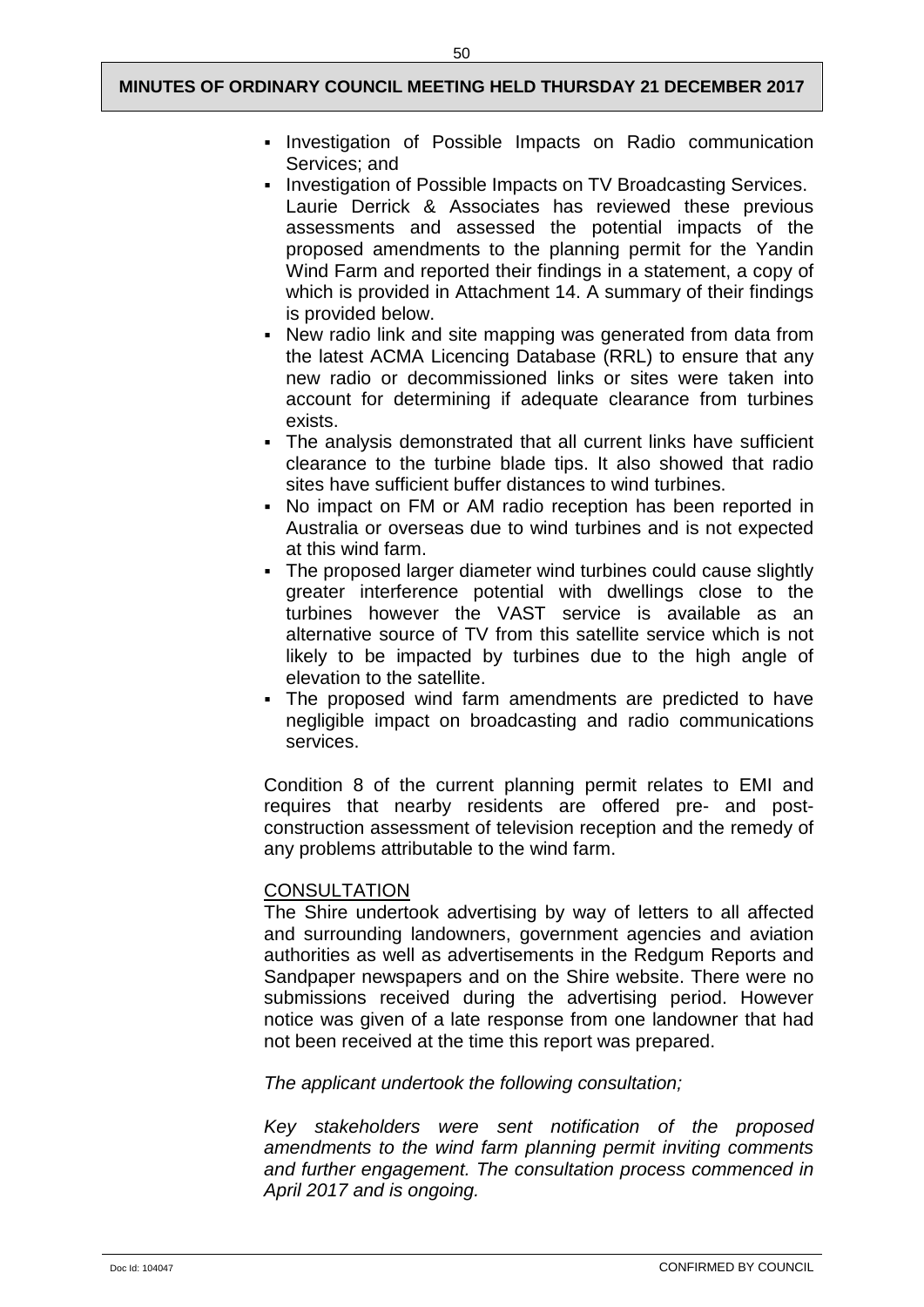51

*This notification and consultation has consisted of:* 

- *Letters addressed to specific stakeholders advising of the proposed amendments distributed by email and/or mail;*
- *Newsletter, including invitation to the Information Days, distributed by email and to mailboxes at the Dandaragan post office;*
- *Face-to-face meetings and discussions with interested neighbouring residents;*
- *Advertising of the Information Days in two local publications (Mid West Times and Craytales) leading up to the Information Days with the Newsletter issued to the Shire of Dandaragan for distribution;*
- *The Information Days held at the Dandaragan Community Recreation Centre on 31st August and 1st September; and,*
- *Launching of the updated www.yandinwindfarm.com.au website in August 2017, which contains information about the Yandin Wind Farm and the proposed amendments to the planning permit.*

*Copies of the newsletter and advertisement as well as responses from stakeholders are summarised in the attachments* 

*As the Yandin Wind Farm project progresses, engagement with stakeholders will be ongoing using newsletters, letters, emails, meetings and updates to the website.*

## STATUTORY ENVIRONMENT

- Shire of Dandaragan Local Planning Scheme No. 7 (LPS7);
- Shire of Dandaragan Local Planning Strategy Rural Land Use and Rural Settlement;
- Planning Bulletin 67 Guidelines for Wind Farm Development;
- Environment Protection Bulletin no.21 Guidance for wind farm developments; and

The original planning permit application lodged in 2011 was referred to the Environmental Protection Agency (EPA) for assessment with a decision of "Not Assessed – Public Advice Given"

#### POLICY IMPLICATIONS

There are no policy implications relevant to this item.

#### FINANCIAL IMPLICATIONS

A planning application fee to the value of \$1,000 shall be paid by the applicant, being an estimate of the costs of advertising and offer time preparing report.

#### STRATEGIC IMPLICATIONS 2016 – 2026 Community Strategic Plan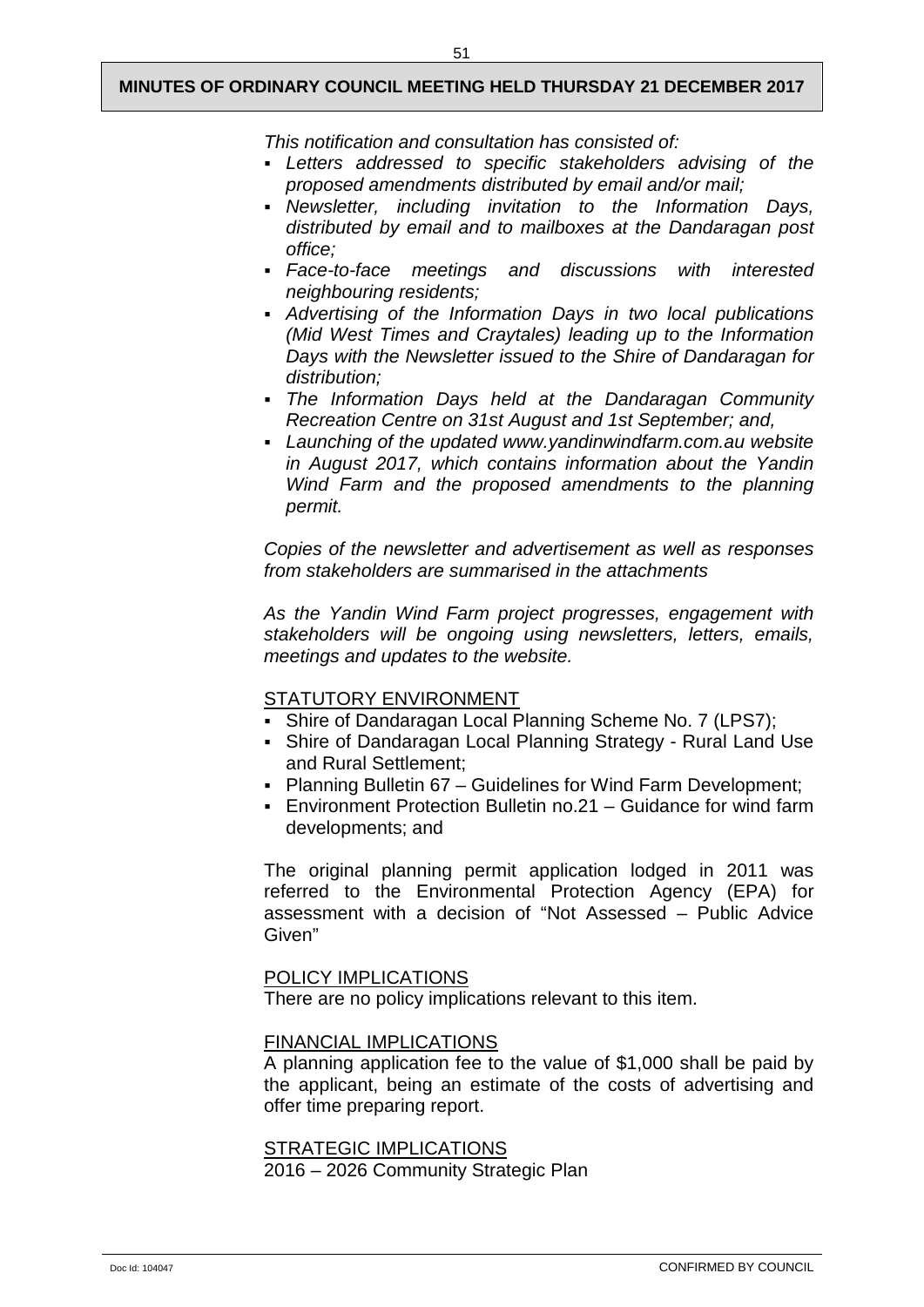#### 52

## **MINUTES OF ORDINARY COUNCIL MEETING HELD THURSDAY 21 DECEMBER 2017**

|                   | Goal 1: Great Place for Residential and Business Development                                |                                                                                  |  |  |
|-------------------|---------------------------------------------------------------------------------------------|----------------------------------------------------------------------------------|--|--|
| <b>Objectives</b> |                                                                                             | How the Shire will contribute                                                    |  |  |
|                   | Ensure effective and efficient                                                              | Process development applications and<br>a)                                       |  |  |
|                   | building<br>development and<br>services                                                     | undertake building regulation functions and<br>services                          |  |  |
| 1.4               | Ensure Shire is "open<br>for<br>business" and supports industry<br>and business development | Identify and engage with future new business<br>b)<br>and industry opportunities |  |  |

Renewable energy projects deemed compatible with surrounding land uses should be encouraged through identification in future strategic planning instruments for the Shire, including any new municipal strategic plan, the Local Planning Strategy and new Local Planning Schemes.

## ATTACHMENTS

Circulated with the agenda is the following item relevant to this report:

- Yandin Wind Farm Project report part 1 (Doc Id: 103551)
- Yandin Wind Farm Project report Part 2 is available via dropbox link (Doc Id: 103607)
- Map showing properties consulted (Doc Id: 103554)
- Copy of Extract from Council Minutes 15 December 2011 Condition 18 (Doc Id: 103553

## *(Marked 9.4.4)*

## VOTING REQUIREMENT

## Simple majority

**OFFICER RECOMMENTATION / COUNCIL DECISION**

**Moved Cr** , seconded Cr

**That Council grant the following amendments to the current planning approval for wind farm to Yandin Wind Farm Pty Ltd;** 

- **1. Amendment to the dimensions of wind turbines including an increase to the maximum tip height of the wind turbines (the height from ground level to the highest point of the blade tip of each wind turbine) from 152 metres to 180 metres and increasing the maximum hub height of the wind turbines (the height from ground level to the central point of blade rotation) from 100 metres to up to 112 metres.**
- **2. Minor amendments to the wording of existing planning permit conditions as detailed in the table below;**

| Approval    | <b>Proposed amendment</b>                                   |
|-------------|-------------------------------------------------------------|
| condition   |                                                             |
| $H\Theta$ . |                                                             |
| 8           | The proponent shall notify property owners with land within |
|             | 5km of approved wind turbine locations of the potential for |
|             | interference to TV reception from the wind farm and offer   |
|             | residents with a dwelling located within 5km of a wind      |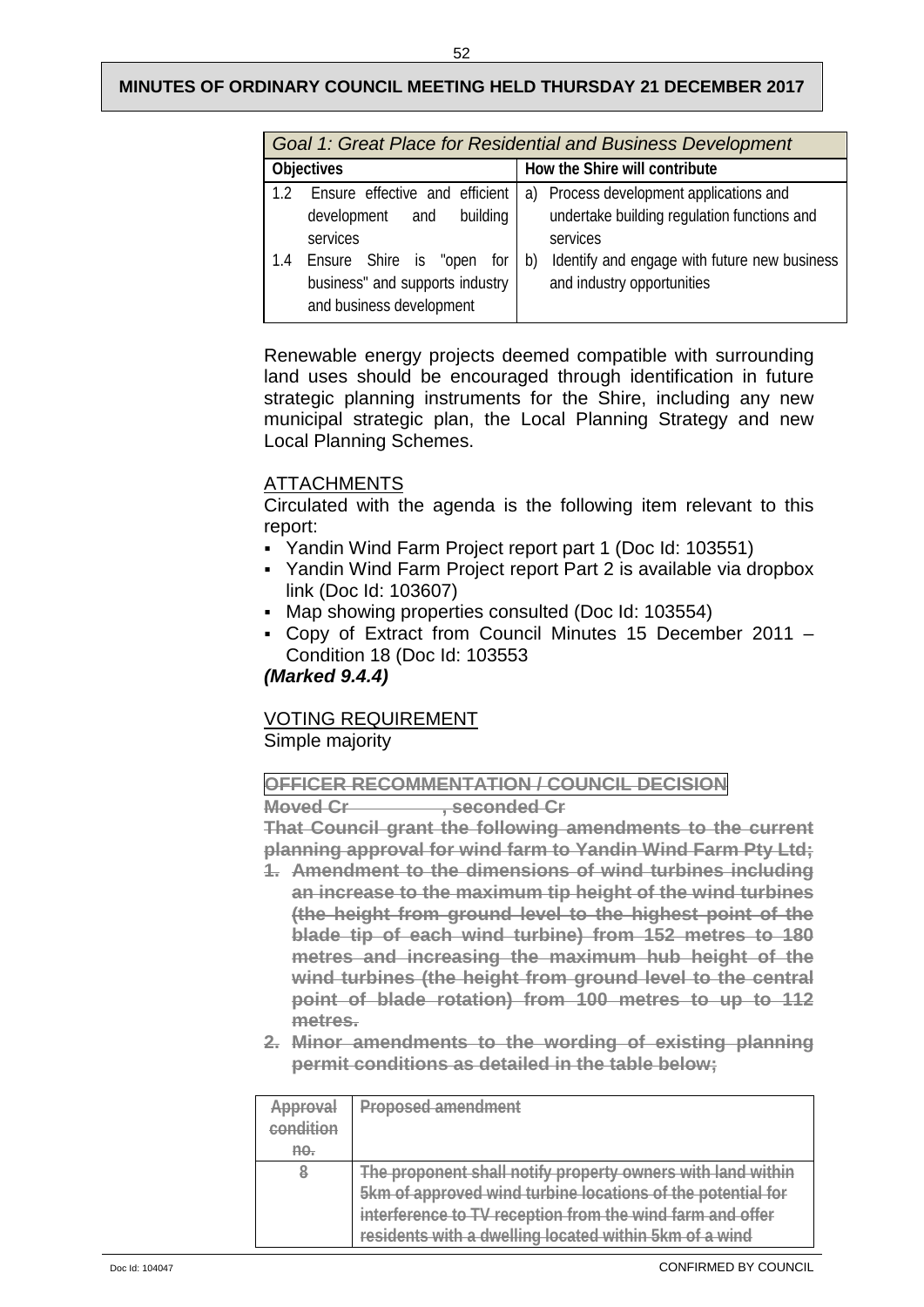|    | turbine a pre-construction and post-construction             |
|----|--------------------------------------------------------------|
|    | assessment of television reception. The proponent shall      |
|    | remedy any reception problems attributable to the presence   |
|    | of the wind farm at dwellings located within 5km of approved |
|    | wind turbine locations as at January 2012.                   |
| 12 | Reference to WA EPA noise guidance 2007; replace 'dated'     |
|    | with 'as at'?                                                |
|    | Reference to the SA EPA Noise Guidelines 'July 2009'.        |
| 13 | Add "or background +5dB whichever is the higher" after the   |
|    | words "exceed 45dB(A)".                                      |
|    |                                                              |
| 14 | Replace reference to '10 minutes LAeq' with 'LA90'.          |
|    |                                                              |
| 18 | Remove this condition in its entirety                        |
|    |                                                              |
| 20 | Replace 'Department of Environment Conservation' with        |
|    | 'Department of Biodiversity, Conservation and Attractions'   |
|    |                                                              |
| 24 | Replace the current condition with "The proponent shall      |
|    | provide an appropriate viewing area and/or information       |
|    | display at appropriate location(s) agreed with Council."     |
| 25 | Add "except where higher security fencing is required for    |
|    | safety and security purposes" after the words "post and      |
|    | wire"                                                        |
|    |                                                              |

**3. Increase the number of permanent wind monitoring masts from three to six and their height from 100 metres to up to 112 metres.**

## OFFICER RECOMMENDATION

Moved Cr Eyre, seconded Cr Gibson

That Council grant the following amendments to the current planning approval for wind farm to Yandin Wind Farm Pty Ltd;

- 1. Amendment to the dimensions of wind turbines including an increase to the maximum tip height of the wind turbines (the height from ground level to the highest point of the blade tip of each wind turbine) from 152 metres to 180 metres and increasing the maximum hub height of the wind turbines (the height from ground level to the central point of blade rotation) from 100 metres to up to 112 metres.
- 2. Minor amendments to the wording of existing planning permit conditions as detailed in the table below;

| Approval<br>condition | Proposed amendment                                                                                                                                                                                                                                                                                                                                                                                                           |
|-----------------------|------------------------------------------------------------------------------------------------------------------------------------------------------------------------------------------------------------------------------------------------------------------------------------------------------------------------------------------------------------------------------------------------------------------------------|
| no.                   |                                                                                                                                                                                                                                                                                                                                                                                                                              |
| -8                    | The proponent shall notify property owners with land within 5km of<br>approved wind turbine locations of the potential for interference to<br>TV reception from the wind farm and offer residents with a dwelling<br>located within 5km of a wind turbine a pre-construction and post-<br>construction assessment of television reception. The proponent<br>shall remedy any reception problems attributable to the presence |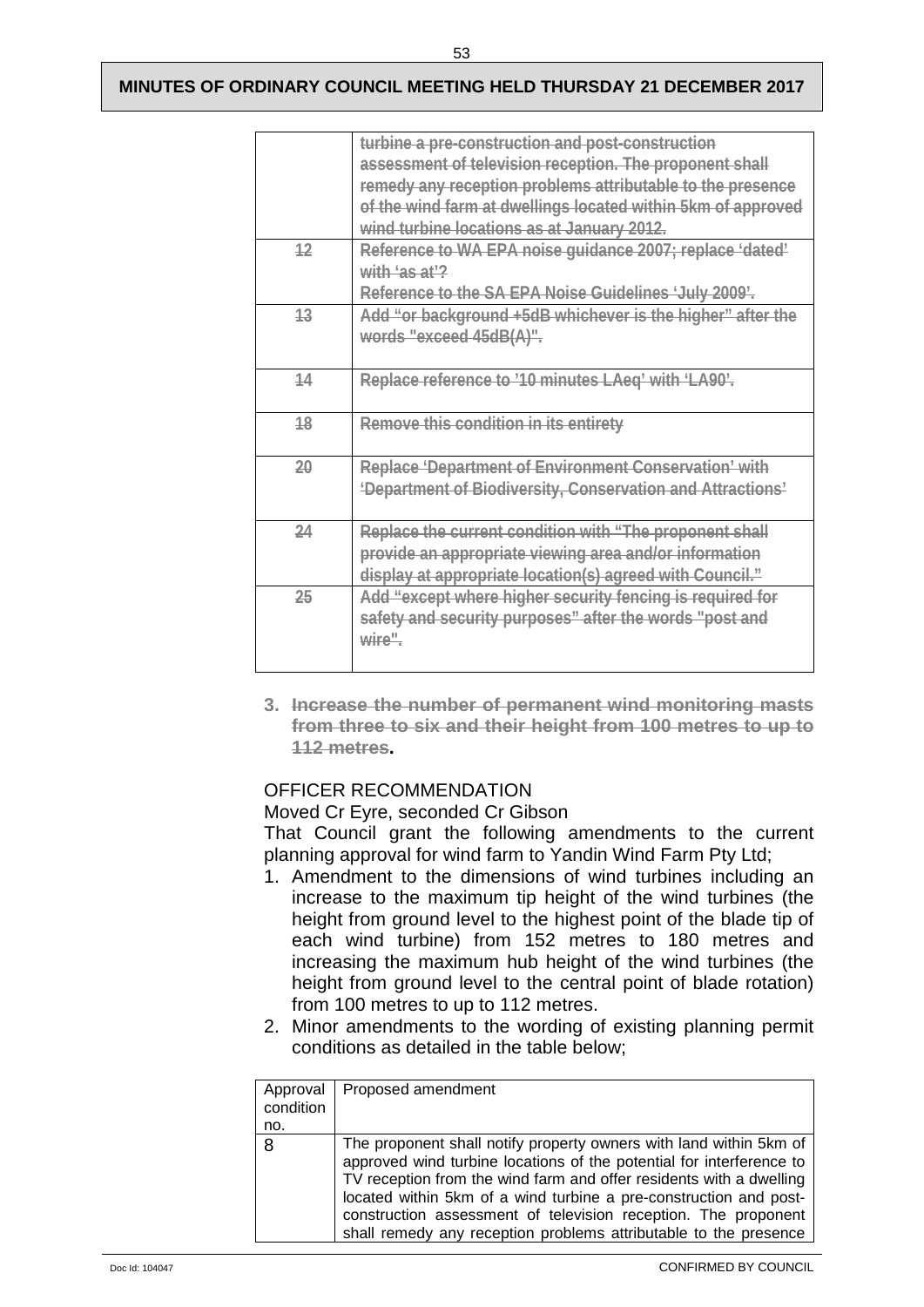|    | of the wind farm at dwellings located within 5km of approved wind                                                         |
|----|---------------------------------------------------------------------------------------------------------------------------|
|    | turbine locations as at the commencement of construction of the                                                           |
|    | <b>Yandin Wind Farm</b>                                                                                                   |
| 12 | Reference to WA EPA noise guidance 2007; replace 'dated' with                                                             |
|    | ʻas at'?                                                                                                                  |
|    | Reference to the SA EPA Noise Guidelines 'July 2009'.                                                                     |
| 13 | Add "or background +5dB whichever is the higher" after the words<br>"exceed 45dB(A)".                                     |
|    | Replace reference to '10 minutes LAeq' with 'LA90'.                                                                       |
|    |                                                                                                                           |
| 14 | Replace reference to '10 minutes LAeq' with 'LA90'.                                                                       |
|    |                                                                                                                           |
| 20 | with<br>'Department of Environment Conservation'<br>Replace<br>'Department of Biodiversity, Conservation and Attractions' |
| 24 | Replace the current condition with "The proponent shall provide an                                                        |
|    | appropriate viewing area and/or information display at appropriate<br>location(s) agreed with Council."                   |
| 25 | Add "except where higher security fencing is required for safety                                                          |
|    | and security purposes" after the words "post and wire".                                                                   |
|    |                                                                                                                           |

3. Increase the number of permanent wind monitoring masts from three to six and their height from 100 metres to up to 112 metres

LOST 3 / 6

## **COUNCIL DICISION**

**Moved Cr Shanhun, seconded Cr McGlew**

**That Council defer this item until such time as the applicant submits a photomontage from Dandaragan Road and the Yathroo Homestead to provide a visual representation of the impact of the installations.**

 **CARRIED 9 / 0**

## <span id="page-56-1"></span><span id="page-56-0"></span>**9.5 COUNCILLOR INFORMATION BULLETIN**

## **9.5.1 SHIRE OF DANDARAGAN – NOVEMBER 2017 COUNCIL STATUS REPORT**

Document ID: 102720

Attached to the agenda is a copy of the Shire's status report from the Council Meeting held 23 November 2017. *(Marked 9.5.1)*

## <span id="page-56-2"></span>**9.5.2 SHIRE OF DANDARAGAN – BUILDING STATISTICS – NOVEMBER 2017**

Document ID: 103286 Attached to the agenda is a copy of the Shire of Dandaragan Building Statistics for November 2017. *(Marked 9.5.3)*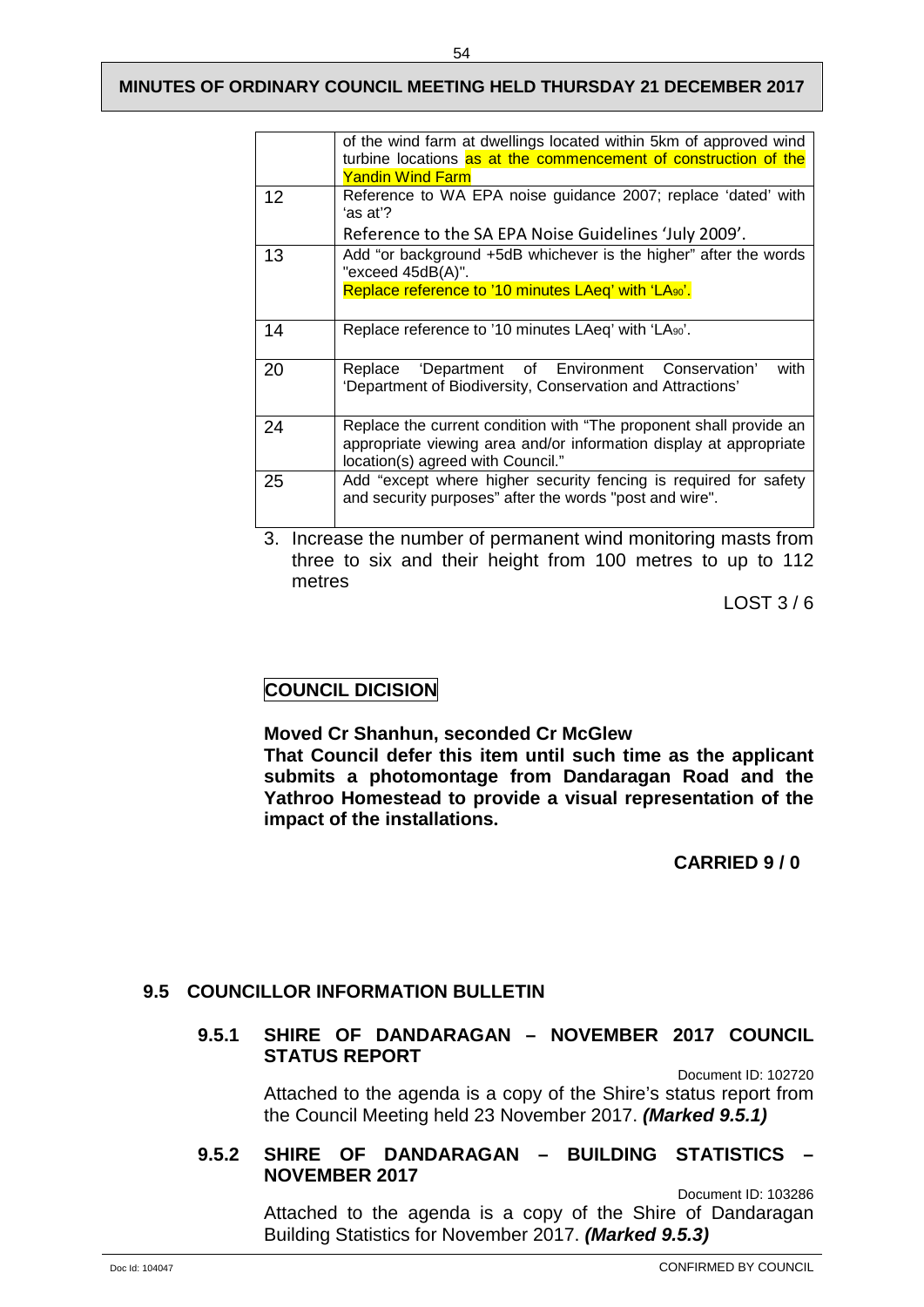#### <span id="page-57-0"></span>**9.5.3 SHIRE OF DANDARAGAN – PLANNING STATISTICS – NOVEMBER 2017**

Document ID: 102865

Attached to the agenda is a copy of the Shire of Dandaragan Planning Statistics for November 2017. *(Marked 9.5.4)*

## <span id="page-57-1"></span>**9.5.4 DFES WA CYCLONE AND SOUTHERN BUSHFIRE SEASON SYNOPSIS 17-18 NEWSLETTER**

Document ID: 101861 Following the success of previous years, the Department of Fire and Emergency Services (DFES) has again developed a dedicated webpage to deliver seasonal outlook information to support those involved in emergency management and response across the State.

Attached to the agenda is the newsletter *(Marked 9.5.5)*<br> **HON DARREN CHESTER MP - STATEMENT** 

#### <span id="page-57-2"></span>**9.5.5 HON DARREN CHESTER MP – STATEMENT OF EXPECTATIONS FOR THE ROADS TO RECOVERY (R2R) PROGRAM** Document ID: 101746

I am writing to advise you that I have issued a Statement of Expectations for the Roads to Recovery (R2R) Program. This statement is to bring R2R in line with other Australian Government programs where funding is issued with a set of expectations. This statement is the first one for the R2R Program and it aims to improve road safety for all Australians.

Attached to the agenda is correspondence in relation to the above. *(Marked 9.5.6)*

## <span id="page-57-3"></span>**9.5.6 CURTIN UNIVERSITY – HEALTH IN ALL COUNCILS**

Document ID: 102695 Attached to the agenda is Curtin University Research Survey 2016 on Health in all Councils. *(Marked 9.5.7)*

## <span id="page-57-4"></span>**9.5.7 NATIONAL AUSTRALIA DAY COUNCIL – AUSTRALIAN CITIZENSHIP AFFIRMATION**

Document ID: 102751

Attached to the agenda is correspondence from National Australia Day Council in relation to holding an official Australian Citizenship Affirmation at Australia Day Events 2018 *(Marked 9.5.7)*

## <span id="page-57-5"></span>**10 NEW BUSINESS OF AN URGENT NATURE – INTRODUCED BY RESOLUTION OF THE MEETING**

*Mr Scott Clayton, Mr David Chidlow, Mr Garrick Yandle, Mrs Alison Slyns, Ms Michelle Perkins, Mrs Robyn Headland, Mr Rory Mackay, Mr Felix Neuweiler and 9 members of the public left the room.*

## **10.1 ADMINISTRATION**

Any new business of an urgent nature requires a resolution of Council in order to be considered.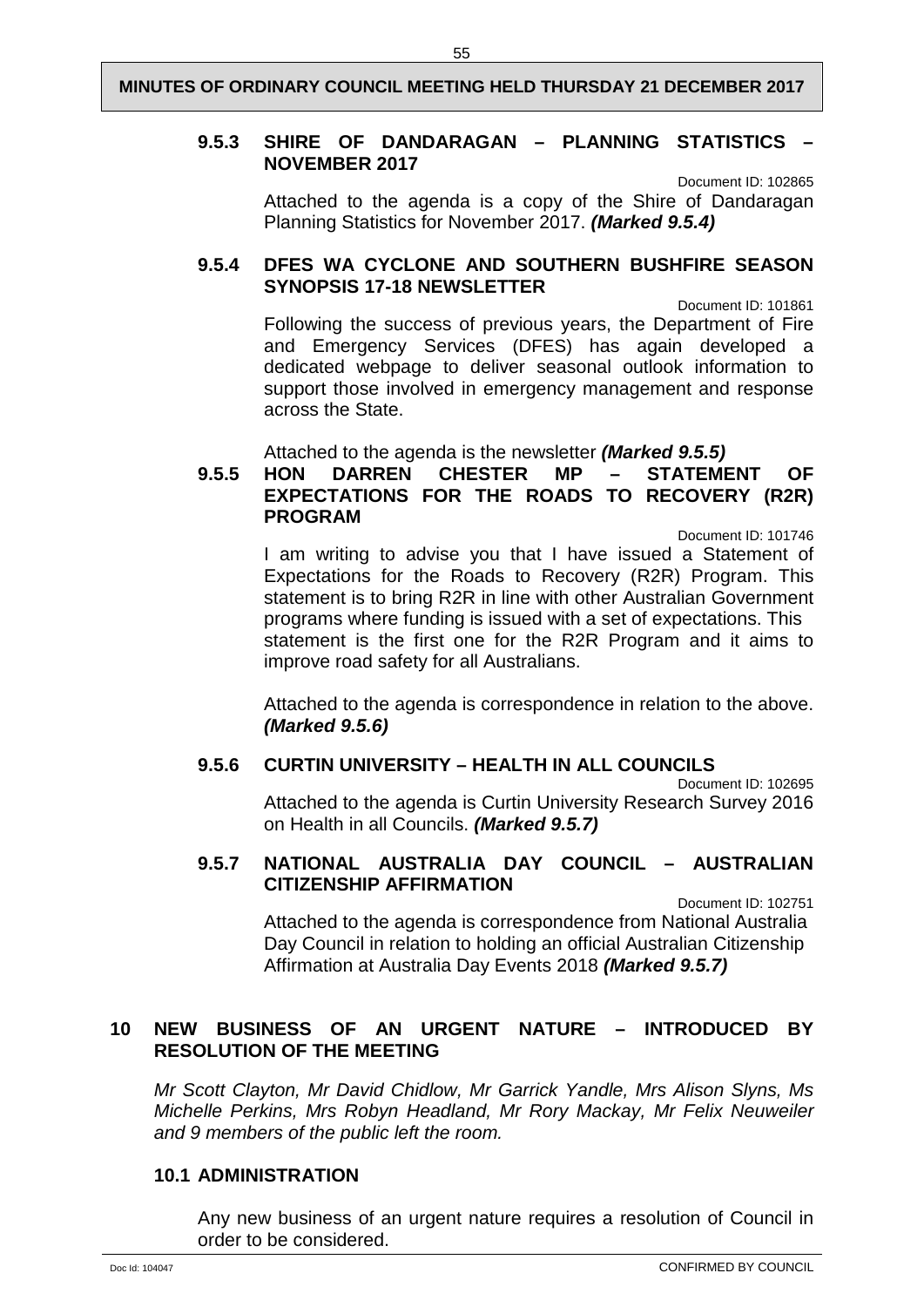The following item requires urgent consideration by Council:

For Council to discuss the confidential item 11.1.2 'Staff Housing Allowance'.

## **OFFICER RECOMMENDATION / COUNCIL RESOLUTION**

**Moved Cr Eyre, seconded Cr Gibson**

**That the following new business of an urgent nature be considered by Council:**

**For Council to discuss the confidential item 11.1.2 'Staff Housing Allowance'.**

**CARRIED 9 / 0**

## <span id="page-58-0"></span>**11 CONFIDENTIAL ITEMS FOR WHICH MEETING IS CLOSED TO THE PUBLIC**

Section 5.23 of the Local Government Act 1995 stipulates that all Council Meetings are generally open to the public. Section 5.23 goes on to identify specific situations in which the Council or committee may close to members of the public the meeting, or part of the meeting.

In situations where it is deemed that a meeting or part of a meeting must be closed to the public, Section 5.23 (3) states "A decision to close a meeting or part of a meeting and the reason for the decision are to be recorded in the minutes of the meeting."

*For a decision to be recorded in the minute a formal motion must be passed by Simple majority clearly stating the reason for the closure in accordance with Section 5.23 of the Local Government Act 1995.*

#### Local Government Act 1995

*5.23.Meetings generally open to public*

- (1) Subject to subsection (2), the following are to be open to members of the public —
	- (a) all council meetings; and
	- (b) all meetings of any committee to which a local government power or duty has been delegated.
- (2) If a meeting is being held by a council or by a committee referred to in subsection (1)(b), the council or committee may close to members of the public the meeting, or part of the meeting, if the meeting or the part of the meeting deals with any of the following —
	- (a) a matter affecting an employee or employees;
	- (b) the personal affairs of any person;
	- (c) a contract entered into, or which may be entered into, by the local government and which relates to a matter to be discussed at the meeting;
	- (d) legal advice obtained, or which may be obtained, by the local government and which relates to a matter to be discussed at the meeting;
	- (e) a matter that if disclosed, would reveal —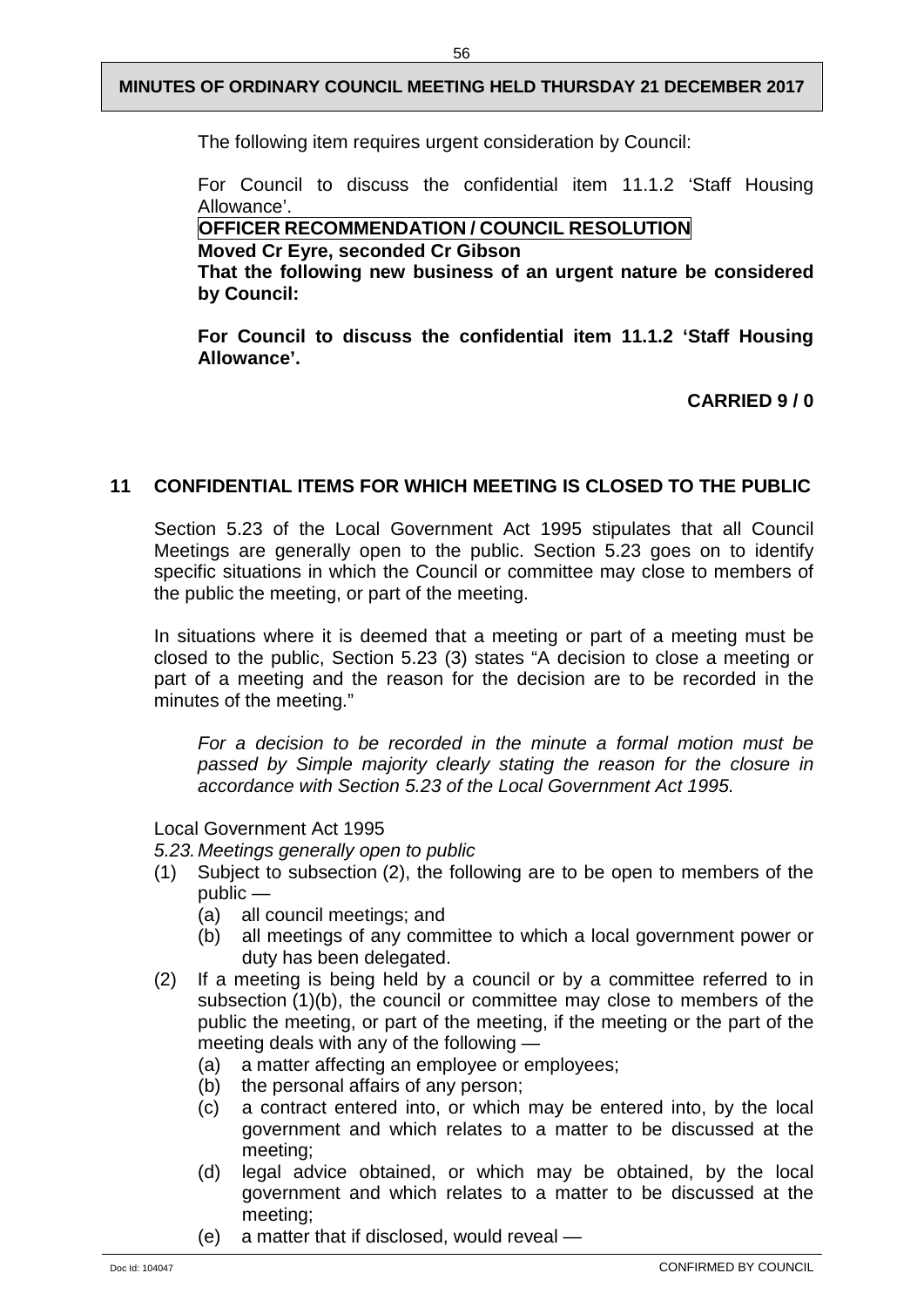- (i) a trade secret;
- (ii) information that has a commercial value to a person; or
- (iii) information about the business, professional, commercial or financial affairs of a person, where the trade secret or information is held by, or is about, a person other than the local government;
- (f) a matter that if disclosed, could be reasonably expected to
	- (i) impair the effectiveness of any lawful method or procedure for preventing, detecting, investigating or dealing with any contravention or possible contravention of the law;
	- (ii) endanger the security of the local government's property; or
	- (iii) prejudice the maintenance or enforcement of a lawful measure for protecting public safety;
- (g) information which is the subject of a direction given under section 23(1a) of the *Parliamentary Commissioner Act 1971*; and
- (h) such other matters as may be prescribed.
- (3) A decision to close a meeting or part of a meeting and the reason for the decision are to be recorded in the minutes of the meeting.

Local Government (Administration) Regulations 1996

*4A. Meeting, or part of meeting, may be closed to public — s. 5.23(2)(h)*

The determination by the local government of a price for the sale or purchase of property by the local government, and the discussion of such a matter, are matters prescribed for the purposes of section 5.23(2)(h).

#### <span id="page-59-0"></span>**11.1 GOVERNANCE & ADMINSTRATION**

#### **OFFICER RECOMMENDATION / COUNCIL DECISION**

**Moved Cr Eyre, seconded Cr Shanhun**

**That the meeting be closed to members of the public at 5:17pm in accordance with Section 5.23 (2) (a) and (h) of the Local Government Act 1995 and Regulation 4A of the Local Government (Administration) Regulations 1996 to allow Council to discuss Item 11.1.1 Sale of Council Vehicle by Private Treaty and 11.1.2 Staff Housing Allowance.**

**CARRIED 9 / 0**

## <span id="page-59-1"></span>**11.1.1 SALE OF COUNCIL VEHICLE BY PRIVATE TREATY**

Location: N/A<br>Applicant: N/A Applicant:<br>Folder Path:

Disclosure of Interest:<br>Date: Date: 13 December 2017<br>
Senior Officer: 13 December 2017 Signature of Senior Officer:

Business Classification Scheme / Plant Equipment and Stores / Fleet Management / Allocations Tony Nottle, Chief Executive Officer

*The report has been abridged due to the confidential nature of the content that is contained within this report.*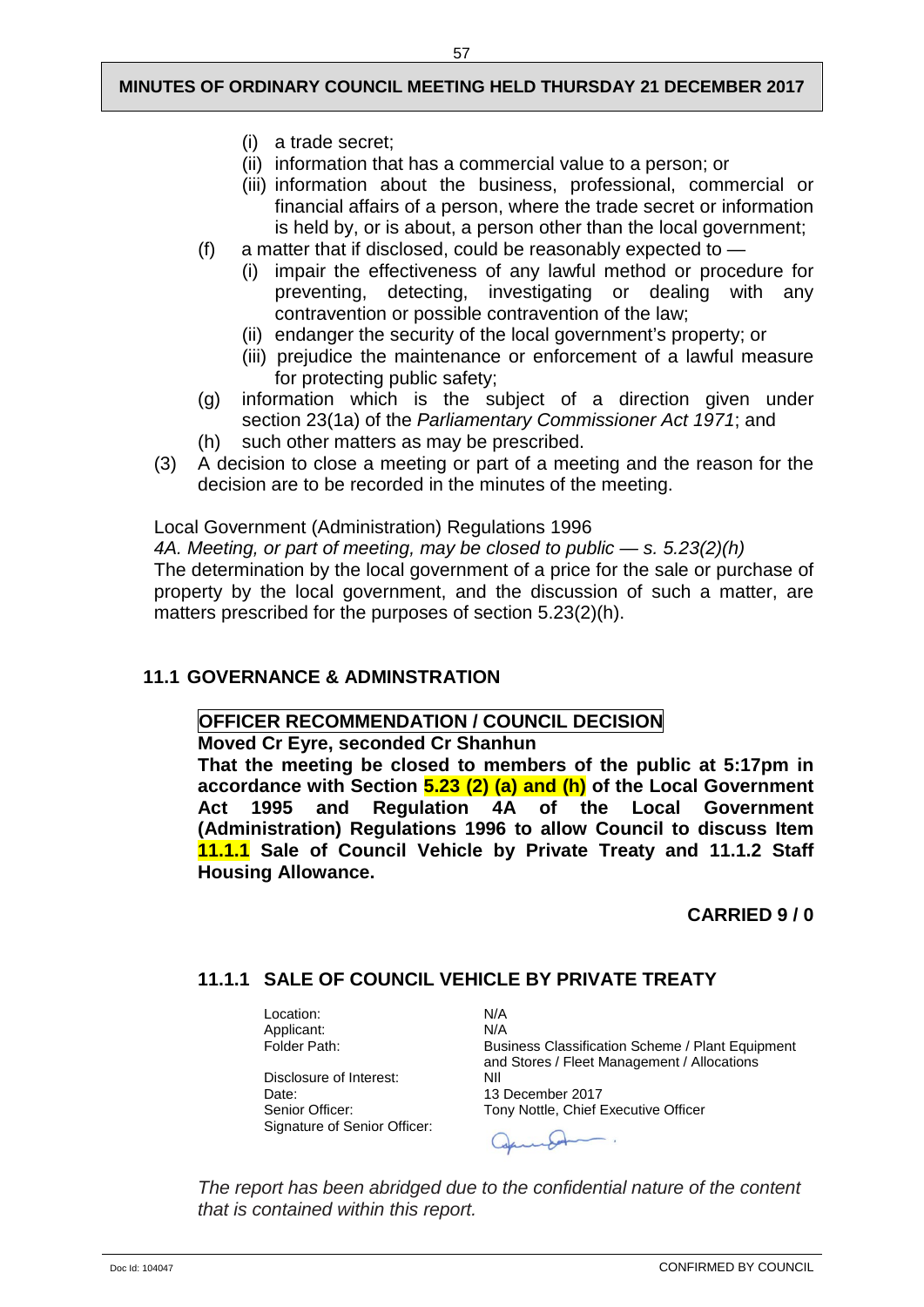## **OFFICER RECOMMENDATION / COUNCIL DECISION**

**Moved Cr McGlew, seconded Cr Shanhun**

**That Council agree after meeting its requirements in accordance with Section 3.58 of the Local Government Act 1995, to sell the DCEO vehicle being a 2014 silver Toyota Prado (VIN JTEBH3FJ30K149280 and engine number 1KD2460364) to Mr Ian Rennie for the amount of \$36,363.63 excluding GST.**

**CARRIED 9 / 0**

## <span id="page-60-0"></span>**11.1.2 CONFIDENTIAL - STAFF HOUSING ALLOWANCE**

Location: N/A<br>Applicant: N/A Applicant:<br>Folder Path:

Disclosure of Interest:<br>Date: Date: 19 December 2017<br>
Senior Officer: 19 December 2017 Signature of Senior Officer:

Business Classification Scheme / Personnel / Employment Conditions / Allowances Tony Nottle, Chief Executive Officer

*The report has been abridged due to the confidential nature of the content that is contained within this report.*

## **OFFICER RECOMMENDATION 1 / COUNCIL DECISION**

#### **Moved Cr Richardson, seconded Cr McGlew**

**That Council agrees to no longer provide a housing / relocation allowance to Shire staff as of 23 January 2018 in relation to its resolution made on the 12 September 2002 (Item 9.4.4) and requests the Chief Executive Officer to absorb the existing allowance amounts into the hourly rate of the staff affected by this decision.**

**CARRIED 9 / 0**

#### **OFFICER RECOMMENDATION 2 / COUNCIL DECISION**

**Moved Cr Richardson, seconded Cr Gibson That the Chief Executive Officer review all staff housing, housing allowances and Policy 5.1 Staff Housing with the view of reporting back all findings and recommendations to be discussed by Council in the 2018 / 2019 financial year.**

**CARRIED 9 / 0**

**COUNCIL DECISION Moved Cr Scharf, seconded Cr McGlew That the Meeting be reopened to the public at 5.24pm.**

## **CARRIED 9 / 0**